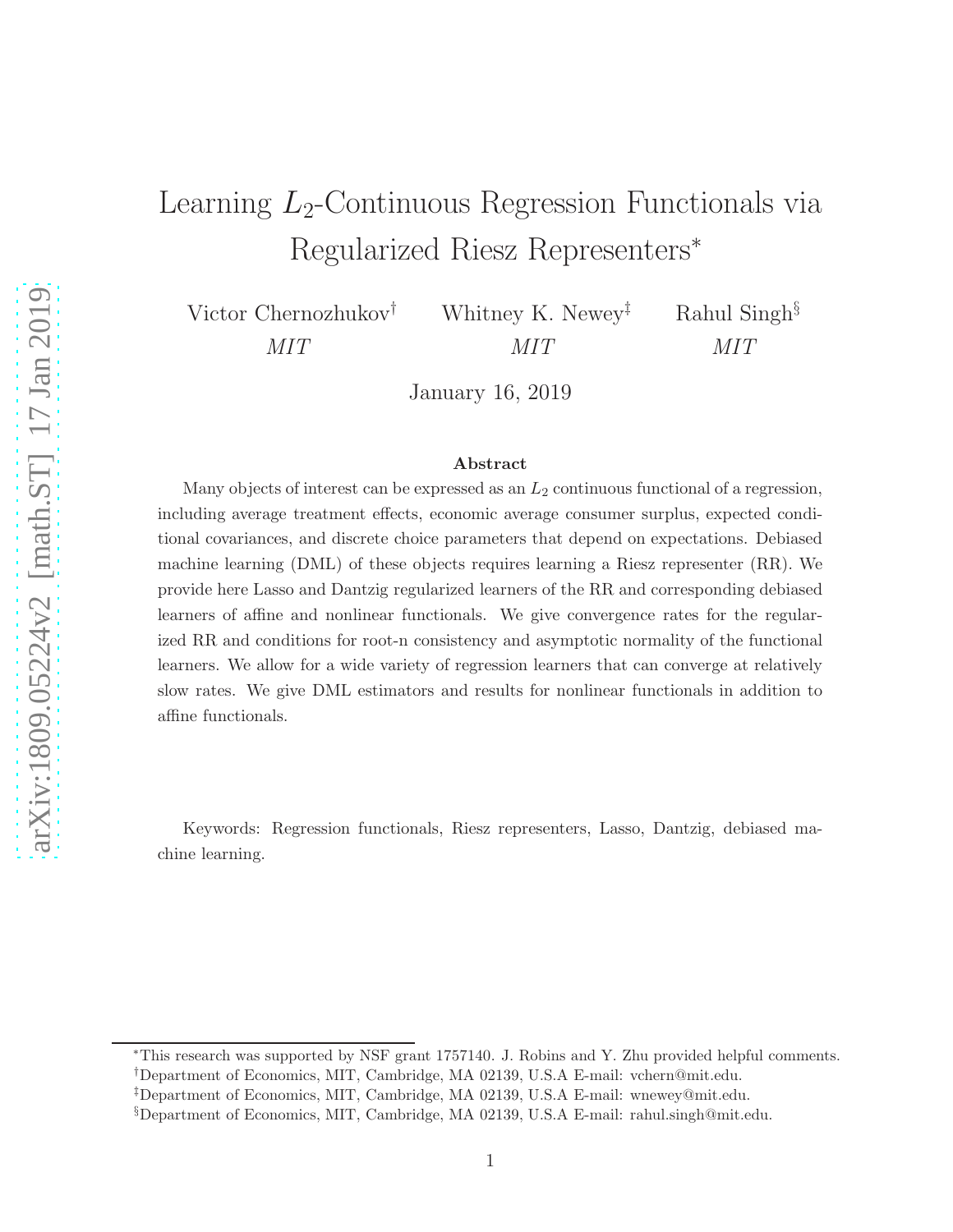## 1 Introduction

Many statistical objects of interest can be expressed as an  $L_2$  (mean square) continuous functional of a conditional expectation (regression). Examples of affine regression functionals include average treatment effects, policy effects, economic average consumer surplus, and the expected conditional covariance of two random variables. Nonlinear functionals include discrete choice models that depend on regressions. Often the regression may be high dimensional, depending on many variables. There may be many covariates for a treatment effect when treatment was assigned in a complicated way. There are often many prices and covariates in the economic demand for some commodity. This variety of important examples motivates the learning of  $L_2$ continuous regression functionals.

Plugging a machine learner into a functional of interest can be badly biased; e.g. see Chernozhukov et al. (2018). We use debiased/double machine learning (DML, Chernozhukov et al. 2018), based on estimating equations that have zero derivative with respect to each nonparametric component. Such debiased estimating equations are sometimes referred to as Neyman orthogonal. They can be constructed by adding the influence function of a functional of the regression learner limit. We also debias using sample splitting (Bickel, 1982, Schick, 1986), where we average over data observations different than those used by the nonparametric learners. The resulting estimators of regression functionals have second order remainders which leads to root-n consistency under regularity conditions we give.

The influence function of an  $L_2$  continuous functional of a regression limit is the product of the regression residual with the Riesz representer (RR) of the functional derivative, as shown in Newey (1994). Therefore, DML of regression functionals requires a machine learner of the RR. We provide here  $\ell_1$  regularized RR learners: Lasso and Dantzig selector. These automatically learn the RR from the empirical analog of equations that implicitly characterize it, without needing to know its form. We derive convergence rates for these regularized RR's and give conditions sufficient for root-n consistency and asymptotic normality of the DML estimator. DML also requires a regression learner for its construction. We allow for a variety of regression learners, requiring only a sufficiently fast  $L_2$  convergence rate for the regression. We give a consistent estimator of the asymptotic variance. Results are given for nonlinear functionals as well as for affine ones. We impose only  $L_2$  convergence conditions on the RR and regression learners, so that our results apply to many possible machine learners.

Debiasing via DML is based on the zero derivative of the estimating equation with respect to each nonparametric component, as in Belloni, Chernozhukov, and Hansen (2014), Farrell (2015), and Robins et al. (2013). This kind of debiasing is different than bias correcting the regression learner, as in Zhang and Zhang (2014), Belloni Chernozhukov, and Wang (2014), Belloni, Chernozhukov, and Kato (2015), Javanmard and Montanari (2014a,b; 2015), van de Geer et al. (2014), Neykov et al. (2015), Ren et al. (2015), Jankova and van de Geer (2015,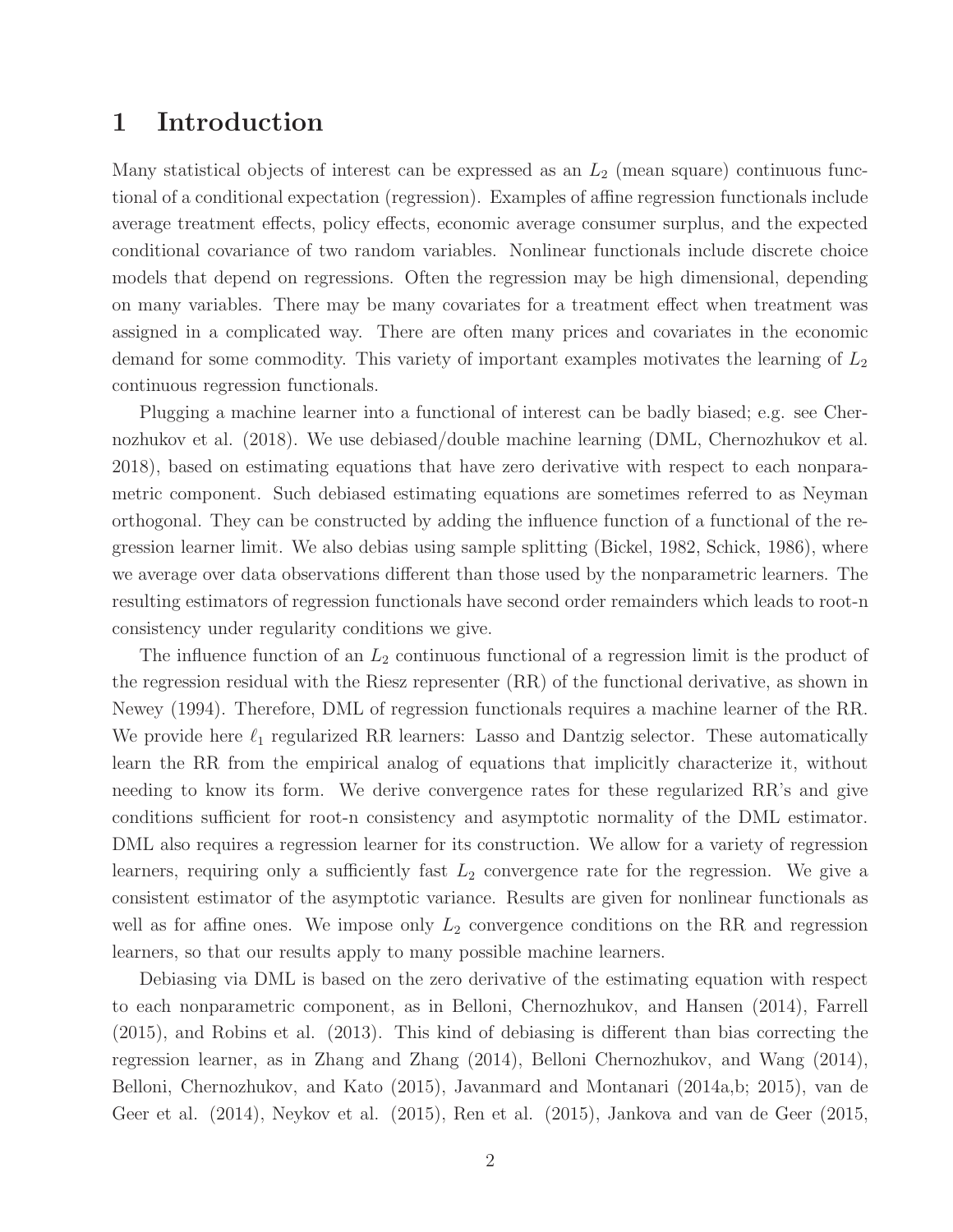2016a,b), Bradic and Kolar (2017), and Zhu and Bradic (2018). These two debiasing approaches bear some resemblance when the functional of interest is a coefficient of a partially linear model (as discussed in Chernozhukov et al., 2018), but are quite different for other functionals. The differences between these methods seem analogous to the difference between nonparametric estimation and root-n consistent functional estimation in the semiparametric literature (see Bickel, Klassen, Ritov, and Wellner, 1993 and Van der Vaart, 1991). Inference for a nonparametric regression requires bias correcting or undersmoothing the regression estimator while root-n consistent functional estimation can be based on learners that are not debiased or undersmoothed (see Newey, 1994 for series regression). Similarly, DML based inference does not require the use of debiased learners. As we show, any regression learner having a fast enough convergence rate will suffice when combined with the RR learners given here.

The functionals we consider are different than those analyzed in Cai and Guo (2017). We consider nonlinear functionals as well as linear functionals where the linear combination coefficients are estimated, neither of which is allowed for in Cai and Guo  $(2017)$ . Also the  $L_2$ continuity of the linear functionals provides additional structure that we exploit, involving the RR, which is not exploited in Cai and Guo (2017).

Targeted maximum likelihood (van der Laan and Rubin, 2006) based on machine learners has been considered by van der Laan and Rose (2011) and large sample theory given by Luedtke and van der Laan (2016), Toth and van der Laan (2016), and Zheng et al. (2016). Here we provide DML learners via regularized RR, which are relatively simple to implement and analyze, and directly target functionals of interest.

 $L_2$  continuity does place us squarely in a semiparametric setting where root-n consistent efficient semiparametric estimation of the object of interest is possible under sufficient regularity conditions; see Jankova and Van De Geer (2016a). Our results apply to different objects than considered by Ning and Liu (2017), who considered machine learning of the efficient score for a parameter of an explicit semiparametric form for the distribution of the data. Unlike Ning and Liu (2017), we do not work with an explicit semiparametric form for the distribution of the data. Instead we focus on learning functionals of a nonparametric regression. Our estimators can be thought of as being based on DML of a functional of interest rather than the efficient score for a parameter of interest in an explicit form of a semiparametric model. There are many interesting examples, including those we have given, where learning via DML is more convenient and natural than embedding the functional of interest in a large, explicit semiparametric form.

We build on previous work on debiased estimating equations constructed by adding an influence function. Hasminskii and Ibragimov (1979) and Bickel and Ritov (1988) suggested such estimators for functionals of a density. Doubly robust estimating equations as in Robins, Rotnitzky, and Zhao (1995) and Robins and Rotnitzky (1995) have this structure. Newey, Hsieh, and Robins (1998, 2004) and Robins et al. (2008) further developed theory. For an affine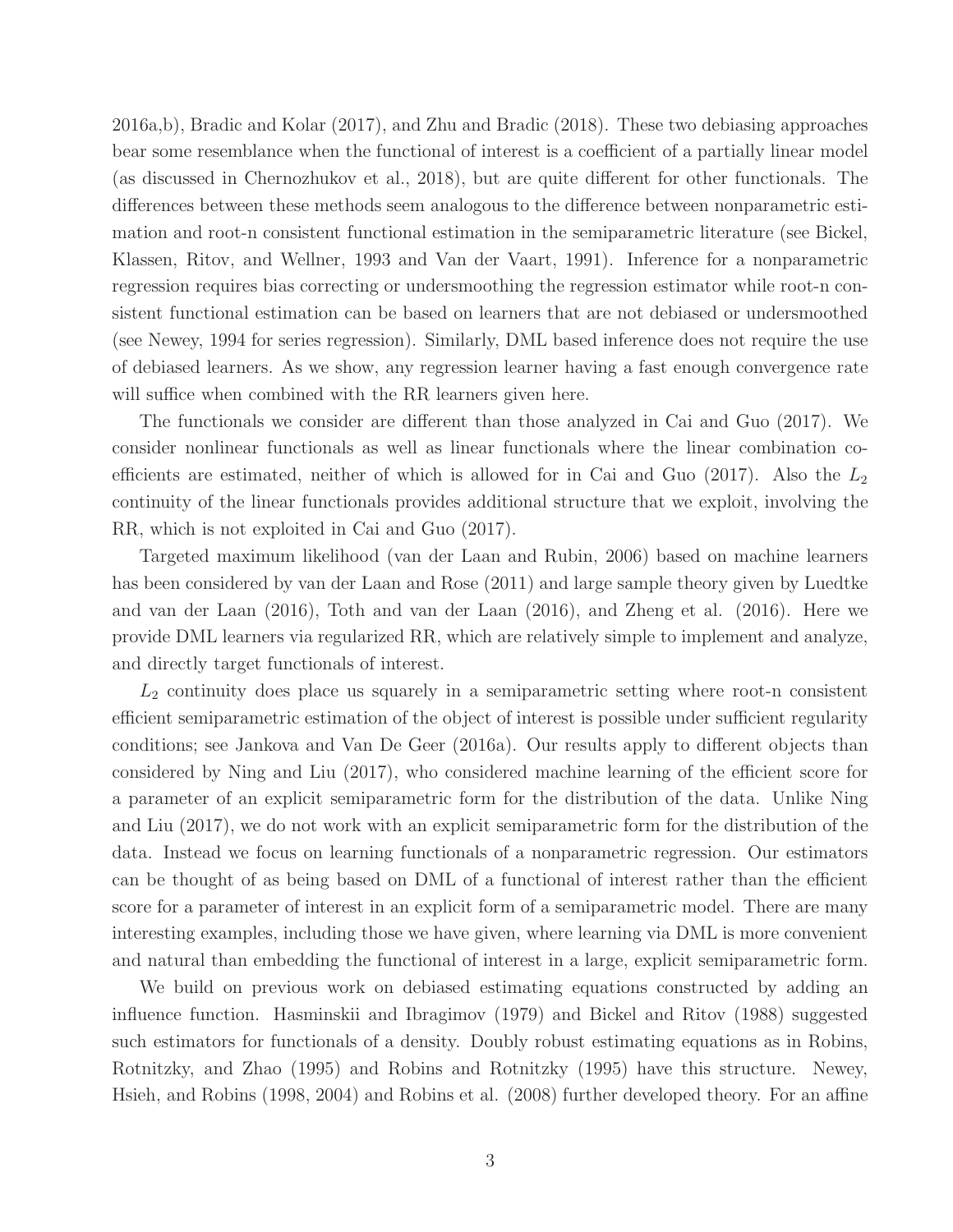functional, the doubly robust learner we consider is given in Chernozhukov et al. (2016). We make use of simple and general regularity conditions in Chernozhukov et al. (2018b) that only require  $L_2$  convergence of nonparametric learners.

The RR learners we consider are linear in a dictionary of functions. Such RR learners were previously used in Newey (1994) for asymptotic variance estimation and in Robins et al. (2007) for estimation of the inverse of the propensity score with missing data. Recently Newey and Robins (2017) considered such RR learning in efficient semiparametric estimation of linear regression functionals with low dimensional regressors. Hirshberg and Wager (2018) gave different RR estimators when the regression is restricted to a Donsker class. None of these works are about machine learning.

The Athey, Imbens, and Wager (2018) learner of the average treatment effect is based on a specific regression learner and on approximate balancing weights when the regression is linear and sparse. Our estimator allows for a wide variety of regression learners and does not restrict the regression to be sparse or linear. We do this via regularized RR learning that can also be interpreted as learning of balancing weights or inverse propensity scores, as further discussed in Section 4.

Zhu and Bradic (2017) showed that it is possible to attain root-n consistency for the coefficients of a partially linear model when the regression function is dense. Our results apply to a wide class of affine and nonlinear functionals and similarly allow the regression learner to converge at relatively slow rates.

Chernozhukov, Newey, and Robins (2018) have previously given the Dantzig learner of the RR. We innovate here by allowing the functional to depend on data other than the regressors, by giving a Lasso learner of the RR, by deriving convergence rates for both Lasso and Dantzig as learners of the true RR rather than a sparse approximation to it, by allowing for a general regression learner rather than just Dantzig, and by providing learners for nonlinear functionals. These results are innovative relative to other previous work in the ways described in the previous paragraphs.

In Section 2 we describe the objects we are interested in, their DML estimators, give a Lasso learner of the RR, and an estimator of the asymptotic variance for DML. Section 3 derives  $L_2$  convergence rates of Lasso and Dantzig RR learners. Section 4 gives conditions for root-n consistency and asymptotic normality of DML and consistency of the asymptotic variance, in general and for the examples. Section 5 shows how to construct Lasso and Dantzig RR learners for nonlinear functionals and gives large sample inference results for the DML estimator and its asymptotic variance estimator.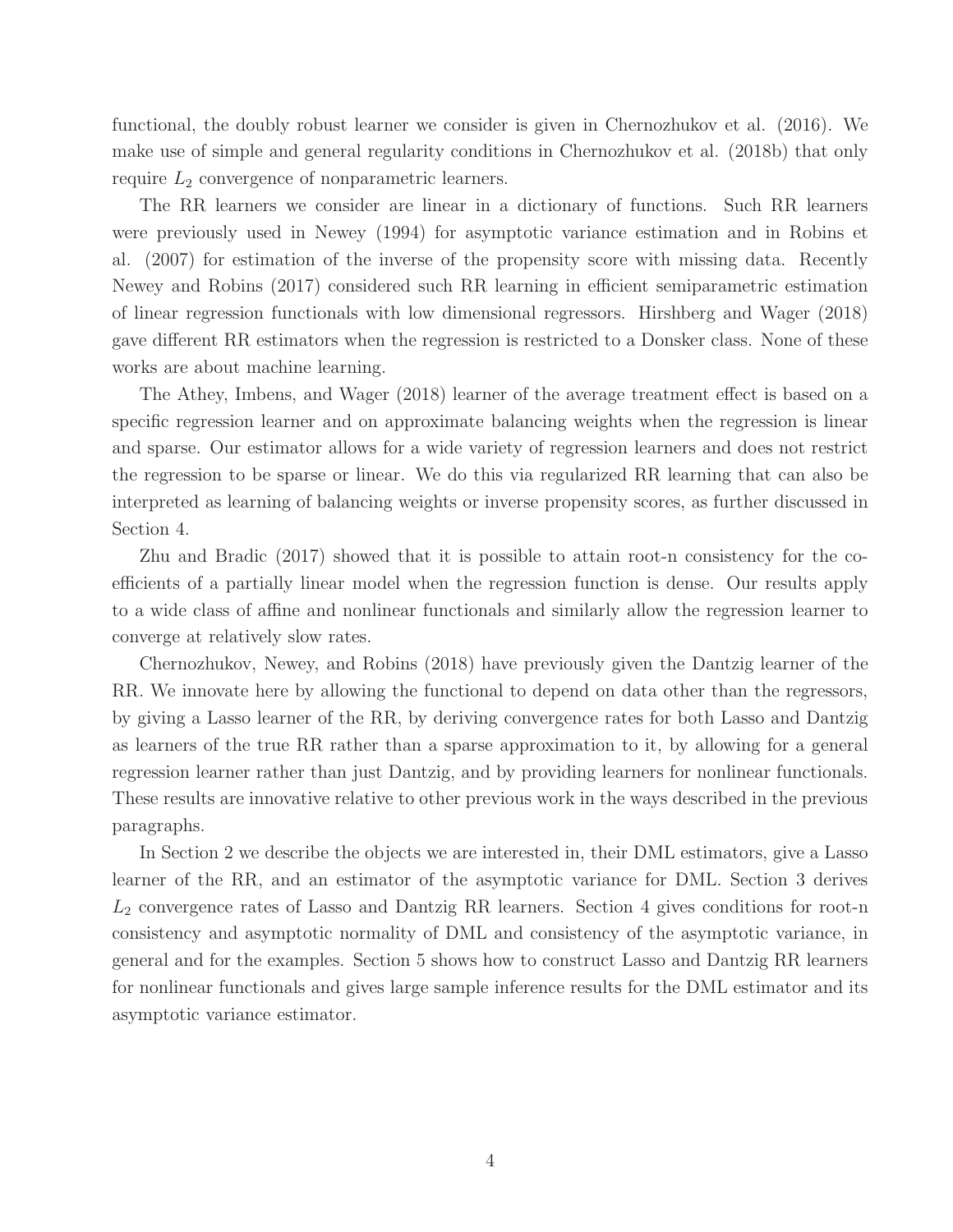## 2 Learning Affine Functionals

For expositional purposes we first consider objects of interest that are  $L_2$  continuous affine functionals of a conditional expectation. To describe such an object let W denote a data observation and consider a subvector  $(Y, X')'$  where Y is a scalar outcome with finite second moment and X is a covariate vector that takes values  $x \in \mathcal{X}$ , a Borel subset of  $\mathbb{R}^d$ . Denote the conditional expectation of  $Y$  given  $X$  as

$$
\gamma_0(x) = \mathbb{E}[Y \mid X = x].
$$

Let  $m(w, \gamma)$  denote an affine functional of a possible conditional expectation function  $\gamma : \mathcal{X} \longrightarrow$  $\mathbb R$  that depends on the data observation W. The object of interest is

$$
\theta_0 = \mathbb{E}[m(W, \gamma_0)].\tag{2.1}
$$

We focus on functionals where  $E[m(W, \gamma) - m(W, 0)]$  is a mean square continuous linear functional of  $\gamma$ . This continuity property is equivalent to the semiparametric variance bound for  $\theta_0$  being finite, as discussed in Newey (1994). In this case, the Riesz representation theorem implies existence of  $\alpha_0(x)$  with  $E[\alpha_0(X)^2]$  finite and

<span id="page-4-0"></span>
$$
E[m(W,\gamma) - m(W,0)] = E[\alpha_0(X)\gamma(X)] \qquad (2.2)
$$

for all  $\gamma(x)$  with  $E[\gamma(X)^2]$  finite. We refer to  $\alpha_0(x)$  as the RR.

There are many important examples of this type of object. One is the average treatment effect. Here  $X = (D, Z)$  and  $\gamma_0(x) = \gamma_0(d, z)$ , where  $D \in \{0, 1\}$  is the indicator of the receipt of the treatment and Z are covariates. The object of interest is

$$
\theta_0 = E[\gamma_0(1, Z) - \gamma_0(0, Z)].
$$

When the treatment effect is mean independent of the treatment D conditional on covariates Z then  $\theta_0$  is the average treatment effect (Rosenbaum and Rubin, 1983). Here  $m(w, \gamma) = \gamma(1, z) \gamma(0, z)$  and the RR is  $\alpha_0(x) = d/\pi_0(z) - (1 - d)/[1 - \pi_0(z)]$  where  $\pi_0(z)$  is the propensity score  $\pi_0(z) = \Pr(D = 1|Z = z)$ . Thus  $E[m(W, \gamma)]$  is mean square continuous when  $E[1/\pi_0(Z)] < \infty$ and  $E[1/\{1-\pi_0(Z)\}] < \infty$ .

Another interesting example is the average effect of changing the conditioning variables according to the map  $x \mapsto t(x)$ . The object of interest is

$$
\theta_0 = E[\gamma_0(t(X)) - \gamma_0(X)] = \int \gamma_0(x) dF_t(dx) - E[Y],
$$

where  $F_t$  denotes the CDF of  $t(X)$ . The object  $\theta_0$  is the average policy effect of a counterfactual change of covariate values similar to Stock (1989). Here  $m(w, \gamma) = \gamma(t(x)) - y$  and the RR is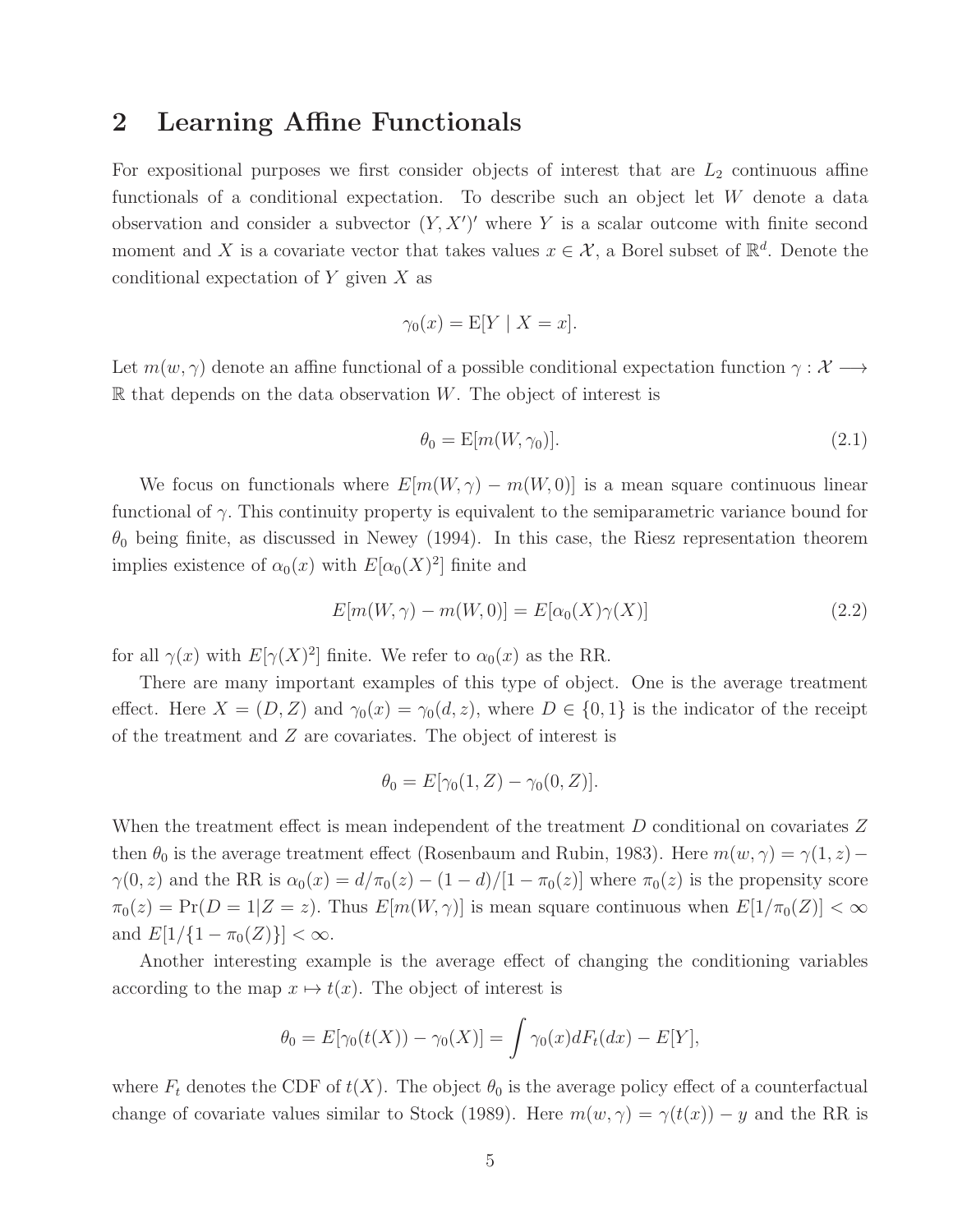$\alpha_0(x) = f_t(x)/f_0(x)$  where  $f_0(x)$  is the pdf of X and  $f_t(x)$  is the pdf of  $t(X)$ .  $E[m(W, \gamma)]$  is mean square continuous if  $E[\alpha_0(X)^2] = \int f_0(x)^{-1} f_t(x)^2 dx < \infty$ .

A third object of interest is a bound on average consumer surplus for economic demand functions. Here Y is the share of income spent on a commodity and  $X = (P_1, Z)$ , where  $P_1$  is the price of the commodity and  $Z$  includes income  $Z_1$ , prices of other goods, and other observable variables affecting utility. Let  $\tilde{p}_1 < \bar{p}_1$  be lower and upper prices over which the price of the commodity can change,  $\kappa$  a bound on the income effect, and  $\omega(z)$  some weight function. The object of interest is

$$
\theta_0 = E[\omega(Z) \int_{\tilde{p}_1}^{\tilde{p}_1} \left(\frac{Z_1}{u}\right) \gamma_0(u, Z) \exp(-\kappa[u - \tilde{p}_1]) du],
$$

where  $Z_1$  is income and u is a variable of integration. When individual heterogeneity in consumer preferences is independent of X and  $\kappa$  is a lower (upper) bound on the derivative of consumption with respect to income across all individuals, then  $\theta_0$  is an upper (lower) bound on the weighted average over consumers of exact consumer surplus (equivalent variation) for a change in the price of the first good from  $\tilde{p}_1$  to  $\bar{p}_1$ ; see Hausman and Newey (2016). Here  $m(w, \gamma) = \omega(z) \int_{\tilde{p}_1}^{\tilde{p}_1}(z_1/u) \gamma_0(u, z) \exp(-\kappa[u - \tilde{p}_1]) du$  and the RR is

$$
\alpha_0(x) = f_0(p_1|z)^{-1}\omega(z)1(\check{p}_1 < p_1 < \bar{p}_1)(z_1/p_1)\exp(-\kappa[p_1 - \check{p}_1]),
$$

where  $f_0(p_1|z)$  is the conditional pdf of  $P_1$  given Z.

A fourth example is the average conditional covariance between Y and some other variable, say  $W_1$ . In this case the object of interest is

$$
\theta_0 = E[Cov(Y, W_1|X)] = E[W_1\{Y - \gamma_0(X)\}].
$$

This object is useful in the analysis of covariance while controlling for regressors  $X$  and is an important component in the coefficient  $\beta_0$  of  $W_1$  for a partially linear regression of Y on  $W_1$ and unknown functions of  $X$ . This object differs from the previous three examples in that  $m(w, \gamma)$  depends on w other than the regressors x. Here  $m(w, \gamma) = w_1\{y - \gamma(x)\}\$  and the RR is  $\alpha_0(x) = -E[W_1|X=x].$ 

DML of  $\theta_0$  can be carried out using the doubly robust moment function

$$
\psi(w,\theta,\gamma,\alpha) = m(w,\gamma) - \theta + \alpha(x)[y - \gamma(x)],
$$

given in Chernozhukov et al. (2018b). This function has the doubly robust property that

$$
0 = E[\psi(W, \theta_0, \gamma_0, \alpha)] = E[\psi(W, \theta_0, \gamma, \alpha_0)],
$$

for all  $\gamma$  and  $\alpha$ . Consequently,  $\psi(w, \theta, \gamma, \alpha)$  is debiased in that any functional derivative of  $E[\psi(W, \theta_0, \gamma_0, \alpha)]$  with respect to  $\alpha$  and of  $E[\psi(W, \theta_0, \gamma, \alpha_0)]$  with respect to  $\gamma$  is zero. Therefore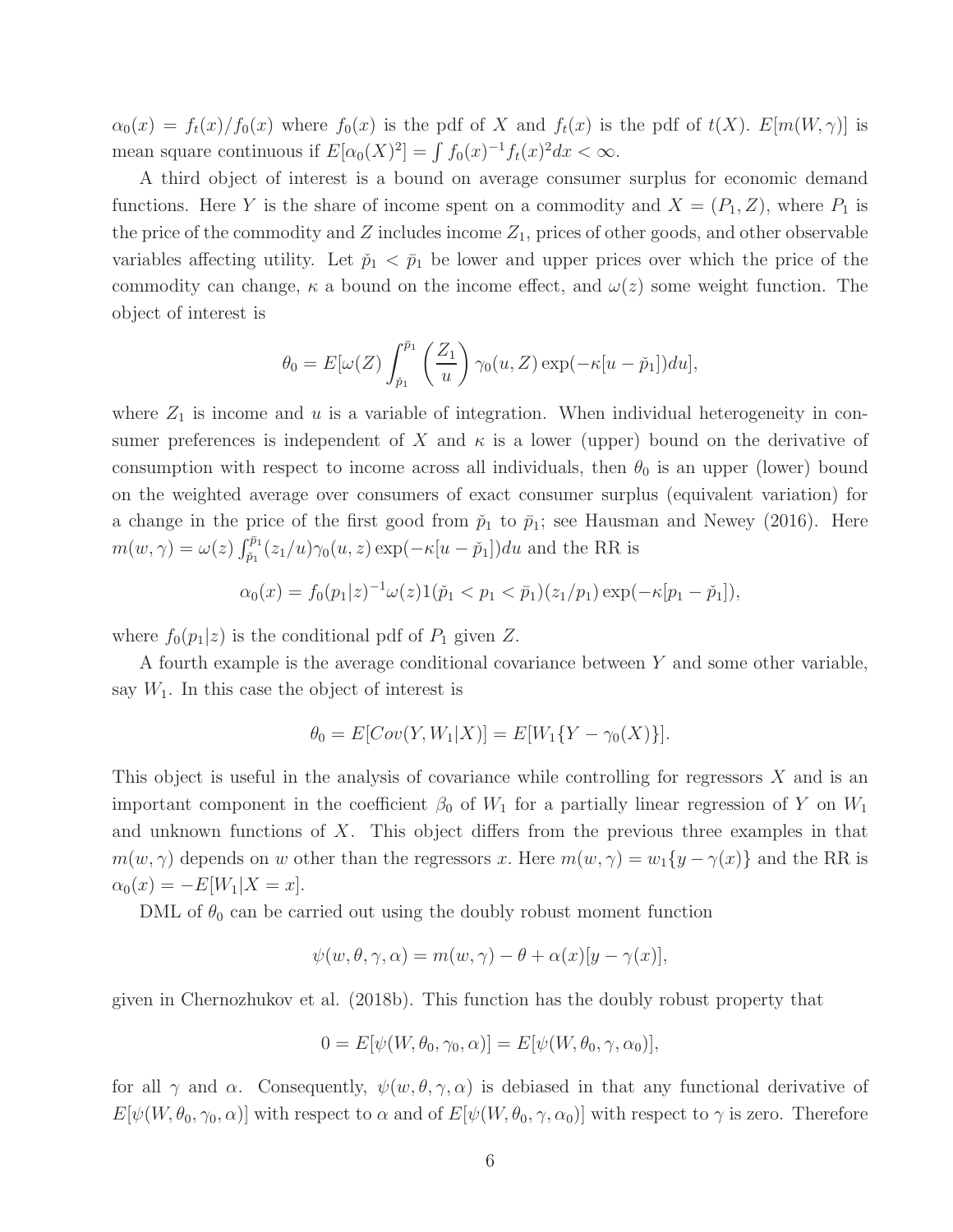a DML learner  $\hat{\theta}$  can be constructed from machine learning estimators  $\hat{\gamma}$  and  $\hat{\alpha}$  by plugging these into the moment function  $\psi(w, \theta, \gamma, \alpha)$  in place of  $\gamma$  and  $\alpha$  and solving for  $\hat{\theta}$  from setting the sample moment of  $\psi(w, \theta, \hat{\gamma}, \hat{\alpha})$  to zero.

To help avoid potentially severe finite sample bias and to avoid regularity conditions based on  $\hat{\gamma}$  and  $\hat{\alpha}$  being in a Donsker class, which machine learning estimators are usually not, we also use sample splitting. We construct  $\hat{\gamma}$  and  $\hat{\alpha}$  from observations that are not being averaged over. Let the data be  $W_i$ ,  $(i = 1, ..., n)$ , assumed to be i.i.d.. Let  $I_{\ell}$ ,  $(\ell = 1, ..., L)$  be a partition of the observation index set  $\{1, ..., n\}$  into L distinct subsets of about equal size. Let  $\hat{\gamma}_{\ell}$  and  $\hat{\alpha}_{\ell}$ be estimators constructed from the observations that are *not* in  $I_{\ell}$ . We construct the estimator  $\hat{\theta}$  by setting the sample average of  $\psi(W_i, \theta, \hat{\gamma}_{\ell}, \hat{\alpha}_{\ell})$  to zero and solving for  $\theta$ . This estimator has the explicit form

<span id="page-6-1"></span>
$$
\hat{\theta} = \frac{1}{n} \sum_{\ell=1}^{L} \sum_{i \in I_{\ell}} \{ m(W_i, \hat{\gamma}_{\ell}) + \hat{\alpha}_{\ell}(X_i) [Y_i - \hat{\gamma}_{\ell}(X_i)] \}.
$$
\n(2.3)

A variety of regression learners  $\hat{\gamma}_{\ell}$  of the nonparametric regression  $E[Y|X]$  could be used here, as discussed in the Introduction. We also need an estimator  $\hat{\alpha}_{\ell}$  to construct  $\hat{\theta}$ . We give here Lasso and Dantzig learners  $\hat{\alpha}_{\ell}$ . These learners make use of a  $p \times 1$  dictionary of functions  $b(x)$  where p can be much bigger than n. The learners take the form

<span id="page-6-0"></span>
$$
\hat{\alpha}(x) = b(x)'\hat{\rho},\tag{2.4}
$$

where  $\hat{\rho}$  is a vector of estimated coefficients. For notational convenience we drop the  $\ell$  subscript, with the understanding that the description which follows should be applied only to the observations not in  $I_{\ell}$  for each  $\ell$ . The learners for  $\alpha_0$  are based on the fact that the Riesz representation theorem implies that for  $m(w, b) = (m(w, b_1), ..., m(w, b_p))'$ ,

$$
M = E[m(W, b) - m(W, 0)] = E[\alpha_0(X)b(X)].
$$

Here we see that the cross moments M between the true, unknown RR  $\alpha_0(x)$  and the dictionary  $b(x)$  are equal to the expectation of a known vector of functions  $m(w, b)-m(w, 0)$ . Consequently an unbiased estimator of  $M = E[\alpha_0(X)b(X)]$  can be constructed as

$$
\hat{M} = \frac{1}{n} \sum_{i=1}^{n} \{m(W_i, b) - m(W_i, 0)\}.
$$

Likewise an unbiased estimator of  $G = E[b(X)b(X)]$  can be constructed as

$$
\hat{G} = \frac{1}{n} \sum_{i=1}^{n} \{b(X_i)b(X_i)'\}.
$$

The estimator  $\hat{M}$  is analogous to  $\sum_{i=1}^{n} Y_i b(X_i)/n$  in Lasso and Dantzig regression. Just as  $\sum_{i=1}^{n} Y_i b(X_i) / n$  is an unbiased estimator of  $E[\gamma_0(X)b(X)]$  so is  $\hat{M}$  an unbiased estimator of M.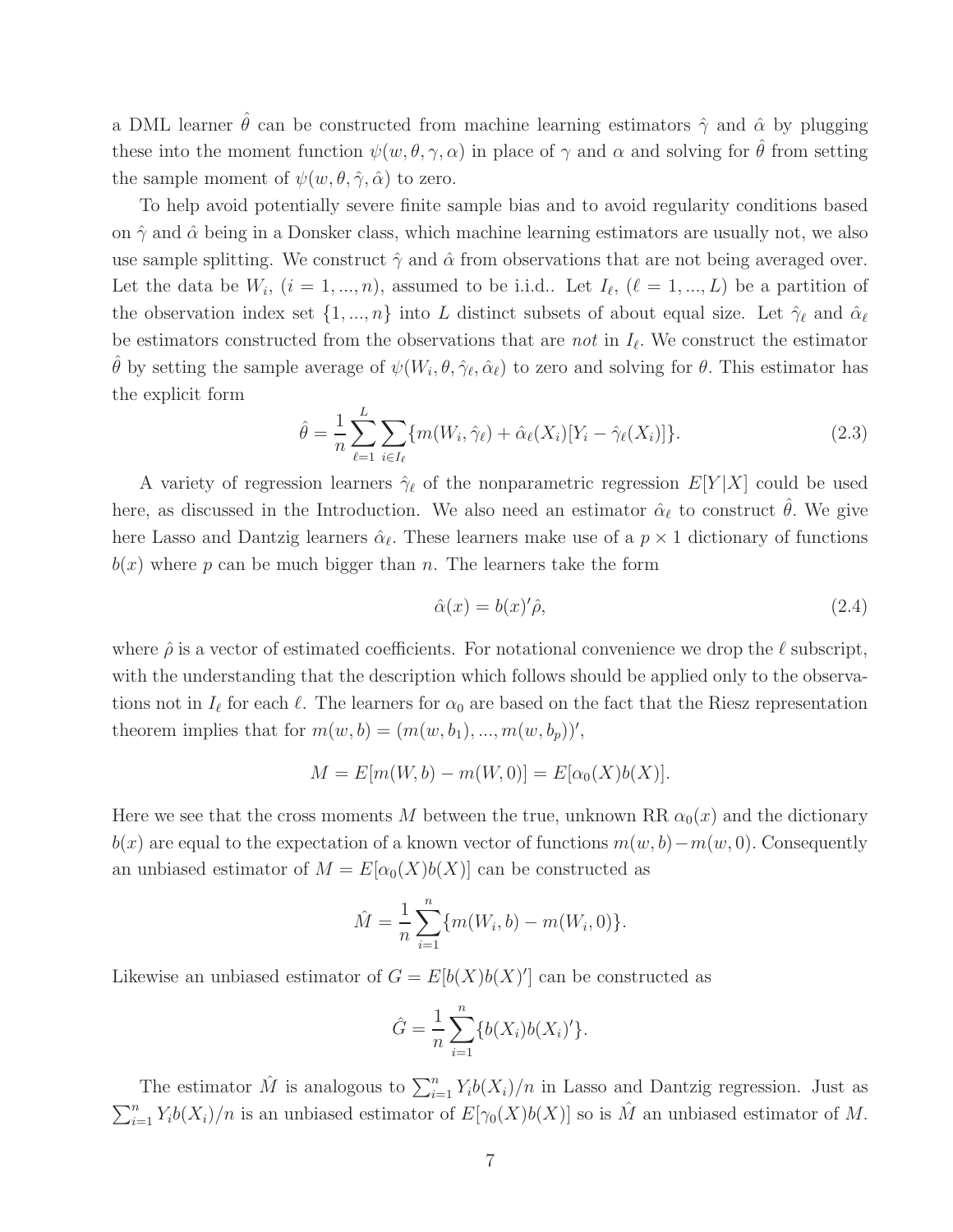Minimum distance versions of Lasso and Dantzig can be constructed by replacing  $\sum_{i=1}^{n} Y_i b(X_i) / n$ in the Lasso objective function and Dantzig constraints by  $M$ . Doing this for Lasso, while dropping  $\sum_{i=1}^{n} Y_i^2/n$  term in the Lasso objective, gives an estimator

<span id="page-7-0"></span>
$$
\hat{\rho}_L = \arg\min_{\rho} \{-2\hat{M}'\rho + \rho'\hat{G}\rho + 2r_L|\rho|_1\}.
$$
\n(2.5)

The objective function here is a  $\ell_1$  penalized approximation to the least squares regression of  $\alpha_0(x)$  on  $b(x)$ , where  $2r<sub>L</sub>$  is the penalty. Making the analogous replacement in the constraints of the Dantzig selector gives a Dantzig estimator

<span id="page-7-1"></span>
$$
\hat{\rho}_D = \arg\min_{\rho} |\rho|_1 \, s.t. |\hat{M} - \hat{G}\rho|_{\infty} \le \lambda_D,\tag{2.6}
$$

where  $\lambda_D > 0$  is the slackness size. These two minimization problems can be thought of as minimum distance versions of Lasso and Dantzig, respectively.

Either of these  $\hat{\rho}$  may be used in equation [\(2.4\)](#page-6-0) to form an estimator of the RR. This estimator of the RR may then be substituted in equation [\(2.3\)](#page-6-1) along with a machine learning regression estimator to construct an estimator of the object of interest. We derive the properties of  $\hat{\theta}$  under weak conditions that only require a relatively slow  $L_2$  convergence rate for  $\hat{\gamma}$ . Our results on Lasso and Dantzig minimum distance can be applied to show that these produce fast enough convergence rates without assuming sparseness of the  $\ell_1$  regularized approximation to the true regression.

It is interesting to note that the estimator  $b(x)$  of the RR does not require any knowledge of the form of  $\alpha_0(x)$ . In particular it does not depend on plugging in nonparametric estimates of components of  $\alpha_0(x)$ . Instead it is a linear in  $b(x)$  estimator that uses M as an estimator of M in an  $\ell_1$  regularized least squares approximation of the least squares projection of  $\alpha_0(x)$  on  $b(x)$ .

In the next Section we will derive convergence rates for the Lasso and Dantzig estimators of the RR and in Section 4 formulate sufficient conditions for root-n consistency and asymptotic normality of  $\hat{\theta}$  from equation [\(2.3\)](#page-6-1). For asymptotic inference we also need a consistent estimator of the asymptotic variance of  $\sqrt{n}(\hat{\theta}-\theta_0)$ . We can construct such a variance estimator by plugging in  $\hat{\gamma}$  and  $\hat{\alpha}$  into the influence function formula. Let

$$
\hat{\psi}_i = m(W_i, \hat{\gamma}_\ell) - \hat{\theta} + \hat{\alpha}_\ell(X_i)[Y_i - \hat{\gamma}_\ell(X_i)], \ i \in I_\ell, \ (\ell = 1, ..., L).
$$

An estimator of the asymptotic variance is then the sample variance  $\hat{V}$  of  $\hat{\psi}_i$  given by

$$
\hat{V} = \frac{1}{(n-1)} \sum_{i=1}^{n} \hat{\psi}_i^2
$$
\n(2.7)

To summarize, based on an estimated RR we have given a doubly robust machine learning estimator of a linear functional of a nonparametric regression. We have given Lasso and Dantzig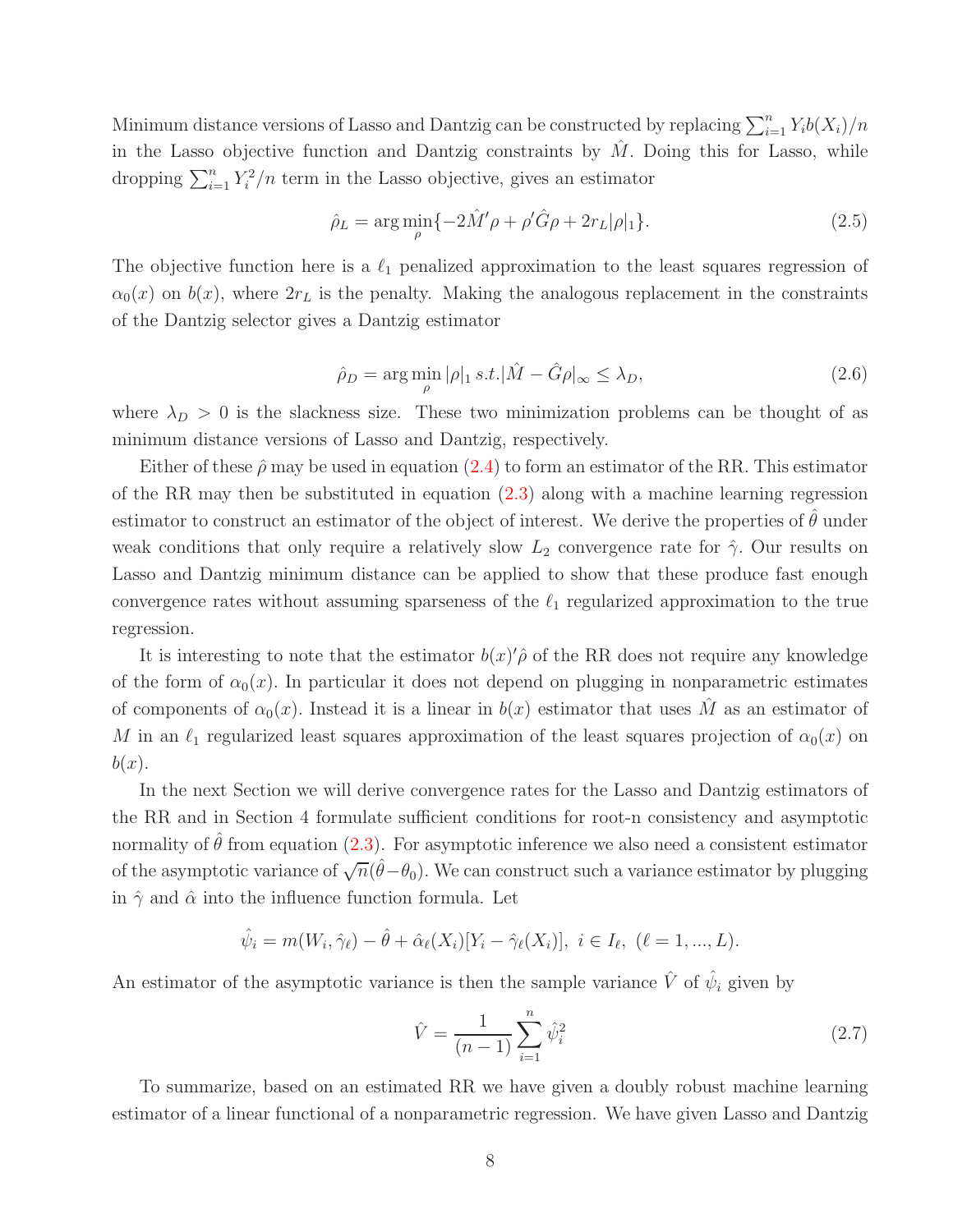estimators of the RR that are linear in approximating functions. We have also given an estimator of the asymptotic variance of  $\sqrt{n}(\hat{\theta} - \theta_0)$ .

## 3 Properties of Lasso and Dantzig Minimum Distance

In this Section we derive  $L_2$  convergence rates for Lasso and Dantzig minimum distance estimators. We apply these result to obtain rates for regularized estimators of RRs. We begin with some conditions. We make a standard assumption concerning the dictionary  $b(x)$  of approximating functions:

ASSUMPTION 1: There is  $B_n^b$  such that with probability one,

$$
max_{1 \le j \le p} |b_j(X)| \le B_n^b.
$$

As usual this condition implies that

$$
|\hat{G} - G|_{\infty} = O_p(\varepsilon_n^G), \ \varepsilon_n^G = (B_n^b)^2 \sqrt{\frac{\ln(p)}{n}}.
$$

The rates of convergence of the RR learner will depend on the  $\varepsilon_n^G$ . Leading cases have  $B_n^b$  not depending on *n* so that  $\varepsilon_n^G = \sqrt{\ln(p)/n}$ . The RR rates will also depend on the convergence rate for  $|M-M|_{\infty}$ . Here we impose a general condition in order to cover nonlinear functionals and additional cases.

ASSUMPTION 2: There is  $\varepsilon_n^M$  such that

$$
|\hat{M} - M|_{\infty} = O_p(\varepsilon_n^M),
$$

This condition has the flexibility to be applied to various cases, including nonlinear functionals as described in Section 5. In what follows we will give the form of  $\varepsilon_n^M$  in specific settings. When  $\hat{M}$  is a sample average of functions that are bounded uniformly in n then  $\varepsilon_n^M = \sqrt{\ln(p)/n}$ .

We also explicitly treat the bias in approximating  $\alpha_0(x)$  by a linear combination of the dictionary  $b(x)$ . We consider two types of bias conditions. The first type does not rely on any sparsity conditions.

ASSUMPTION 3: There is  $\rho_n$  such that  $\|\alpha_0 - b'\rho_n\|^2 = O(\max{\{\varepsilon_n^G, \varepsilon_n^M\}}).$ 

Sparsity plays no role in this condition. Assumption 3 is clearly satisfied with  $\|\alpha_0 - b'\rho_n\|^2 = 0$ in the no bias case where  $\alpha_0(x)$  equals a linear combination of  $b(x)$ . When there is  $\rho_n$  such that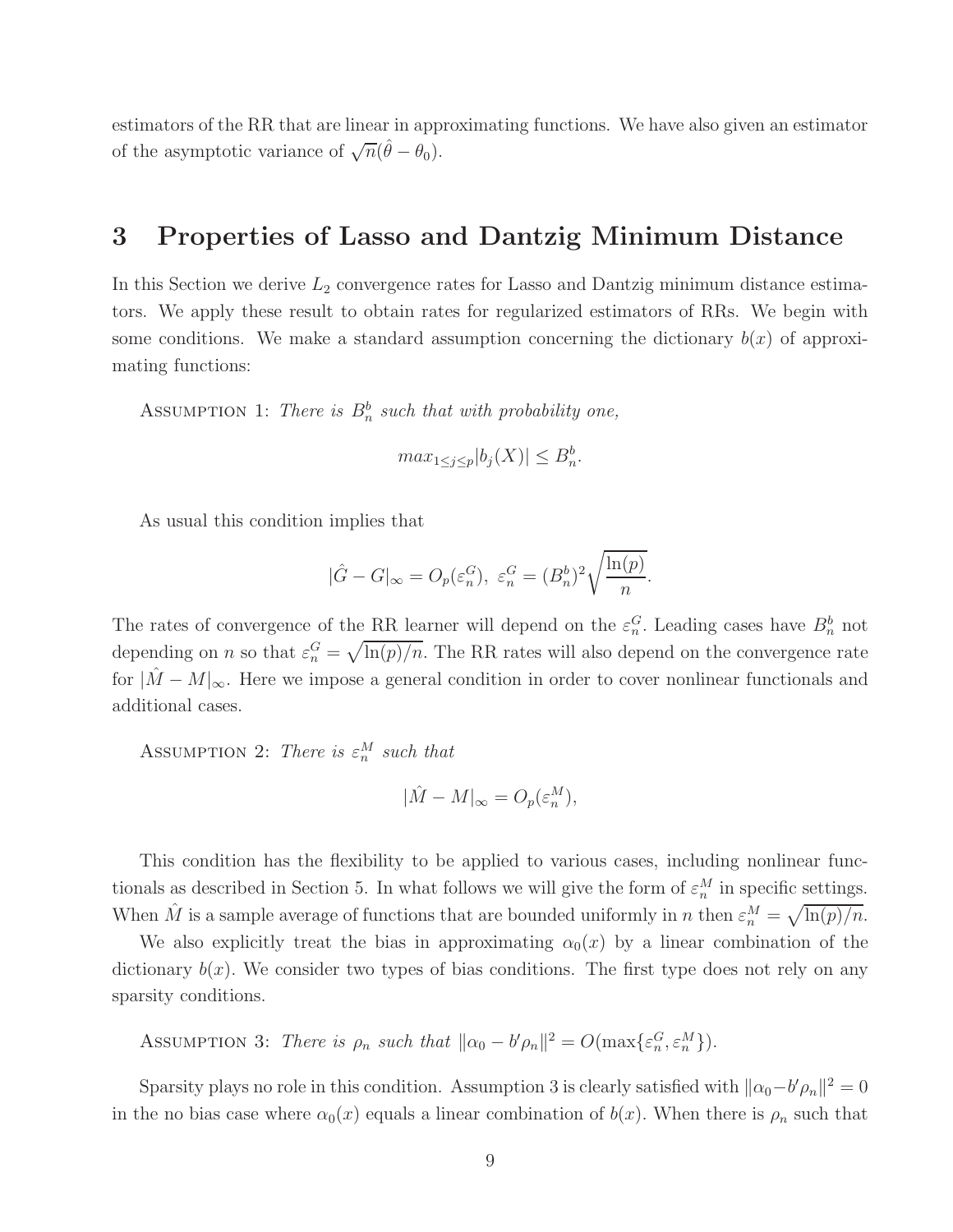$\|\alpha_0 - b'\rho_n\|^2$  shrinks faster than some power of p then this condition will be satisfied when p grows faster than a high enough power of  $n$ . These conditions are sufficient to obtain a convergence rate for the Lasso and Dantzig RR's. Let  $B_n = |\rho_n|_1$  for  $\rho_n$  from Assumption 3.

THEOREM 1: If Assumptions 1 - 3 are satisfied then for any  $r_L$  such that  $\varepsilon_n^M + \varepsilon_n^G(1+B_n) =$  $o(r_L),$ 

$$
\|\alpha_0 - \hat{\alpha}_L\|^2 = O_p((1 + B_n)r_L), \|\hat{\rho}_L\|_1 = O_p(1 + B_n).
$$

Also for  $\lambda_D$  such that  $\varepsilon_n^M + \varepsilon_n^G(1 + B_n) = o(\lambda_D)$ ,

$$
\|\alpha_0 - \hat{\alpha}_D\|^2 = O_p((1 + B_n)\lambda_D), \|\hat{\rho}_D\|_1 = O_p(1 + B_n).
$$

The Lasso penalty degree  $r<sub>L</sub>$  and the Dantzig slackness degree  $\lambda_D$  help determine the convergence rate of the Lasso and Dantzig RR. When  $\varepsilon_n^M \leq \varepsilon_n^G$  that rate will be arbitrarily close to  $(B_n^b)^2(1+B_n)^2\sqrt{\ln(p)/n}$ . This rate will be fast enough for root-n consistency of the functional learners when the regression converges fast enough, as discussed in Section 4. A leading case of this result is when  $B_n^b$  and  $B_n$  are bounded and  $\varepsilon_n^M = \sqrt{\ln(\rho)/n}$ . The rate for this case will be  $r<sub>L</sub>$  as shown in the following result:

COROLLARY 2: If Assumptions 1 and 2 are satisfied with  $\varepsilon_n = \varepsilon_n^M = \varepsilon_n^G = \sqrt{\ln(p)/n}$  and there is a  $C > 0$  and  $\rho_n$  such that  $|\rho_n|_1 \leq C$  and  $||\alpha_0 - b'\rho_n||^2 \leq C\varepsilon_n$  then for any  $r_L$  with  $\varepsilon_n = o(r_L)$  we have  $\|\alpha_0 - \hat{\alpha}_L\|^2 = O_p(r_L)$  and  $\|\alpha_0 - \hat{\alpha}_D\|^2 = O_p(r_L)$ .

Here  $\hat{\alpha}_L$  and  $\hat{\alpha}_D$  converge at an  $L_2$  rate close to  $n^{-1/4}$ .

Faster convergence rates can be obtained under sparsity conditions. One useful condition is a sparse approximation rate as in the following hypothesis. Let  $\varepsilon_n = \max\{\varepsilon_n^G, \varepsilon_n^M\}.$ 

ASSUMPTION 4: There exists  $C > 0$  and  $\bar{\rho}$  with  $\bar{s}$  nonzero elements such that

$$
\left\|\alpha_0 - b'\bar{\rho}\right\|^2 \le C\bar{s}\varepsilon_n^2
$$

Intuitively  $\|\alpha_0 - b'\bar{\rho}\|^2$  will be the squared bias from using the linear combination  $b'\bar{\rho}$  to approximate  $\alpha_0$ . The term  $\bar{s}\varepsilon_n^2$  is a variance-like term. Assumption 4 specifies  $\bar{s}$  so that squared bias is no larger than the variance term. Since the squared bias will generally decrease with  $\bar{s}$ for some choice of  $\bar{\rho}$  and  $\bar{s}\varepsilon_n^2$  increases linearly with  $\bar{s}$ , such an  $\bar{s}$  will generally exist. Specifying  $\bar{s}$  to be as small as possible while maintaining Assumption 4 leads to the fastest convergence rates in our results, which essentially set variance equal to squared bias.

For example suppose that  $\alpha_0(x)$  is sparse, being a linear combination of  $\bar{s}$  members of the dictionary  $b(x)$ . Then by choosing  $\bar{\rho}$  equal the coefficients of that linear combination we have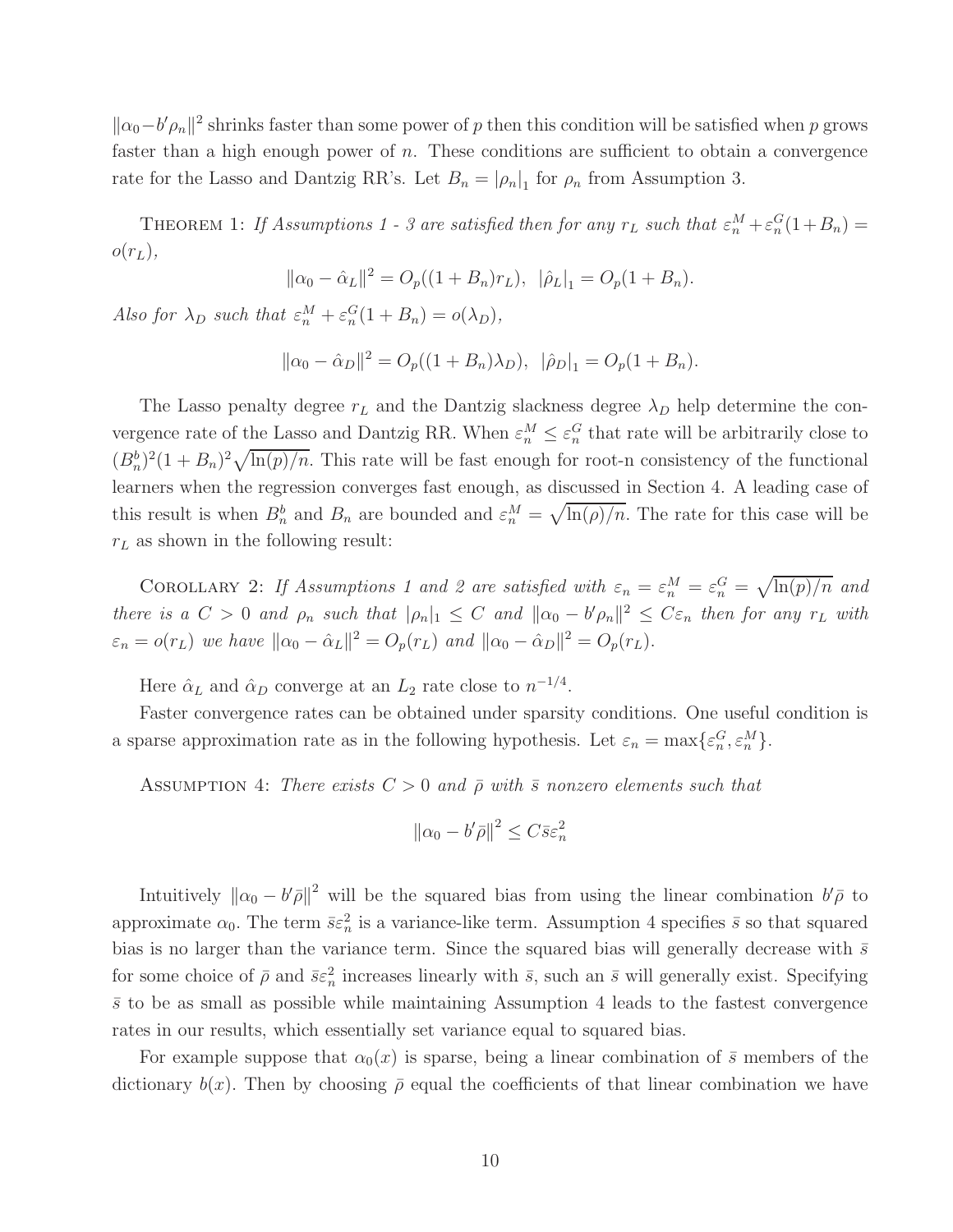$\alpha_0(X) = b(X)'\overline{\rho}$ , so that  $\|\alpha_0 - b'\overline{\rho}\|^2 = 0$  and Assumption 4 is satisfied. Another important example is the approximately sparse case where there are constants  $\bar{C}$ ,  $d > 0$  such that

$$
\left\|\alpha_0 - b'\bar{\rho}\right\|^2 \leq \bar{C} \left(\bar{s}\right)^{-2d}.
$$

In this case the smallest  $\bar{s}$  so that Assumption 4 is satisfied will satisfy  $\bar{s} = \Theta\left((\varepsilon_n)^{-2/(1+2d)}\right)$ , i.e.  $\bar{s} = O\left((\varepsilon_n)^{-2/(1+2d)}\right)$  and  $(\varepsilon_n)^{-2/(1+2d)} = O(\bar{s})$ . It follows that

$$
\bar{s}\varepsilon_n^2 = \Theta\left((\varepsilon_n)^{4d/(1+2d)}\right).
$$

For  $\varepsilon_n = \sqrt{\ln(p)/n}$  we will have

<span id="page-10-0"></span>
$$
\bar{s}\varepsilon_n^2 = \Theta\left(\left(\frac{\ln p}{n}\right)^{2d/(1+2d)}\right). \tag{3.1}
$$

Here the variance like term is bounded above by a power of  $\ln(p)/n$ .

A particular setting with  $\|\alpha_0 - b'\bar{\rho}\|^2 \leq \bar{C}(\bar{s})^{-2d}$  is one where there is a sequence of functions  $(\tilde{b}_1(x), \tilde{b}_2(x), \ldots)$  and  $C > 0$  with  $|\tilde{b}_j(X)| \leq C$  and

<span id="page-10-1"></span>
$$
\alpha_0(x) = \sum_{j=1}^{\infty} \tilde{b}_j(x)\tilde{\rho}_j, \quad |\tilde{\rho}_j| \le Cj^{-d-1}.
$$
 (3.2)

Assume that for each p the vector  $(\tilde{b}_1(x), ..., \tilde{b}_s(x))$  is a subvector of  $b(x)$  over the relevant range for  $\bar{s}$ . Choose  $\bar{\rho}_k = \tilde{\rho}_j$  if  $b_k(x) = \tilde{b}_j(x)$  for some  $j \leq \bar{s}$  and otherwise let  $\bar{\rho}_k = 0$ . Then for some  $C > 0$ ,

$$
b(X)' \bar{\rho} = \sum_{j=1}^{\bar{s}} \tilde{b}_j(X) \tilde{\rho}_j, \ \ |\alpha_0(X) - b(X)' \bar{\rho}| = \left| \sum_{j=s+1}^{\infty} \tilde{b}_j(X) \tilde{\rho}_j \right| \leq C^2 \sum_{j=\bar{s}+1}^{\infty} j^{-d-1} \leq \tilde{C}(\bar{s})^{-d},
$$

so that there is  $\bar{C} > 0$  with  $\|\alpha_0 - b'\bar{\rho}\|^2 \leq \bar{C} (\bar{s})^{-2d}$ .

To obtain faster rates we also impose sparse eigenvalue conditions. Let  $\mathcal{J} = \{1, ..., p\}, \mathcal{J}_{\rho}$  be the subset of  $\mathcal J$  with  $\rho_j \neq 0$ , and  $\mathcal J_\rho^c$  be the complement of  $\mathcal J_\rho$  in  $\mathcal J$ .

ASSUMPTION 5: G is nonsingular and has largest eigenvalue uniformly bounded in n. Also there is  $k > 3$  such such that

$$
\inf_{\{\delta:\delta\neq 0,\sum_{j\in\mathcal{J}_{\rho_L}^c}|\delta_j|\leq k\sum_{j\in\mathcal{J}_{\rho_L}}|\delta_j|\}}\frac{\delta' G\delta}{\sum_{j\in\mathcal{J}_{\rho_L}}\delta_j^2}>0,\ s_D=\sup_{\delta\neq 0,|\rho_D+\delta|_1\leq|\rho_D|_1}\frac{|\delta|_1^2}{\delta' G\delta}<\infty.
$$

The first condition is a population version of a restricted eigenvalue condition of Bickel, Ritov, and Tsybakov (2009). The other condition specifies that the effective dimension  $s_D$  is finite. The effective dimension is the reciprocal of the identifiability factors that were introduced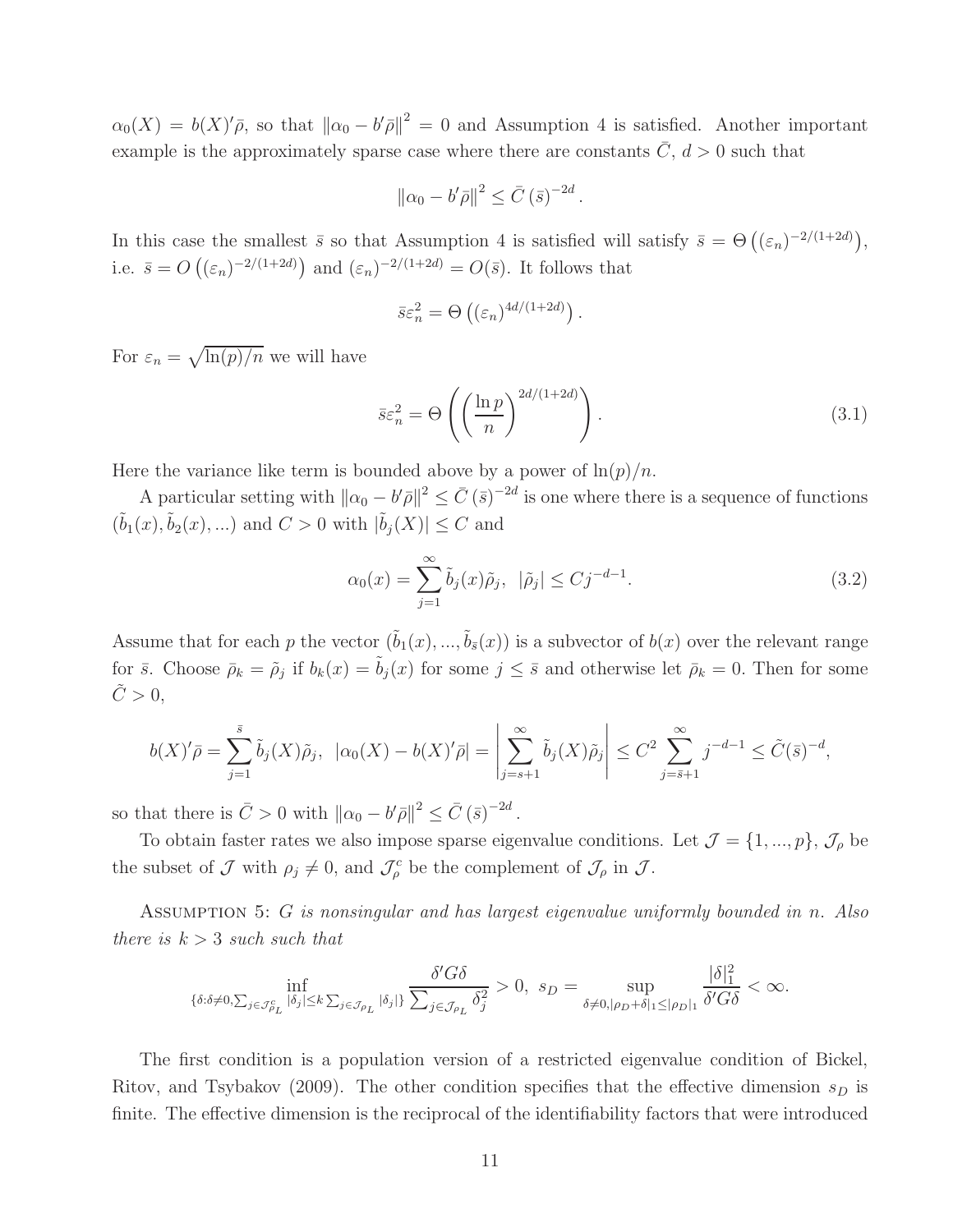in Chernozhukov et al. (2013) as a generalization of the restricted eigenvalue. Let  $\bar{B}_n = |\bar{\rho}|_1$  for  $\bar{\rho}$  in Assumption 4.

THEOREM 3: If Assumptions 1, 2, 4, and 5 are satisfied and  $\varepsilon_n^M + \varepsilon_n^G(1 + \bar{B}_n) = o(r_L)$  then

$$
\|\alpha_0 - \hat{\alpha}_L\|^2 = O_p(\bar{s}r_L^2),
$$

Also for  $\lambda_D$  such that  $\varepsilon_n^M + \varepsilon_n^G(1 + \bar{B}_n) = o(\lambda_D)$ ,

$$
\|\alpha_0 - \hat{\alpha}_D\|^2 = O_p(s_D\lambda_D^2 + \bar{s}\varepsilon_n^2).
$$

For example consider again the approximately sparse case where the  $\bar{\rho}$  and  $\bar{s}$  of Assumption 4 satisfy  $\|\alpha_0 - b'\bar{\rho}\|^2 \le C(\bar{s})^{-2d}$ . Suppose also that  $\varepsilon_n^M = \varepsilon_n^G = \sqrt{\ln(p)/n}$  and  $\bar{B}_n$  is bounded. Then for  $\bar{s}$  given in equation [\(3.1\)](#page-10-0) and for any  $\Delta_n \to \infty$  and  $r_L = \Delta_n \sqrt{\ln(p)/n}$  Theorem 3 gives

$$
\|\alpha_0 - \hat{\alpha}_L\|^2 = O_p(\Delta_n^2 \left(\frac{\ln p}{n}\right)^{2d/(1+2d)}),
$$

This rate is close to the rate  $n^{-2d/(1+2d)}$  that would be obtained for a series estimator where it is known which elements of  $\bar{\rho}$  are nonzero. It differs only in the ln(p) term, which can be considered as a penalty for not knowing which elements of  $\bar{\rho}$  are zero, and in the presence of  $\Delta_n$ , which goes to infinity as slowly as desired.

These rate results are useful in specifying conditions for root-n consistency and asymptotic normality of  $\hat{\theta}$  and consistency of the asymptotic variance estimator, to which we now turn.

## 4 Large Sample Inference For Affine Functionals

In this Section we give conditions for root-n consistency and asymptotic normality of the estimator  $\hat{\theta}$ . We also show that the asymptotic variance estimator is consistent. These results allow us to carry out large sample inference about the object of interest in the usual way. We also apply the general results to each of the examples. Recall that the estimator is

$$
\hat{\theta} = \frac{1}{n} \sum_{\ell=1}^{L} \sum_{i \in I_{\ell}} \{ m(W_i, \hat{\gamma}_{\ell}) + \hat{\alpha}_{\ell}(X_i) [Y_i - \hat{\gamma}_{\ell}(X_i)] \}.
$$
\n(4.1)

where  $\hat{\alpha}_{\ell}(x) = b(x)^{\prime} \hat{\rho}_{\ell}$ .

We impose the following conditions.

ASSUMPTION 6:  $Var(Y|X)$  is bounded,  $\alpha_0(x)$  is bounded,  $E[m(W, \gamma_0)^2] < \infty$ , and  $E[\{m(W, \gamma)$  $m(W, \gamma_0)\}^2$  is continuous at  $\gamma_0$  in  $\|\gamma - \gamma_0\|$ .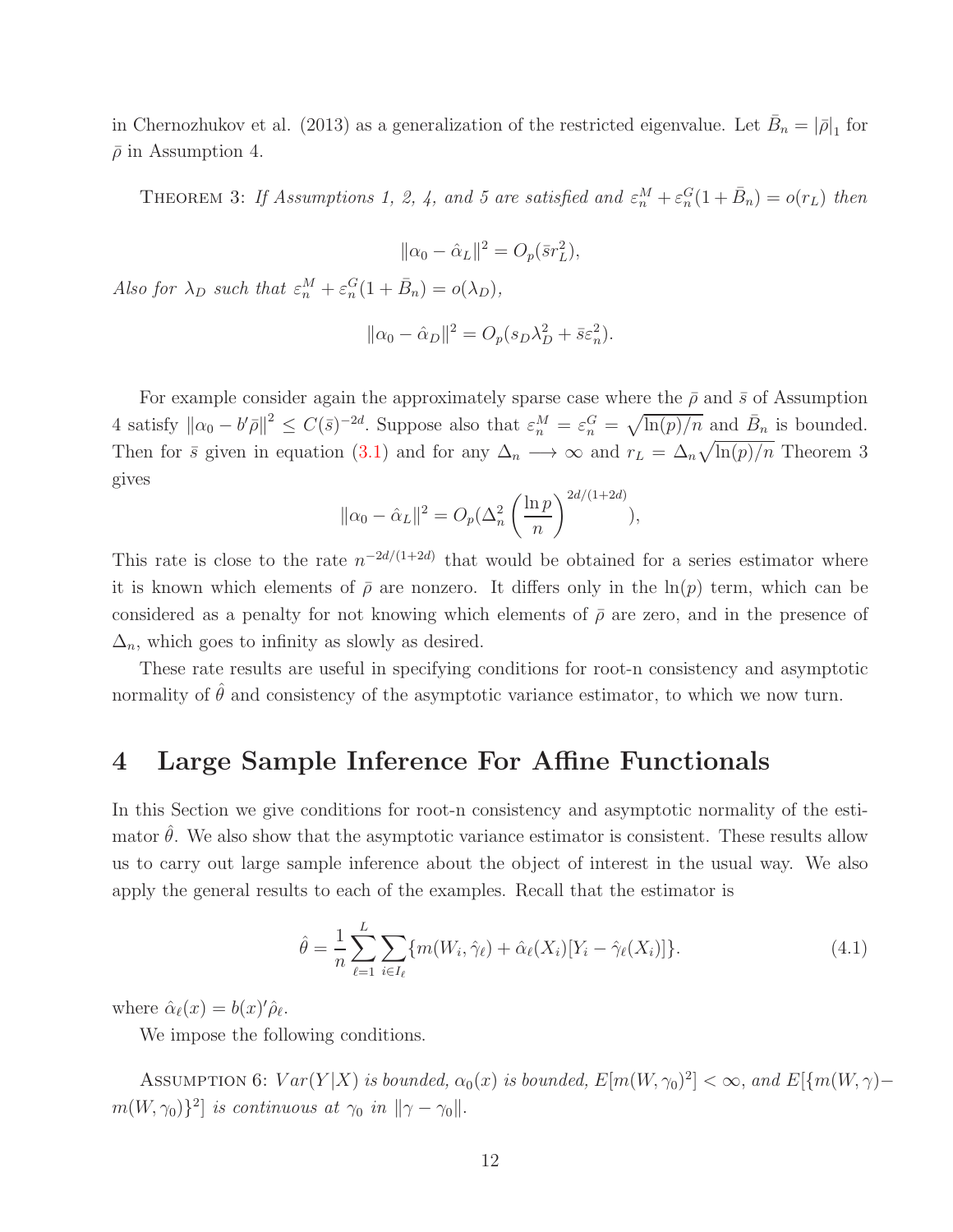Boundedness of  $Var(Y|X)$  is standard in the regression literature. It may be possible to weaken the second and third conditions but it is beyond the scope of the paper to do so. All of these conditions are imposed to make sure that only  $L_2$  rates are needed for  $\hat{\gamma}$  and for  $\hat{\alpha}$ . This helps the results apply to machine learning estimators where only  $L_2$  convergence rates are available.

ASSUMPTION 7: There are  $B_n^m$  and  $A(W)$  such that  $A(W)$  is sub-Gaussian and

$$
max_{1 \le j \le p} |m(W, b_j) - m(W, 0)| \le B_n^m A(W).
$$

This is a primitive condition that leads to a convergence rate for  $\hat{M}$ .

LEMMA 4: If Assumption 7 is satisfied then

$$
|\hat{M} - M|_{\infty} = O_p(\varepsilon_n^M), \ \varepsilon_n^M = B_n^m \sqrt{\frac{\ln(p)}{n}}.
$$

Note that for  $m(w, b_i) = y b_i(x)$  the minimization problems in equations [\(2.5\)](#page-7-0) and [\(2.6\)](#page-7-1) are those for the Lasso and Dantzig regression respectively. Thus the convergence rates of Theorems 1 and 3 apply to obtain population  $L_2$  rates for Lasso and Dantzig learners for  $\gamma_0$ .

Our results for  $\hat{\theta}$  will rely on a convergence rate for  $\hat{\gamma}$ . In order to allow these results to apply to as wide a variety of machine learning estimators  $\hat{\gamma}$  as possible, we just hypothesize such a rate.

ASSUMPTION 8:  $\|\hat{\gamma} - \gamma_0\| = O_p(n^{-d_\gamma}), 0 < d_\gamma < 1/2.$ 

The results of Section 3 imply such a rate for Lasso or Dantzig selector. The next condition imposes rates that will be sufficient for root-n consistency of  $\theta$ . Let

$$
\varepsilon_n^{\alpha} = \left[B_n^m + \left(B_n^b\right)^2 (1 + B_n)\right] \sqrt{\frac{\ln(p)}{n}}
$$

For simplicity we give results just for Lasso; analogous results for the Dantzig selecter will follow similarly.

ASSUMPTION 9:  $\varepsilon_n^{\alpha} = o(r_L)$  and either i) Assumption 3 is satisfied and  $n(1+B_n)r_L(\varepsilon_n^{\gamma})^2 \longrightarrow$ 0; or ii) Assumptions 4 and 5 are satisfied and  $n\bar{s}r_L^2(\epsilon_n^{\gamma})^2 \longrightarrow 0$ .

This condition will be sufficient for  $\sqrt{n} ||\hat{\alpha}_L - \alpha_0|| ||\hat{\gamma} - \gamma_0|| \stackrel{p}{\longrightarrow} 0$  which leads to asymptotic normality of  $\hat{\theta}$ . For example, consider an approximately sparse  $\alpha_0$  as in equation [\(3.2\)](#page-10-1), where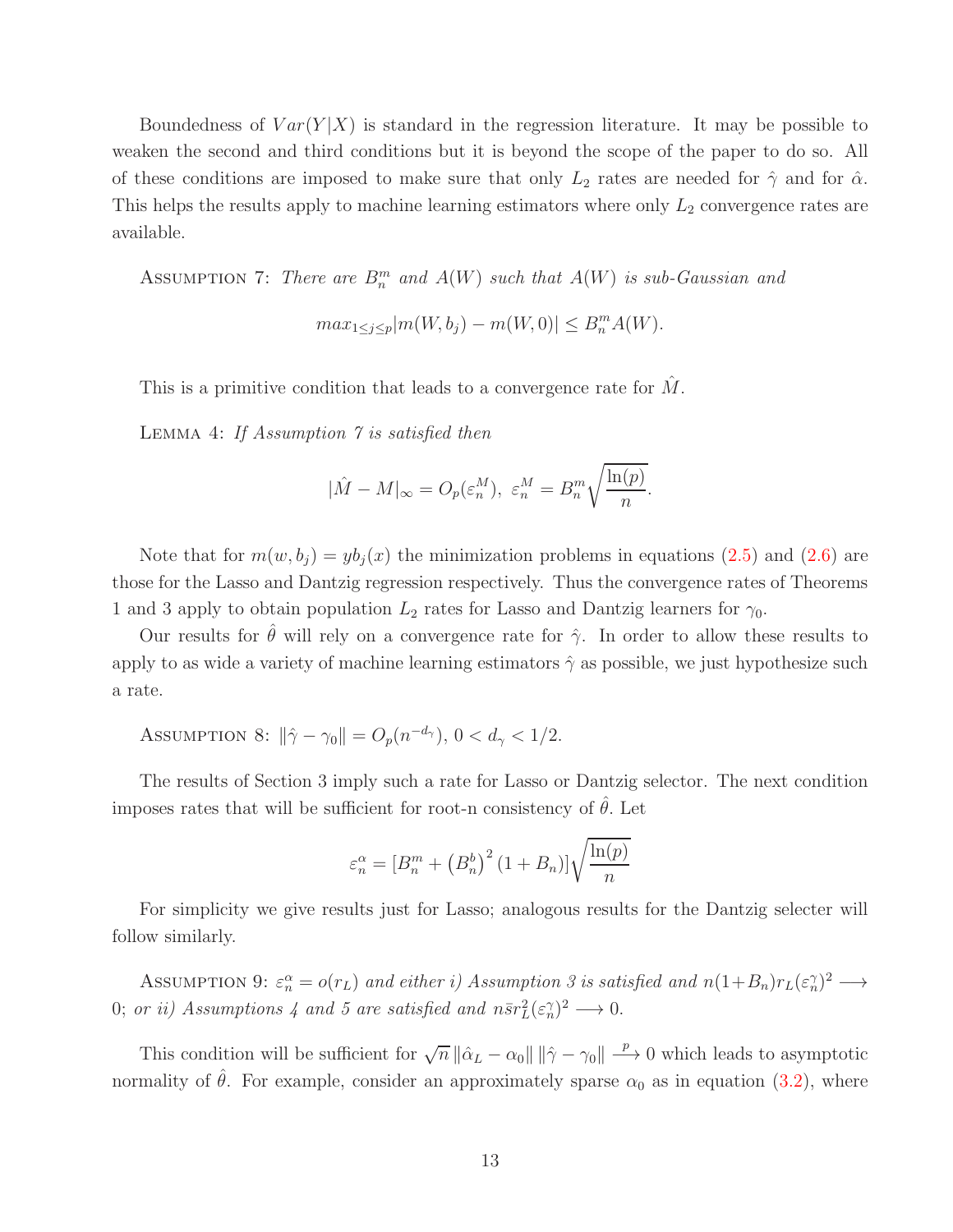$B_n^m + (B_n^b)^2 (1 + B_n) \leq C$  for a positive constant C. Then by Theorem 3 and equation [\(3.1\)](#page-10-0) Assumption 9 will be satisfied, with  $r<sub>L</sub>$  going to zero slightly slower than  $\sqrt{\ln(p)/n}$ , when

<span id="page-13-0"></span>
$$
\frac{d}{1+2d} + d_{\gamma} > \frac{1}{2}.\tag{4.2}
$$

This condition allows for a trade-off between d, which determines how well a sparse approximation to  $\alpha_0(x)$  works, and the convergence rate  $d_\gamma$  for  $\hat{\gamma}$ . In particular,  $\hat{\gamma}$  may converge at a rate that is any small power of  $n$  as long as  $d$  is large enough.

We also impose a rate condition that is useful for consistency of  $\hat{V}$ .

ASSUMPTION 10:  $(1 + B_n)B_n^b n^{-d_\gamma} \longrightarrow 0$ .

When  $B_n$  and  $B_n^b$  are bounded this condition is automatically satisfied. The following gives the large sample inference results for  $\hat{\theta}$  and  $\hat{V}$ .

THEOREM 5: If Assumptions 1, and 7-9 are satisfied then for  $\psi_0(w) = m(w, \gamma_0) - \theta_0 +$  $\alpha_0(x)[y-\gamma_0(x)],$ 

$$
\sqrt{n}(\hat{\theta} - \theta_0) = \frac{1}{\sqrt{n}} \sum_{i=1}^n \psi_0(W_i) + o_p(1).
$$

If in addition Assumption 10 is satisfied then  $\hat{V} \stackrel{p}{\longrightarrow} V = E[\psi_0(W)^2].$ 

This result allows  $\gamma_0$  to be "dense" and estimated at relatively slow rates if  $\hat{\alpha}$  converges at a sufficiently fast  $L_2$  rate, as illustrated in equation [\(4.2\)](#page-13-0). Conversely, we can allow  $\hat{\alpha}$  to converge at the relatively slow  $n^{-1/4}$  rate of Theorem 3 if  $\hat{\gamma}$  converges fast enough. In this way Theorem 5 also allows for  $\alpha_0$  to be "dense" and estimated at slow rates if  $\hat{\gamma}$  converges fast enough. We now give more specific regularity conditions for the examples.

#### 4.1 Average Treatment Effect

For the average treatment effect we consider a dictionary of the form  $b(x) = [dq(z)', (1-d)q(z)']'$ where  $q(z)$  is a  $(p/2) \times 1$  dictionary of functions of the covariates z. Note that  $m(w, b)$  $[q(z)', -q(z)']'$  so that

$$
\hat{M}_{\ell} = \begin{pmatrix} \bar{q}_{\ell} \\ -\bar{q}_{\ell} \end{pmatrix}, \bar{q}_{\ell} = \frac{1}{n - n_{\ell}} \sum_{i \notin I_{\ell}} q(Z_i).
$$

Let  $\hat{\rho}_{\ell}^d$  be the estimated coefficients of  $dq(z)$  and  $\hat{\rho}_{\ell}^{1-d}$  $\int_{\ell}^{1-d}$  the estimated coefficients of  $(1-d)q(z)$ . Then the RR learner is given by

$$
\hat{\alpha}_{\ell}(X_i) = D_i \hat{\omega}_{\ell i}^d + (1 - D_i) \hat{\omega}_{\ell i}^{1-d}, \ \hat{\omega}_{\ell i}^d = q(Z_i)' \hat{\rho}_{\ell}^d, \ \hat{\omega}_{\ell i}^{1-d} = q(Z_i)' \hat{\rho}_{\ell}^{1-d},
$$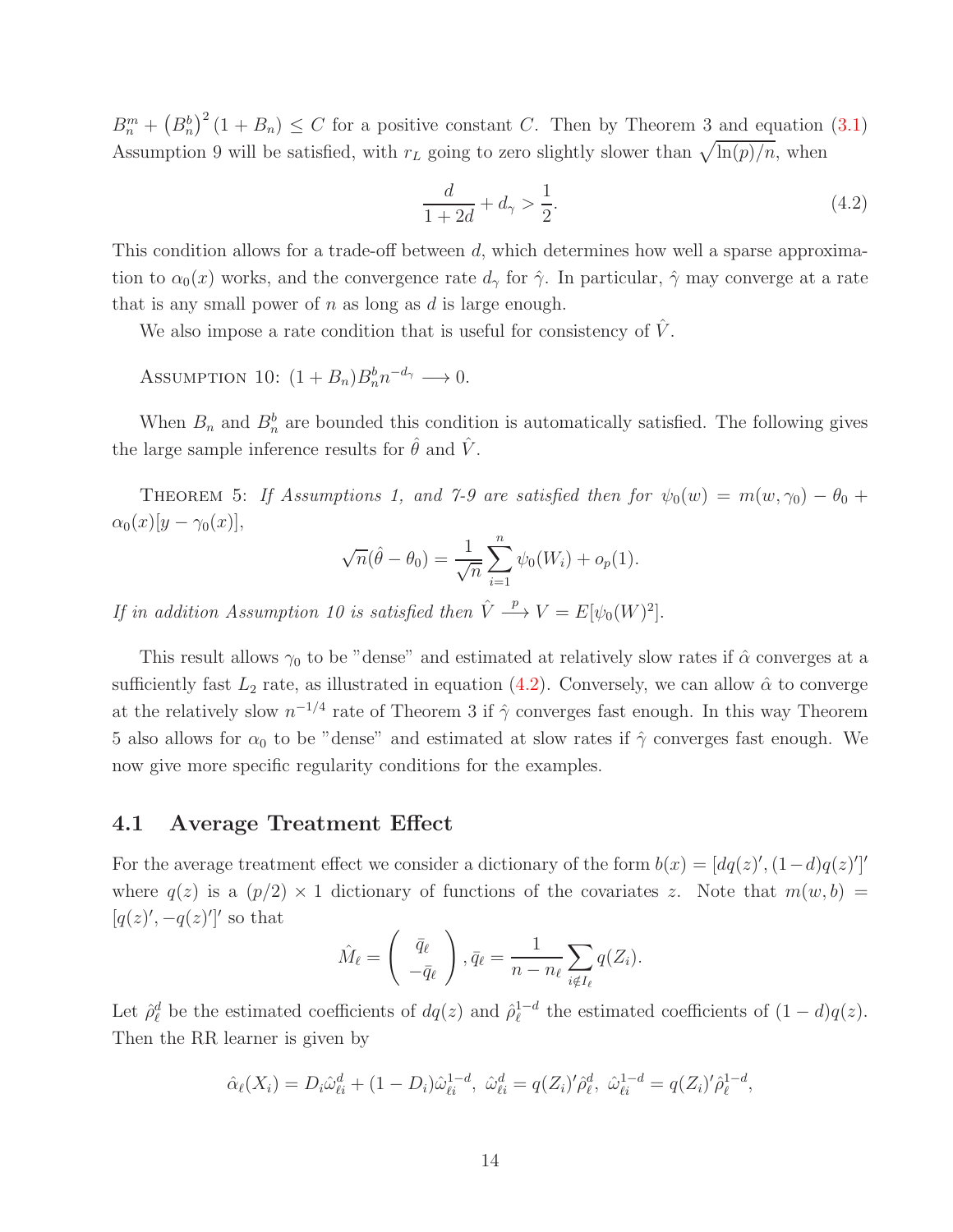where  $\hat{\omega}_{\ell i}^d$  and  $\hat{\omega}_{\ell i}^{1-d}$  might be thought of as "weights." These weights sum to one if  $q(z)$  includes a constant but need not be nonnegative. The first order conditions for Lasso and the constraints for Dantzig are that for each  $j$ ,

<span id="page-14-0"></span>
$$
\left| \frac{1}{n - n_{\ell}} \sum_{i \notin I_{\ell}} q_j(Z_i) [1 - D_i \hat{\omega}_{\ell i}^d] \right| \le r, \left| \frac{1}{n - n_{\ell}} \sum_{i \notin I_{\ell}} q_j(Z_i) [1 + (1 - D_i) \omega_{\ell i}^{1 - d}] \right| \le r, \tag{4.3}
$$

where  $r = r_L$  for Lasso and  $r = \lambda_D$  for Dantzig. Here we see that RR learner sets the weights  $\hat{\omega}_{\ell i}^d$ and  $\hat{\omega}_{\ell i}^{1-d}$  to approximately "balance" the overall sample average with the treated and untreated averages for each element of the dictionary  $q(z)$ . The resulting learner of the ATE is

$$
\hat{\theta} = \frac{1}{n} \sum_{\ell=1}^{L} \sum_{i \in I_{\ell}} \{ \hat{\gamma}_{\ell}(1, Z_i) - \hat{\gamma}_{\ell}(0, Z_i) + \hat{\alpha}_{\ell}(X_i) [Y_i - \hat{\gamma}_{\ell}(X_i)] \}.
$$
\n(4.4)

The conditions we give are sufficient for this estimator to be root-n consistent when  $\hat{\gamma}_{\ell}$  has a sufficiently fast  $L_2$  convergence rate. The constraints of equation  $(4.3)$  are similar to those of Zubizarreta (2015) and Athey, Imbens, and Wager (2017) though the source of these constraints is  $\ell_1$  regularized best  $L_2$  approximation of the RR  $\alpha(x) = \pi_0(z)^{-1}d - [1 - \pi_0(z)]^{-1}(1 - d)$  by a linear combination of the dictionary  $b(x)$ . We show here that this type of balancing is sufficient to debias any regression learner under sufficient regularity conditions.

THEOREM 6: If i) there is  $C > 0$  with  $C < \pi_0(z) = \Pr(D = 1|z) < 1 - C$ ,  $Var(Y|X)$  is bounded; ii) there is  $B_n^q$  with  $\max_{j\leq p/2} \sup_z |q_j(Z)| \leq B_n^q$  and Assumptions 8 and 9 are satisfied for

$$
\varepsilon_n^{\alpha} = \left[B_n^q + \left(B_n^q\right)^2 (1 + B_n)\right] \sqrt{\frac{\ln(p)}{n}}
$$

then for  $\alpha_0(x) = \pi_0(z)^{-1}d - [1 - \pi_0(z)]^{-1}(1 - d)$  and  $\psi_0(w) = \gamma_0(1, z) - \gamma_0(0, z) - \theta_0 + \alpha_0(x)[y \gamma_0(x)$ ,

$$
\sqrt{n}(\hat{\theta} - \theta_0) = \frac{1}{\sqrt{n}} \sum_{i=1}^{n} \psi_0(W_i) + o_p(1).
$$

If in addition Assumption 10 is satisfied then  $\hat{V} \stackrel{p}{\longrightarrow} V = E[\psi_0(W)^2].$ 

In comparison with Athey, Imbens, and Wager (2018) this result depends on relatively fast estimation of the RR, or equivalently the dictionary balancing weights, while allowing for relatively slow estimation of the regression. This result can be applied to any regression estimator  $\hat{\gamma}$  and we do not require that  $\gamma_0$  be sparse. The DML form allows us to trade-off rates at which the conditional mean  $\gamma_0$  and the inverse propensity score are estimated while maintaining root-n consistency, as in equation [\(4.2\)](#page-13-0) when  $\alpha_0$  is approximately sparse.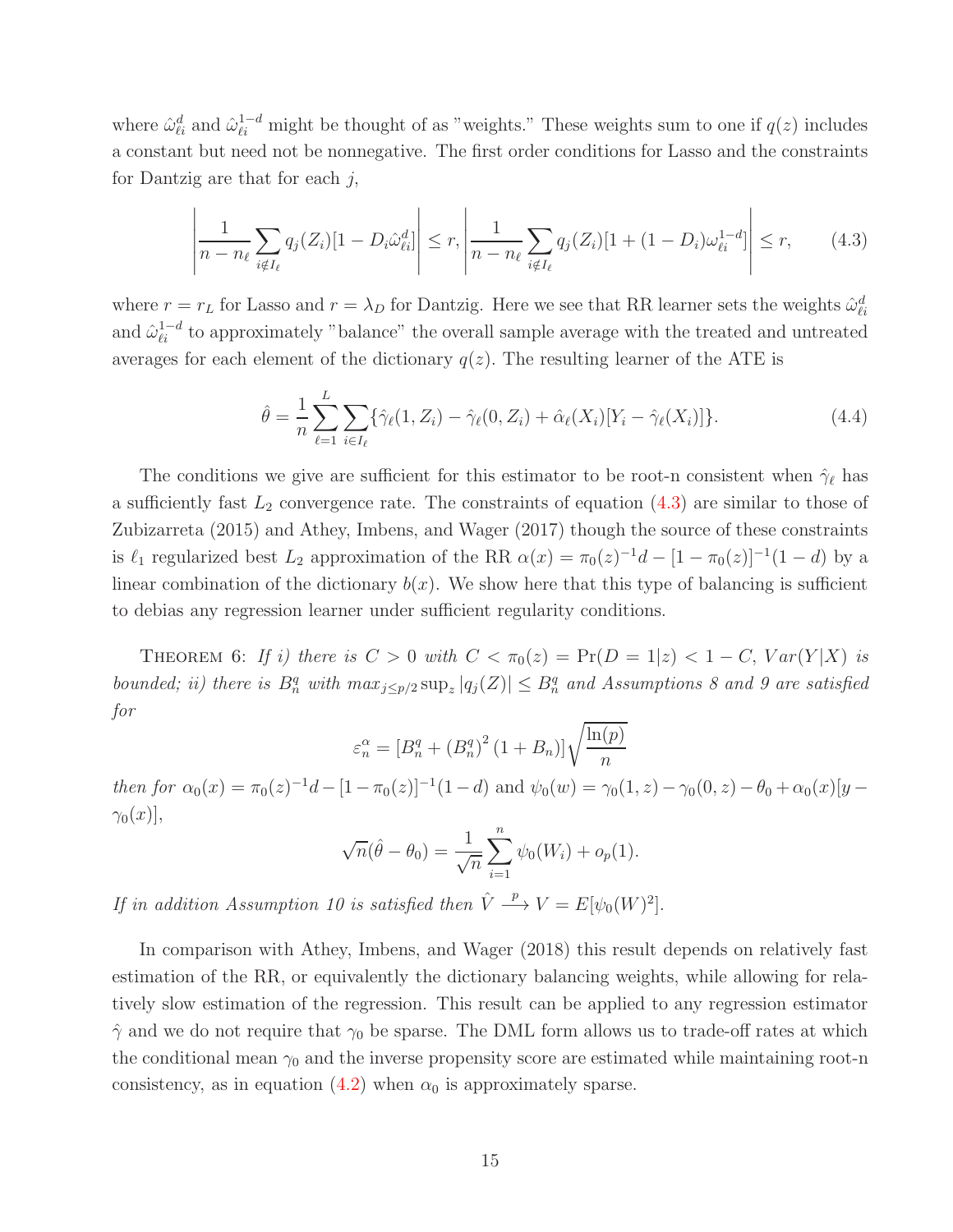## 4.2 Average Policy Effect

For the average policy effect let  $b(x)$  be a dictionary satisfying Assumption 3. Note that  $m(w, b) = b(t(x)) - y$ , so that

$$
\hat{M}_{\ell} = \frac{1}{n - n_{\ell}} \sum_{i \notin I_{\ell}} b(t(X_i)).
$$

For  $\hat{\rho}_{\ell}$  equal to the Lasso or Dantzig coefficients, the learner of the RR is given by  $\hat{\alpha}_{\ell}(x) = b(x)'\hat{\rho}_{\ell}$ . The first order conditions for Lasso and the Dantzig constraints are that for each j

$$
\left|\frac{1}{n-n_{\ell}}\sum_{i\notin I_{\ell}}[b_j(t(X_i))-b_j(X_i)\hat{\alpha}_{\ell}(X_i)]\right|\leq r.
$$

Here  $\hat{\alpha}_{\ell}(X_i)$  acts approximately as a reweighting scheme in making the sample average of the dictionary after transformation  $b(t(X_i))$  be approximately equal to the sample average of the reweighted dictionary  $b(X_i)\hat{\alpha}_{\ell}(X_i)$ . The resulting learner of the average policy effect is

$$
\hat{\theta} = \frac{1}{n} \sum_{\ell=1}^{L} \sum_{i \in I_{\ell}} \{ \hat{\gamma}_{\ell}(t(X_i)) - Y_i + \hat{\alpha}_{\ell}(X_i) [Y_i - \hat{\gamma}_{\ell}(X_i)] \}.
$$
\n(4.5)

THEOREM 7: If i) there is  $C > 0$  with  $1/C \le \alpha_0(x) = f_t(x)/f_0(x) \le C$ ,  $Var(Y|X)$  is bounded; ii) Assumptions 1, 8, and 9 are satisfied for

$$
\varepsilon_n^{\alpha} = \left[B_n^b + \left(B_n^b\right)^2 (1 + B_n)\right] \sqrt{\frac{\ln(p)}{n}};
$$

then for  $\psi_0(w) = \gamma_0(t(x)) - y - \theta_0 + \alpha_0(x)[y - \gamma_0(x)],$ 

$$
\sqrt{n}(\hat{\theta} - \theta_0) = \frac{1}{\sqrt{n}} \sum_{i=1}^n \psi_0(W_i) + o_p(1).
$$

If in addition Assumption 10 is satisfied then  $\hat{V} \stackrel{p}{\longrightarrow} V = E[\psi_0(W)^2].$ 

The third example, estimation of a bound for average equivalent variation, is treated in detail in Chernozhukov, Hausman, and Newey (2018). We consider here the fourth example.

## 4.3 Expected Conditional Covariance

For the expected conditional covariance let  $b(x)$  be a dictionary satisfying Assumption 3. Note that  $m(w, b) - m(w, 0) = -w_1b(x)$  so that

$$
\hat{M}_{\ell} = \frac{-1}{n - n_{\ell}} \sum_{i \notin I_{\ell}} b(X_i) W_{1i}.
$$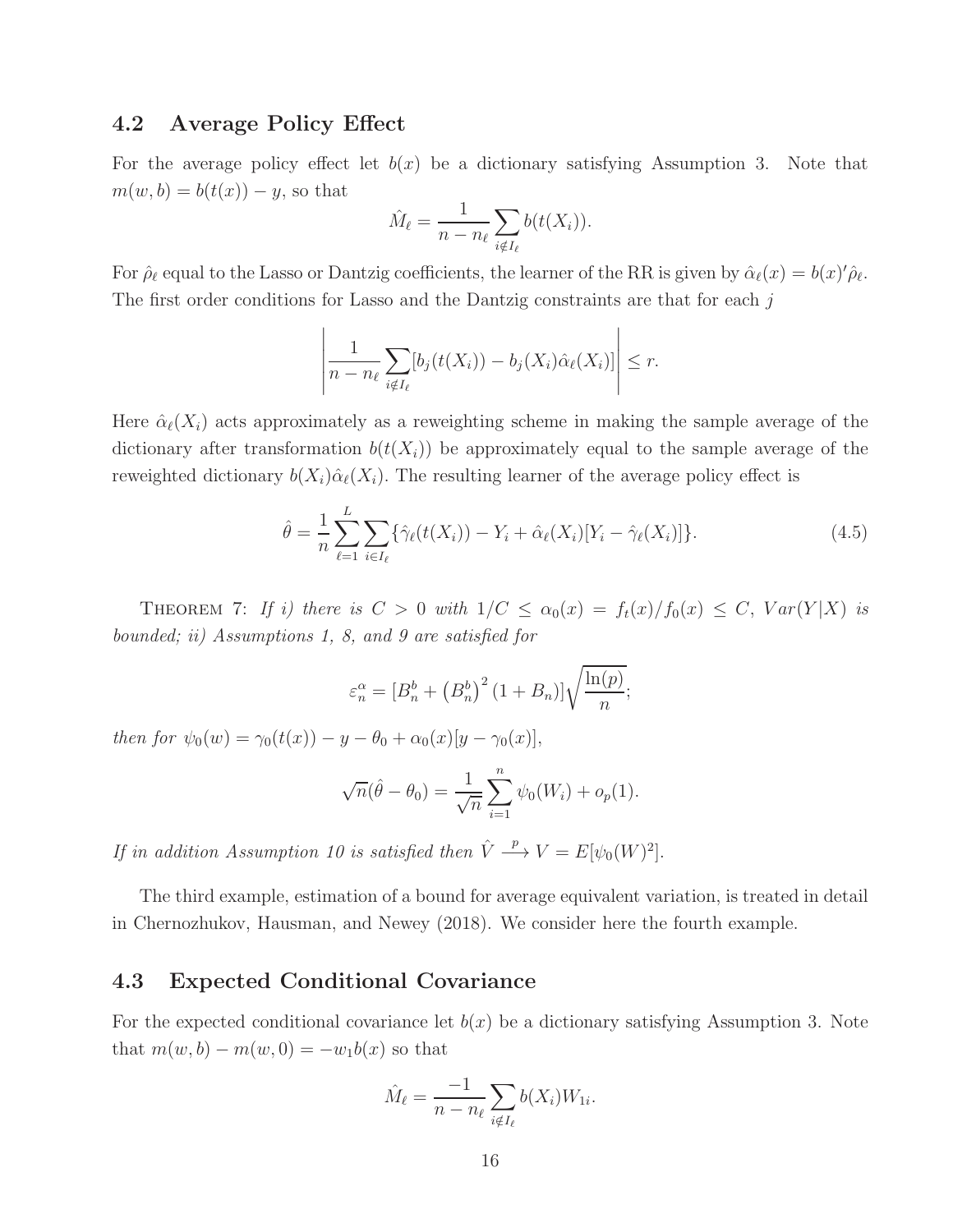Here the Lasso or Dantzig RR are those obtained from Lasso or Dantzig regression where the dependent variable is  $-W_{1i}$ . The resulting learner of the expected conditional covariance is

$$
\hat{\theta} = \frac{1}{n} \sum_{\ell=1}^{L} \sum_{i \in I_{\ell}} \{ W_{1i} + \hat{\alpha}_{\ell}(X_i) \} [Y_i - \hat{\gamma}_{\ell}(X_i)] \}.
$$
\n(4.6)

THEOREM 8: If i)  $E[W_1^2|X]$ ,  $Var(Y|X)$ , and  $E[W_1^2Y^2]$  are bounded; ii)  $W_1$  is sub-Gaussian and Assumptions 1, 8, and 9 are satisfied for

$$
\varepsilon_n^{\alpha} = \left[B_n^b + \left(B_n^b\right)^2 (1 + B_n)\right] \sqrt{\frac{\ln(p)}{n}};
$$

then for  $\psi_0(w) = [w + \alpha_0(x)][y - \gamma_0(x)] - \theta_0$ ,

$$
\sqrt{n}(\hat{\theta} - \theta_0) = \frac{1}{\sqrt{n}} \sum_{i=1}^{n} \psi_0(W_i) + o_p(1).
$$

If in addition Assumption 10 is satisfied then  $\hat{V} \stackrel{p}{\longrightarrow} V = E[\psi_0(W)^2].$ 

This result gives root-n consistency and asymptotic normality of the expected conditional covariance estimator when the regression estimator converges fast enough in  $L_2$  and when  $E[W_1|X]$  is estimated by Lasso or Dantzig. This asymmetric treatment may be useful in settings where one wants to allow one of the conditional expectation functions to be estimated at a slower rate.

For further bias reduction, estimation of  $E[Y|X]$  and  $E[W_1|X]$  from different samples may be warranted, as in Newey and Robins (2018). It is beyond the scope of this paper to analyze such estimators.

## 5 Nonlinear Functionals

Debiased machine learning estimators of  $\theta_0 = E[m(W, \gamma_0)]$  for nonlinear  $m(w, \gamma)$  can also be constructed. The estimator is similar to the linear functional case except that the RR is that of a linearization and a different  $\tilde{M}$  is needed. In this Section we show how to construct  $\tilde{M}$ that can be used to learn the RR and give conditions that are sufficient for valid large sample inference for nonlinear functionals.

As before a RR is important in the construction of the estimator. Here the RR is that for a linearization of the functional. Suppose that  $m(w, \gamma)$  has a Gateaux derivative  $D(w, \zeta, \gamma)$  where ζ represents a deviation from γ and D(w, ζ, γ) is linear in ζ. That is suppose that

$$
\left. \frac{d}{d\tau} m(w, \gamma + \tau \zeta) \right|_{\tau=0} = D(w, \zeta, \gamma),
$$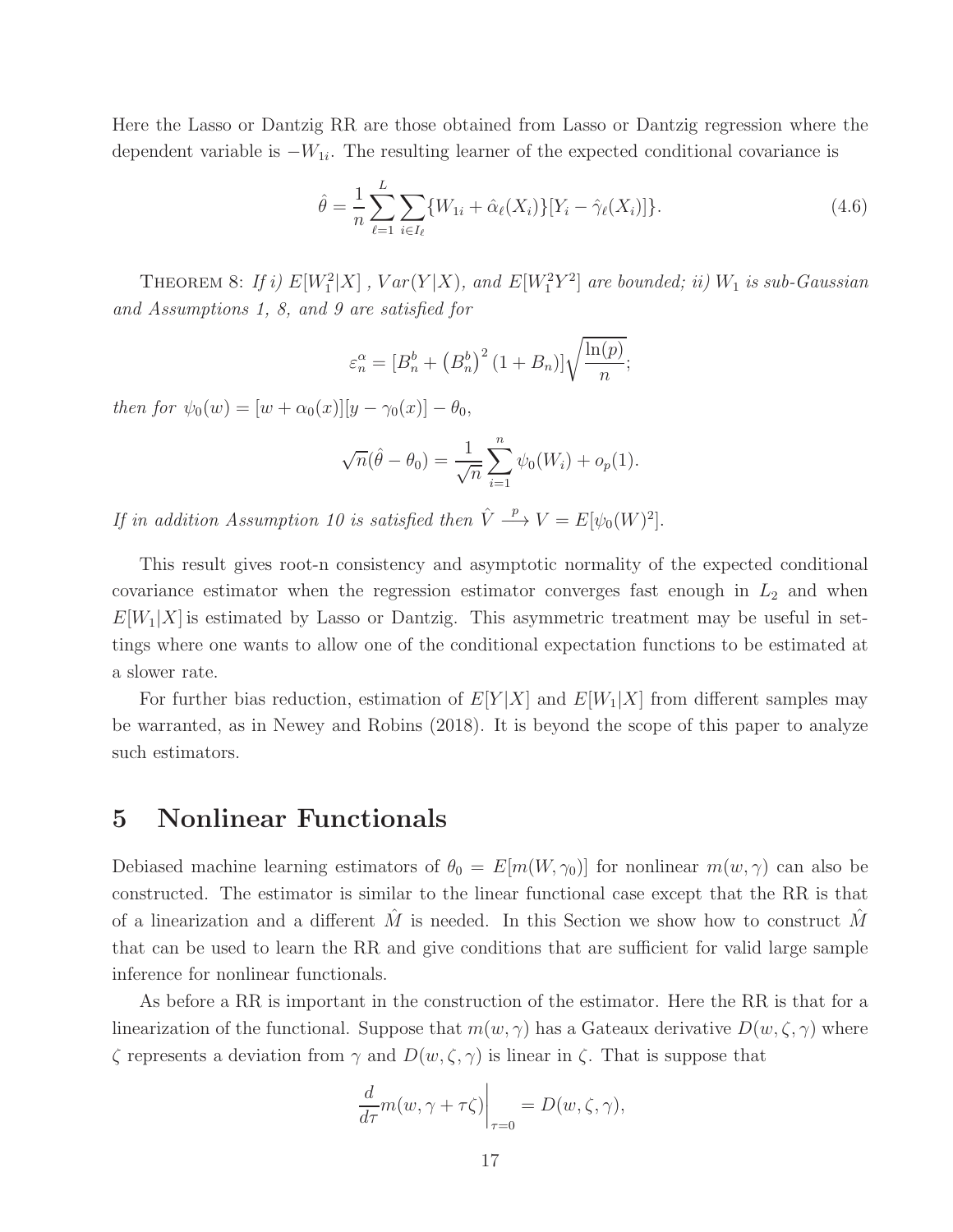where  $\tau$  is a scalar. We will assume that  $E[D(W, \gamma, \gamma_0)]$  is a linear mean square continuous functional of  $\gamma$  so that there is a RR  $\alpha_0(x)$  satisfying

$$
E[D(W, \gamma, \gamma_0)] = E[\alpha_0(X)\gamma(X)],
$$

for all  $\gamma(x)$  with finite second moment. This Riesz representation theorem is analogous to equation [\(2.2\)](#page-4-0) with the functional  $m(w, \gamma) - m(w, 0)$  replaced by the first order approximation  $D(w, \gamma, \gamma_0)$ . The Riesz representation implies that for  $D(w, b, \gamma_0) = (D(w, b_1, \gamma_0), ..., D(w, b_p, \gamma_0))'$ ,

$$
M = E[D(W, b, \gamma_0)] = E[\alpha_0(X)b(X)].
$$

A learner  $\hat{\theta}$  can be constructed from an estimator  $\hat{\alpha}_{\ell}(x)$  of the RR  $\alpha_0(x)$  and a learner  $\hat{\gamma}_{\ell}(x)$ of  $E[Y|X=x]$  exactly as in equation [\(2.3\)](#page-6-1). This estimator may not be doubly robust due to the nonlinearity of  $m(w, \gamma)$  in  $\gamma$ . Nevertheless it will have zero first order bias and so be root-n consistent and asymptotically normal under sufficient regularity conditions. It has zero first order bias because  $\alpha_0(x)[y - \gamma_0(x)]$  is the influence function for  $E[m(W, \gamma)]$ , as shown in Newey (1994), and because a sample average plus an average of an estimate of that influence function has zero order bias; see Chernozhukov et al. (2016).

An estimator  $\hat{\alpha}_{\ell}(x)$  is needed to construct  $\hat{\theta}$ . We continue to consider estimators  $\hat{\alpha}_{\ell}(x)$ described in Section 2, but based on a different  $\hat{M}_{\ell}$ , where it is now convenient to include an  $\ell$ subscript. For a machine learning estimator  $\hat{\gamma}_{\ell,\ell'}$  of  $E[Y|X]$  obtained from observations not in either  $I_{\ell}$  or  $I_{\ell'}$  the estimator  $\hat{M}_{\ell}$  is given by

$$
\hat{M}_{\ell} = (\hat{M}_{\ell 1}, ..., \hat{M}_{\ell p})',
$$
\n
$$
\hat{M}_{\ell j} = \frac{d}{d\tau} \left(\frac{1}{n - n_{\ell}}\right) \sum_{\ell' \neq \ell} \sum_{i \in I_{\ell'}} m(W_i, \hat{\gamma}_{\ell, \ell'} + \tau b_j) = \left(\frac{1}{n - n_{\ell}}\right) \sum_{\ell' \neq \ell} \sum_{i \in I_{\ell'}} D(W_i, b_j, \hat{\gamma}_{\ell, \ell'}).
$$

This estimator uses further sample splitting where  $\hat{M}$  is constructed by averaging over observations that are not used in  $\hat{\gamma}_{\ell,\ell'}$ . For convenience we have used the same partitioning of the observations as before. This additional sample splitting helps us allow for  $p$  to still be large in this setting where we are plugging in a nonparametric estimator into many sample moments.

Next we obtain a convergence rate for  $\tilde{M}$ .

ASSUMPTION 11: There is  $\varepsilon > 0$ ,  $B_n^D$ ,  $B_n^{\Delta}$  and sub-Gaussian  $A(W)$  such that for all  $\gamma$  with  $\|\gamma - \gamma_0\| \leq \varepsilon$ , i)

$$
\max_{j} |D(W, b_j, \gamma)| \le B_n^D A(W),
$$

ii) max<sub>j</sub>  $|E[D(W, b_j, \gamma) - D(W, b_j, \gamma_0)]| \leq B_n^{\Delta} ||\gamma - \gamma_0||.$ 

LEMMA 9: If Assumptions 8 and 11 are satisfied then

$$
|\hat{M} - M|_{\infty} = O_p(\varepsilon_n^M), \ \varepsilon_n^M = (B_n^D \sqrt{\frac{\ln(p)}{n}} + B_n^{\Delta} \varepsilon_n^{\gamma}).
$$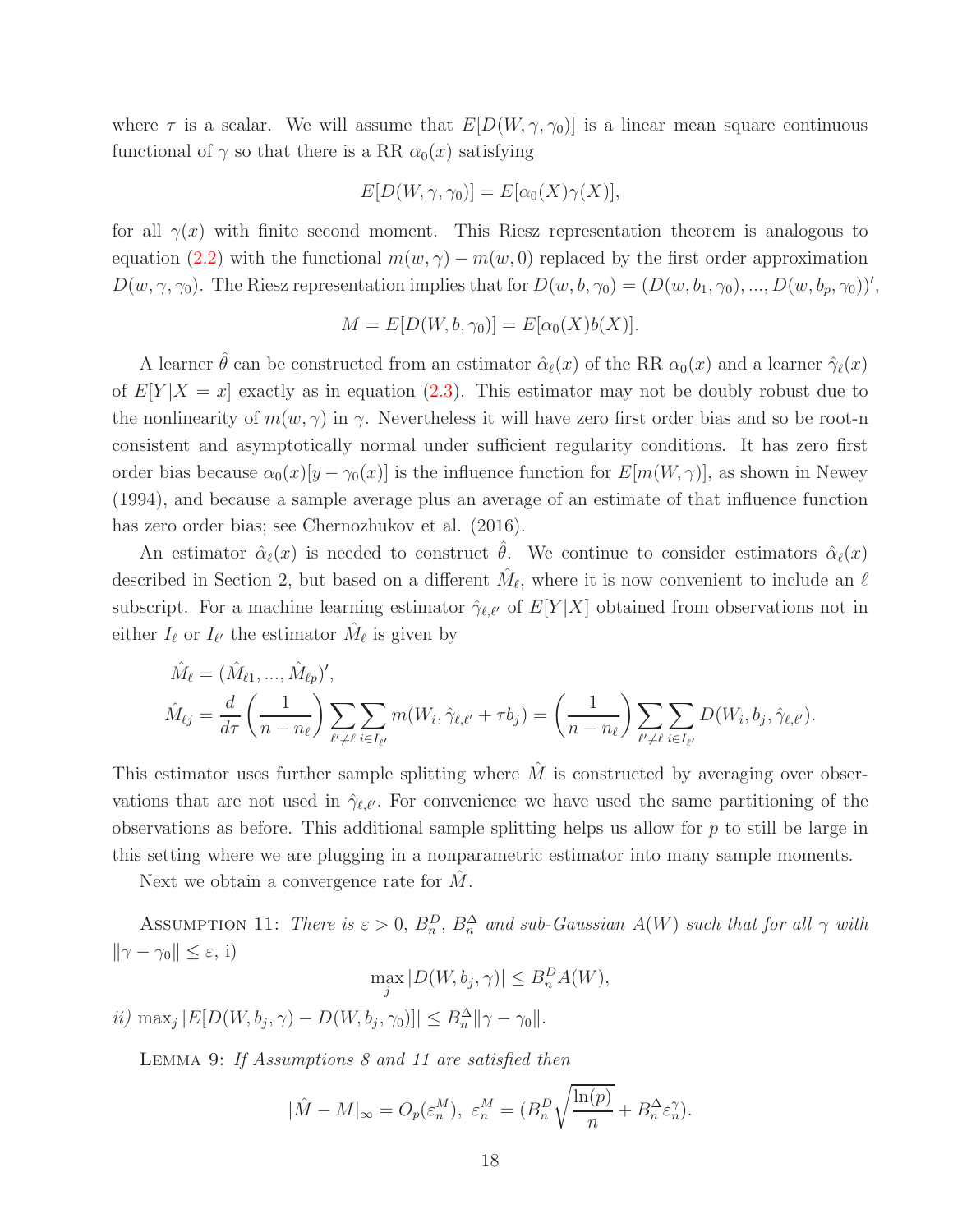To allow for nonlinearity of  $m(w, \gamma)$  in  $\gamma$  we impose the following condition

ASSUMPTION 12: There are  $\varepsilon$ ,  $C > 0$  such that for all  $\gamma$  with  $\|\gamma - \gamma_0\| \leq \varepsilon$ ,

$$
|E[m(W, \gamma) - m(W, \gamma_0) - D(W, \gamma - \gamma_0, \gamma_0)]| \le C ||\gamma - \gamma_0||^2.
$$

This condition implies that  $E[m(W, \gamma)]$  is Frechet differentiable in  $\|\gamma - \gamma_0\|$  at  $\gamma_0$  with derivative  $E[D(W, \gamma - \gamma_0, \gamma_0)]$ . It is a specific condition that corresponds to  $E[m(W, \gamma)]$  being an  $L_2$ differentiable function.

ASSUMPTION 13:  $\|\hat{\gamma} - \gamma_0\| = O_p(n^{-d_\gamma}), 1/4 < d_\gamma < 1/2.$ Let

$$
\varepsilon_n^{\alpha} = [B_n^D + (B_n^b)^2 (1 + B_n)] \sqrt{\frac{\ln(p)}{n}} + B_n^{\Delta} \varepsilon_n^{\gamma}
$$

ASSUMPTION 14:  $\varepsilon_n^{\alpha} = o(r_L)$  and either i) Assumption 3 is satisfied and  $n(1+B_n)r_L(\varepsilon_n^{\gamma})^2 \longrightarrow$ 0; or ii) Assumptions 4 and 5 are satisfied and  $n\bar{s}r_L^2(\epsilon_n^{\gamma})^2 \longrightarrow 0$ .

THEOREM 10: If Assumptions 1, 6, and 11-14 are satisfied with  $E[m(W, \gamma_0)^2] < \infty$ , then for  $\psi_0(w) = m(w, \gamma_0) - \theta_0 + \alpha_0(x)[y - \gamma_0(x)],$ 

$$
\sqrt{n}(\hat{\theta} - \theta_0) = \frac{1}{\sqrt{n}} \sum_{i=1}^{n} \psi_0(W_i) + o_p(1).
$$

If in addition Assumption 10 is satisfied then  $\hat{V} \stackrel{p}{\longrightarrow} V = E[\psi_0(W)^2].$ 

# 6 Appendix: Proofs of Results

In this Appendix we give the proofs of the results of the paper, partly based on useful Lemmas that are stated and proved in this Appendix. The first Lemma states a well known necessary condition for minimizing the Lasso objective function.

LEMMA A0: For any  $p \times 1$  vector  $\hat{M}$ ,  $p \times p$  positive semi-definite  $\hat{G}$ , and  $r > 0$ , if  $p^* =$  $\arg \min_{\rho} \{-2\hat{M}'\rho + \rho'\hat{G}\rho + 2r|\rho|_1\}$  then

$$
|\hat{M} - \hat{G}\rho^*|_{\infty} \le r.
$$

Proof: Because the objective function is convex in  $\rho$ , a necessary condition for minimization is that 0 belongs to the sub-differential of the objective, i.e.

$$
0 \in -2\hat{M} + 2\hat{G}\rho^* + 2r([-1, 1] \times ... \times [-1, 1])'.
$$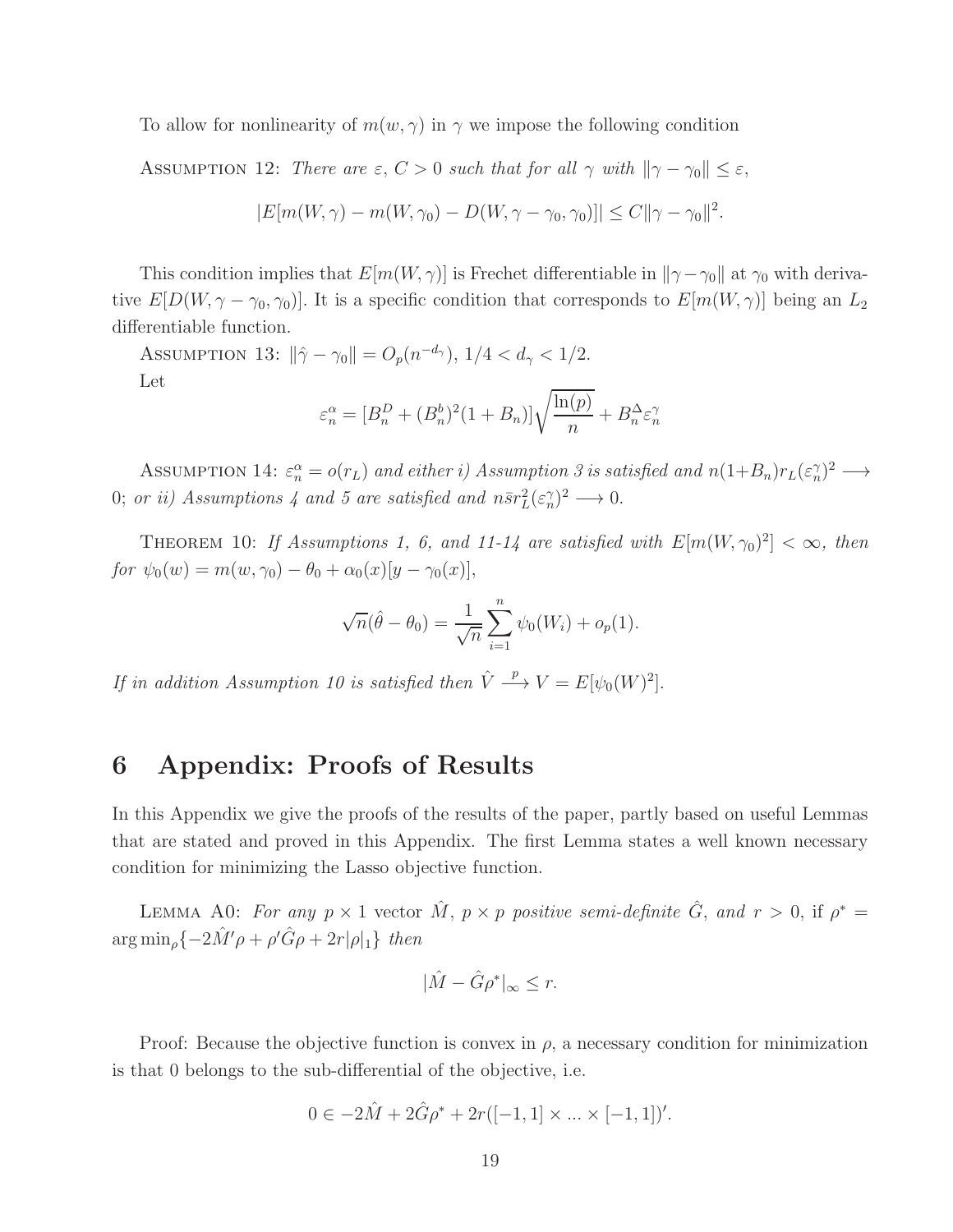Therefore for each  $j$  we have

$$
0 \le -2\hat{M}_j + 2e'_j \hat{G} \rho^* + 2r, \ 0 \ge -2\hat{M}_j + 2e'_j \hat{G} \rho^* - 2r,
$$

where  $e_j$  is the j<sup>th</sup> unit vector. Dividing through by 2 and adding  $\hat{M}_j - e'_j \hat{G} \rho^*$  both sides of each inequality gives

$$
-r \leq \hat{M}_j - e'_j \hat{G} \rho^* \leq r,
$$

that is,

$$
|\hat{M}_j - e'_j \hat{G} \rho^*| \le r.
$$

The conclusion follows because this inequality holds for each  $j$ .  $Q.E.D$ .

The following result gives the rate of convergence of  $|\hat{G} - G|_{\infty}$ . Let  $||A(W)||_{\Psi_2}$  be the sub-Gaussian norm of a random variable  $A(W)$  as in Vershynin (2018).

LEMMA A1: If Assumption 3 is satisfied then

$$
|\hat{G} - G|_{\infty} = O_p(\varepsilon_n^G), \, \varepsilon_n^G = (B_n^b)^2 \sqrt{\frac{\ln(p)}{n}}.
$$

Proof: Define

$$
T_{ijk} = b_j(X_i)b_k(X_i) - E[b_j(X_i)b_k(X_i)], \ U_{jk} = \frac{1}{n} \sum_{i=1}^n T_{ijk}.
$$

For any constant  $C$ ,

$$
\Pr(|\hat{G} - G|_{\infty} \ge C\varepsilon_n^G) \le \sum_{j,k=1}^p \mathbb{P}(|U_{jk}| > C\varepsilon_n^G) \le p^2 \max_{j,k} \mathbb{P}(|U_{jk}| > C\varepsilon_n^G)
$$

Note that  $E[T_{ijk}] = 0$  and

$$
|T_{ijk}| \le |b_j(X_i)| \cdot |b_k(X_i)| + E[|b_j(X_i)| \cdot |b_k(X_i)|] \le 2(B_n^b)^2.
$$

Define  $K = ||T_{ijk}||_{\Psi_2} \leq 2(B_n^b)^2/\sqrt{\ln 2}$ . By Hoeffding's inequality there is a constant c such that

$$
p^2 \max_{j,k} \mathbb{P}(|U_{jk}| > C\varepsilon_n^G) \le 2p^2 \exp\left(-\frac{cn(C\varepsilon_n^G)^2}{K^2}\right) \le 2p^2 \exp\left(-\frac{\ln 2 \cdot cn(C\varepsilon_n^G)^2}{4(B_n^b)^4}\right)
$$
  

$$
\le 2 \exp\left(\ln(p)[2 - \frac{\ln 2 \cdot cC^2}{4}]\right) \longrightarrow 0.
$$

For any  $C > \sqrt{\frac{8}{(\ln 2 \cdot c)}}$ . Thus for large enough  $C$ ,  $Pr(|\hat{G} - G|_{\infty} \geq C \varepsilon_n^G) \longrightarrow 0$ , implying the conclusion. Q.E.D.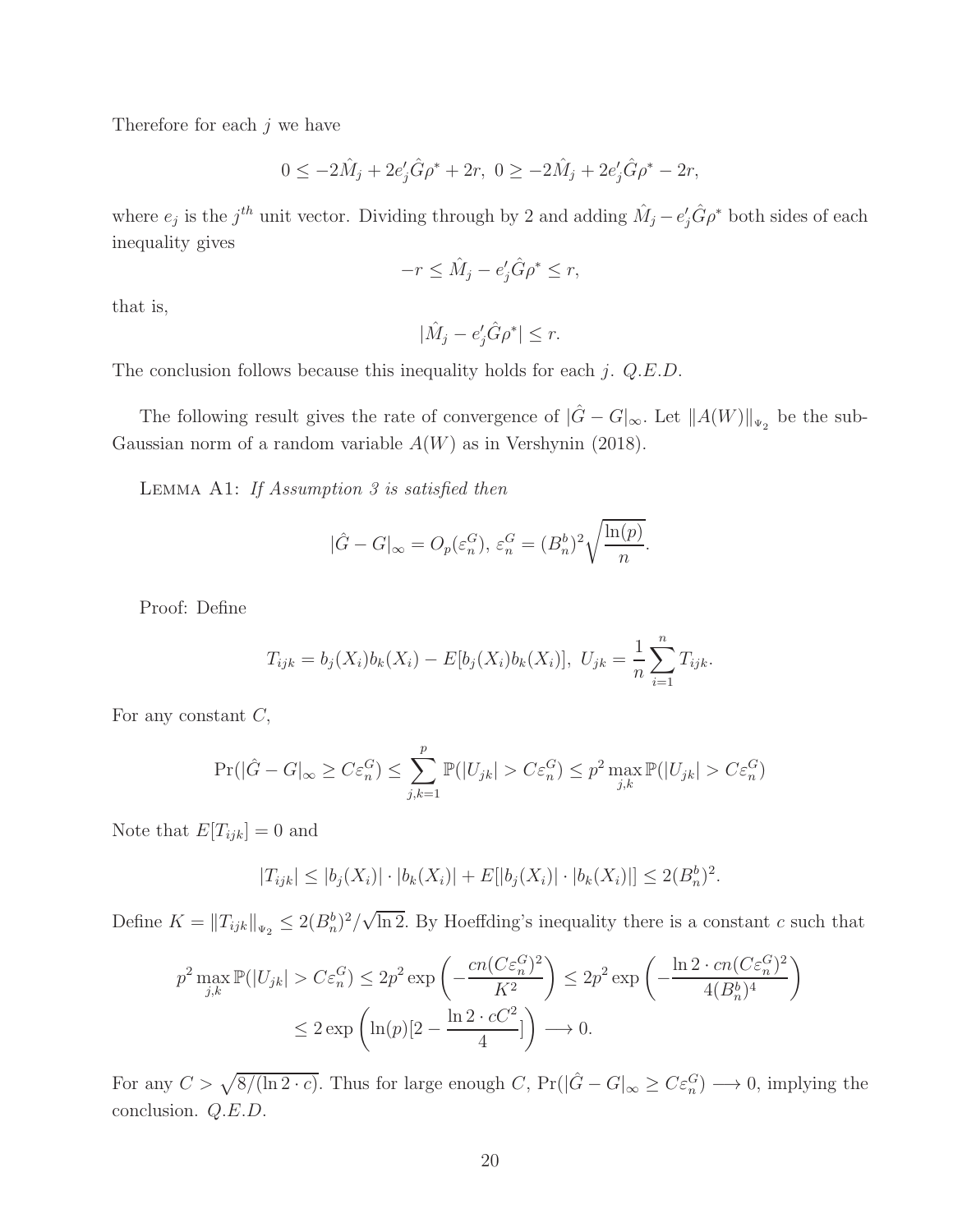In what follows let  $\varepsilon_n = \max{\{\varepsilon_n^G, \varepsilon_n^M\}},$ 

$$
\rho_L = \arg\min_{\rho} \{ ||\alpha_0 - b'\rho||^2 + 2\varepsilon_n|\rho|_1 \}, \ \rho_D = \arg\min_{\rho} |\rho|_1 \text{ subject to } |M - G\rho|_{\infty} \le \varepsilon_n
$$

LEMMA A2: If Assumption  $3$  is satisfied then

$$
\|\alpha_0 - b'\rho_L\|^2 \le C(1 + B_n)\varepsilon_n, \quad |\rho_L|_1 \le C(1 + B_n),
$$
  

$$
\|\alpha_0 - b'\rho_D\|^2 \le C(1 + B_n)\varepsilon_n, \quad |\rho_D|_1 \le C(1 + B_n).
$$

Proof: The first conclusion follows immediately from

$$
\|\alpha_0 - b'\rho_L\|^2 + 2\varepsilon_n|\rho_L|_1 \le \|\alpha_0 - b'\rho_n\|^2 + 2\varepsilon_n|\rho_n|_1 \le \varepsilon_n(C + 2B_n) \le C(1 + B_n)\varepsilon_n.
$$

Also, the first order conditions for  $\rho_L$  imply that  $|M - G\rho_L|_{\infty} \leq \varepsilon_n$ , so that  $\rho_L$  is feasible for the Dantzig minimization problem, and hence

$$
|\rho_D|_1 \le |\rho_L|_1 \le C(1+B_n).
$$

Also by the triangle and Holder inequalities

$$
||b'(\rho_L - \rho_D)||^2 = (\rho_L - \rho_D)'G(\rho_L - \rho_D) \le |\rho_L - \rho_D|_1|G(\rho_D - \rho_L)|_{\infty}
$$
  
 
$$
\le (|\rho_L|_1 + |\rho_D|_1)|M - G\rho_L - (M - G\rho_D)|_{\infty} \le C(1 + B_n)\varepsilon_n.
$$

The second conclusion then follows from

$$
\|\alpha_0 - b'\rho_D\|^2 \le 2\|\alpha_0 - b'\rho_L\|^2 + 2\|b'(\rho_L - \rho_D)\|^2 \le C(1 + B_n)\varepsilon_n. \ Q.E.D.
$$

LEMMA A3: If Assumptions 1-3 are satisfied and  $\varepsilon_n^M + \varepsilon_n^G(1 + B_n) = o(r_L)$  then  $|\hat{\rho}_L|_1 =$  $O_p(1 + B_n).$ 

Proof: The first order conditions for  $\rho_L$  imply

$$
|M - G\rho_L|_{\infty} \le \varepsilon_n.
$$

Then by the triangle and Holder inequalities, Lemma A2, and  $\varepsilon_n \leq \varepsilon_n^M + \varepsilon_n^G (1 + B_n)$ ,

$$
|\hat{M} - \hat{G}\rho_L|_{\infty} \le |\hat{M} - M|_{\infty} + |M - G\rho_L|_{\infty} + |(G - \hat{G})\rho_L|_{\infty}
$$
  
=  $O_p(\varepsilon_n^M + \varepsilon_n) + |G - \hat{G}|_{\infty}|\rho_L|_1$   
=  $O_p(\varepsilon_n^M + \varepsilon_n^G(1 + B_n)) = o_p(r_L).$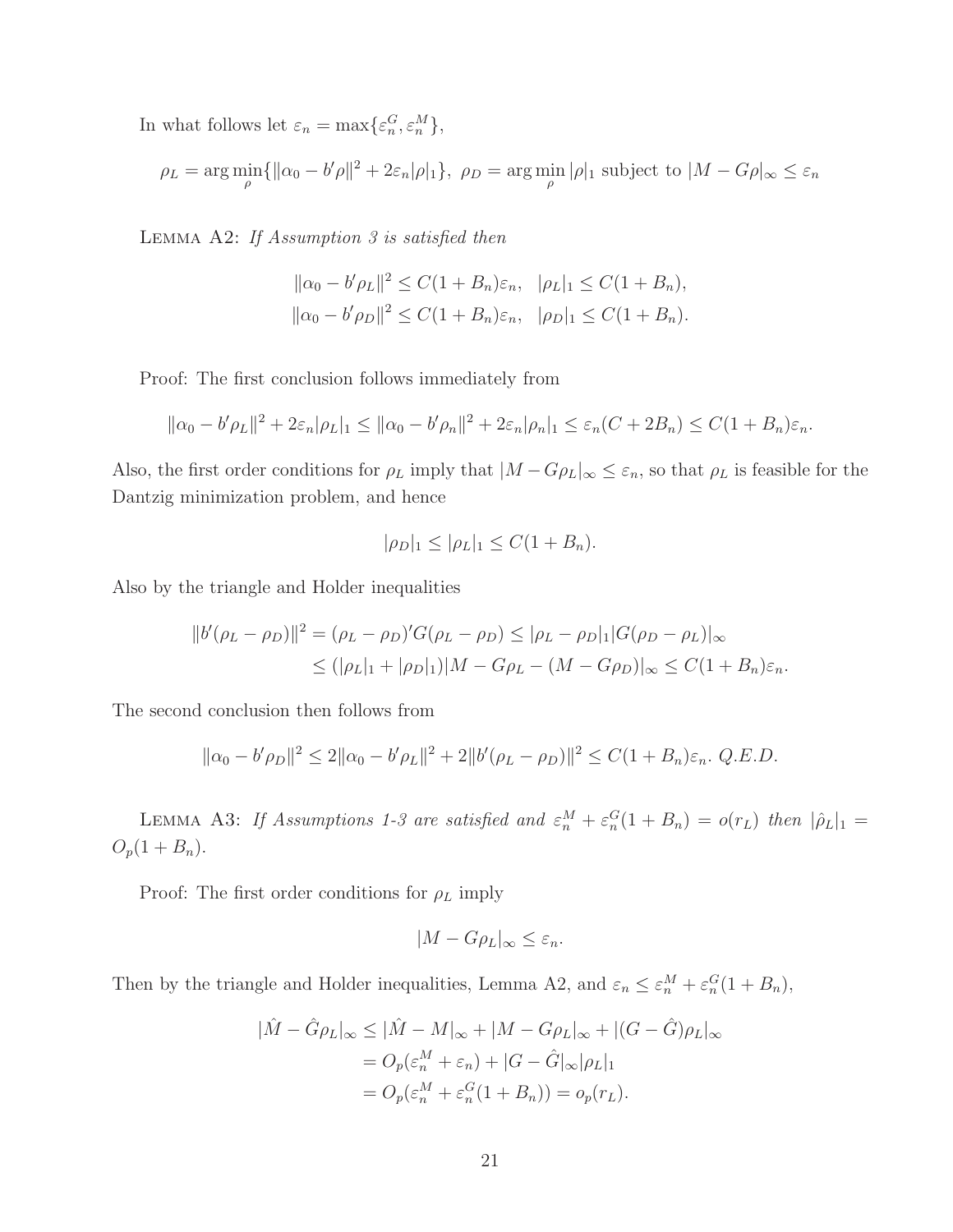By the definition of  $\hat{\rho}_L$ ,

$$
-2\hat{M}'\hat{\rho}_L + \hat{\rho}'_L \hat{G}\hat{\rho}_L + 2r_L|\hat{\rho}_L|_1 \leq -2\hat{M}'\rho_L + \rho'_L \hat{G}\rho_L + 2r_L|\rho_L|_1.
$$

Subtracting the first two terms on the left-hand side of this inequality from both sides gives

$$
2r_L|\hat{\rho}_L|_1 \le 2\hat{M}'(\hat{\rho}_L - \rho_L) - [\hat{\rho}'_L \hat{G} \hat{\rho}_L - \rho'_L \hat{G} \rho_L] + 2r_L|\rho_L|_1
$$
  
=  $2\hat{M}'(\hat{\rho}_L - \rho_L) - [(\hat{\rho}_L - \rho_L)'\hat{G}(\hat{\rho}_L - \rho_L) + 2\rho'_L \hat{G}(\hat{\rho}_L - \rho_L)] + 2r_L|\rho_L|_1$   
 $\le 2(\hat{M} - \hat{G}\rho_L)'(\hat{\rho}_L - \rho_L) + 2r_L|\rho_L|_1$   
 $\le 2|\hat{M} - \hat{G}\rho_L|_{\infty} |\hat{\rho}_L - \rho_L|_1 + 2r_L|\rho_L|_1.$ 

Dividing through both sides of this inequality by  $2r<sub>L</sub>$  gives

<span id="page-21-1"></span>
$$
|\hat{\rho}_L|_1 \leq o_p(1)|\hat{\rho}_L - \rho_L|_1 + |\rho_L|_1 \leq |\rho_L|_1 + o_p(1)(|\hat{\rho}_L|_1 + |\rho_L|_1). \tag{6.1}
$$

It follows that with probability approaching one (w.p.a.1),

$$
|\hat{\rho}_L|_1 \leq |\rho_L|_1 + \frac{1}{2}(|\hat{\rho}_L|_1 + |\rho_L|_1).
$$

Subtracting  $|\hat{\rho}_L|_1/2$  from both sides and multiplying through by 2 gives w.p.a.1,

$$
|\hat{\rho}_L|_1 \le 3|\rho_L|_1 \le C(1+B_n).Q.E.D.
$$

Proof of Theorem 1: The population and sample Lasso first order conditions give

<span id="page-21-0"></span>
$$
|M - G\rho_L|_{\infty} \le \varepsilon_n, \ |\hat{M} - \hat{G}\hat{\rho}_L|_{\infty} \le r_L.
$$

Then by Lemma A3 and the triangle and Holder inequalities,

$$
|G(\hat{\rho}_L - \rho_L)|_{\infty} \le |(G - \hat{G})\hat{\rho}_L|_{\infty} + |\hat{G}\hat{\rho}_L - \hat{M}|_{\infty} + |\hat{M} - M|_{\infty} + |M - G\rho_L|_{\infty}
$$
(6.2)  

$$
\le |G - \hat{G}|_{\infty} |\hat{\rho}_L|_1 + |\hat{G}\hat{\rho}_L - \hat{M}|_{\infty} + |\hat{M} - M|_{\infty} + |M - G\rho_L|_{\infty}
$$
  

$$
= O_p(\varepsilon_n^G(1 + B_n) + r_L + \varepsilon_n^M + \varepsilon_n) = O_p(r_L).
$$

Similarly, the Dantzig constraints imply

$$
|M - G\rho_D|_{\infty} \le \varepsilon_n, \ |\hat{M} - \hat{G}\hat{\rho}_D|_{\infty} \le \lambda_D,
$$

Also  $\rho_L$  satisfies the Dantzig constraints so by Lemma A3,

$$
|\hat{\rho}_D|_1 \leq |\hat{\rho}_L|_1 = O_p(1 + B_n).
$$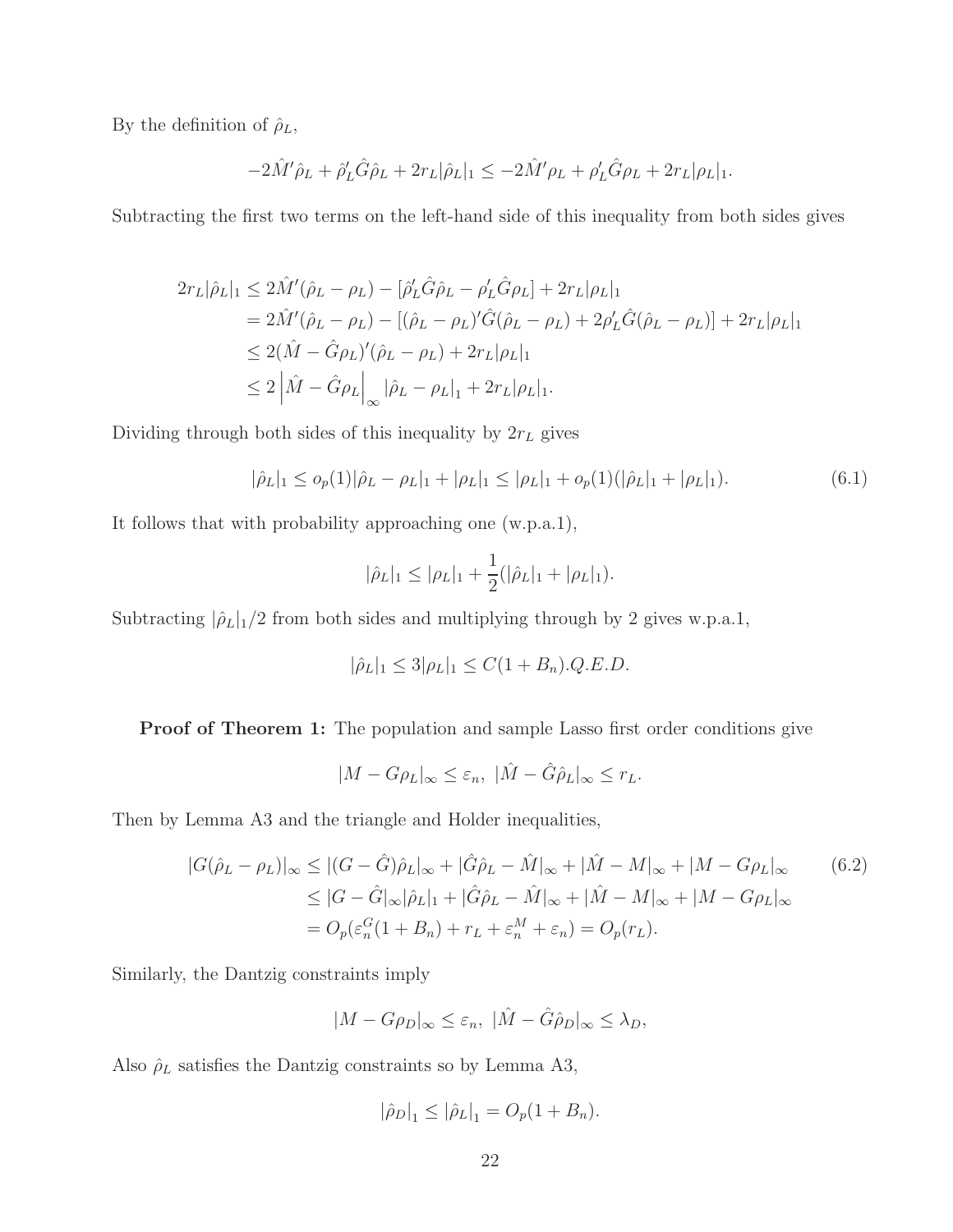Then as in equation  $(6.2)$ ,

$$
|G(\hat{\rho}_D - \rho_D)|_{\infty} \le |(G - \hat{G})\hat{\rho}_D|_{\infty} + |\hat{G}\hat{\rho}_D - \hat{M}|_{\infty} + |\hat{M} - M|_{\infty} + |M - G\rho_D|_{\infty}
$$
  
=  $O_p(\varepsilon_n^G(1 + B_n) + \lambda_D + \varepsilon_n^M + \varepsilon_n) = O_p(\lambda_D).$ 

By Lemmas A2 and A3,

$$
\|\hat{\alpha}_L - \alpha_0\|^2 \le 2 \|\hat{\alpha}_L - b'\rho_L\|^2 + 2 \|b'\rho_L - \alpha_0\|^2
$$
  
\n
$$
\le 2(\hat{\rho}_L - \rho_L)'G(\hat{\rho} - \rho_L) + C(1 + B_n)\varepsilon_n
$$
  
\n
$$
\le 2 \|\hat{\rho}_L - \rho_L\|_1 |G(\hat{\rho} - \rho_L)|_{\infty} + O((1 + B_n)r_L)
$$
  
\n
$$
\le O_p(1 + B_n)O_p(r_L) + O((1 + B_n)r_L) = O_p((1 + B_n)r_L),
$$

giving the first conclusion. The second conclusion follows similarly, with

$$
\|\hat{\alpha}_D - \alpha_0\|^2 \le 2(\hat{\rho}_D - \rho_D)'G(\hat{\rho}_D - \rho_D) + C(1 + B_n)\varepsilon_n = O_p((1 + B_n)r_L). \ Q.E.D.
$$

We next give a result bounding the approximation error  $\|\alpha_0 - b'\rho_L\|^2$  where  $\alpha_L = b(x)'\rho_L$  is the population Lasso approximation to  $\alpha_0(x)$ .

LEMMA A4: If Assumptions 4 and 5 are satisfied then there is  $C > 0$  such that for all  $\rho$ ,

$$
\|\alpha_0 - b'\rho_L\|^2 \le C[\|\alpha_0 - b'\rho\|^2 + \varepsilon_n^2 \mathcal{M}(\rho)],
$$
  

$$
\|\alpha_0 - b'\rho_D\|^2 \le C[\|\alpha_0 - b'\rho\|^2 + \varepsilon_n^2 \{\mathcal{M}(\rho) + \mathcal{M}(\rho_L)\}]
$$

where  $\mathcal{M}(\rho)$  is the number of nonzero components of  $\rho$ .

Proof: For any  $\rho$  let  $\alpha_{\rho}(x) = b(x)^{\prime} \rho$ ,  $\delta = \rho_L - \rho$ ,  $\mathcal{J} = \{1, ..., p\}$ ,  $\mathcal{J}_{\rho}$  be the subset of  $\mathcal{J}$  with  $\rho_j \neq 0$ , and  $\mathcal{J}_{\rho}^c$  be the complement of  $\mathcal{J}_{\rho}$  in  $\mathcal{J}$ . Then

$$
\|\alpha_0 - \alpha_L\|^2 + 2\varepsilon_n \|\rho_L\|_1 \le \|\alpha_0 - \alpha_\rho\|^2 + 2\varepsilon_n \|\rho\|_1.
$$

Adding  $-2\varepsilon_n |\rho_L|_1 + \varepsilon_n |\delta|_1$  to both sides gives

$$
\begin{split} \left\| \alpha_{0} - \alpha_{L} \right\|^{2} + \varepsilon_{n} \left| \delta \right|_{1} &\leq \left\| \alpha_{0} - \alpha_{\rho} \right\|^{2} + 2\varepsilon_{n} \left| \rho \right|_{1} - 2\varepsilon_{n} \left| \rho_{L} \right|_{1} + \varepsilon_{n} \left| \delta \right|_{1} &\leq \left\| \alpha_{0} - \alpha_{\rho} \right\|^{2} + 2\varepsilon_{n} (\left| \rho \right|_{1} - \left| \rho_{L} \right|_{1} + \left| \delta \right|_{1}) \\ &= \left\| \alpha_{0} - \alpha_{\rho} \right\|^{2} + 2\varepsilon_{n} \sum_{j=1}^{p} (\left| \rho_{j} \right| - \left| \rho_{Lj} \right| + \left| \rho_{Lj} - \rho_{j} \right|) \\ &= \left\| \alpha_{0} - \alpha_{\rho} \right\|^{2} + 2\varepsilon_{n} \sum_{j \in \mathcal{J}_{\rho}} (\left| \rho_{j} \right| - \left| \rho_{Lj} \right| + \left| \rho_{Lj} - \rho_{j} \right|) \leq \left\| \alpha_{0} - \alpha_{\rho} \right\|^{2} + 4\varepsilon_{n} \sum_{j \in \mathcal{J}_{\rho}} \left| \delta_{j} \right| .\end{split}
$$

Subtracting  $\varepsilon_n \sum_{j \in \mathcal{J}_{\rho}} |\delta_j|$  from both sides gives

$$
\left\|\alpha_0 - \alpha_L\right\|^2 + \varepsilon_n \sum_{j \in \mathcal{J}_{\rho}^c} |\delta_j| \le \left\|\alpha_0 - \alpha_\rho\right\|^2 + 3\varepsilon_n \sum_{j \in \mathcal{J}_{\rho}} |\delta_j|.
$$
 (6.3)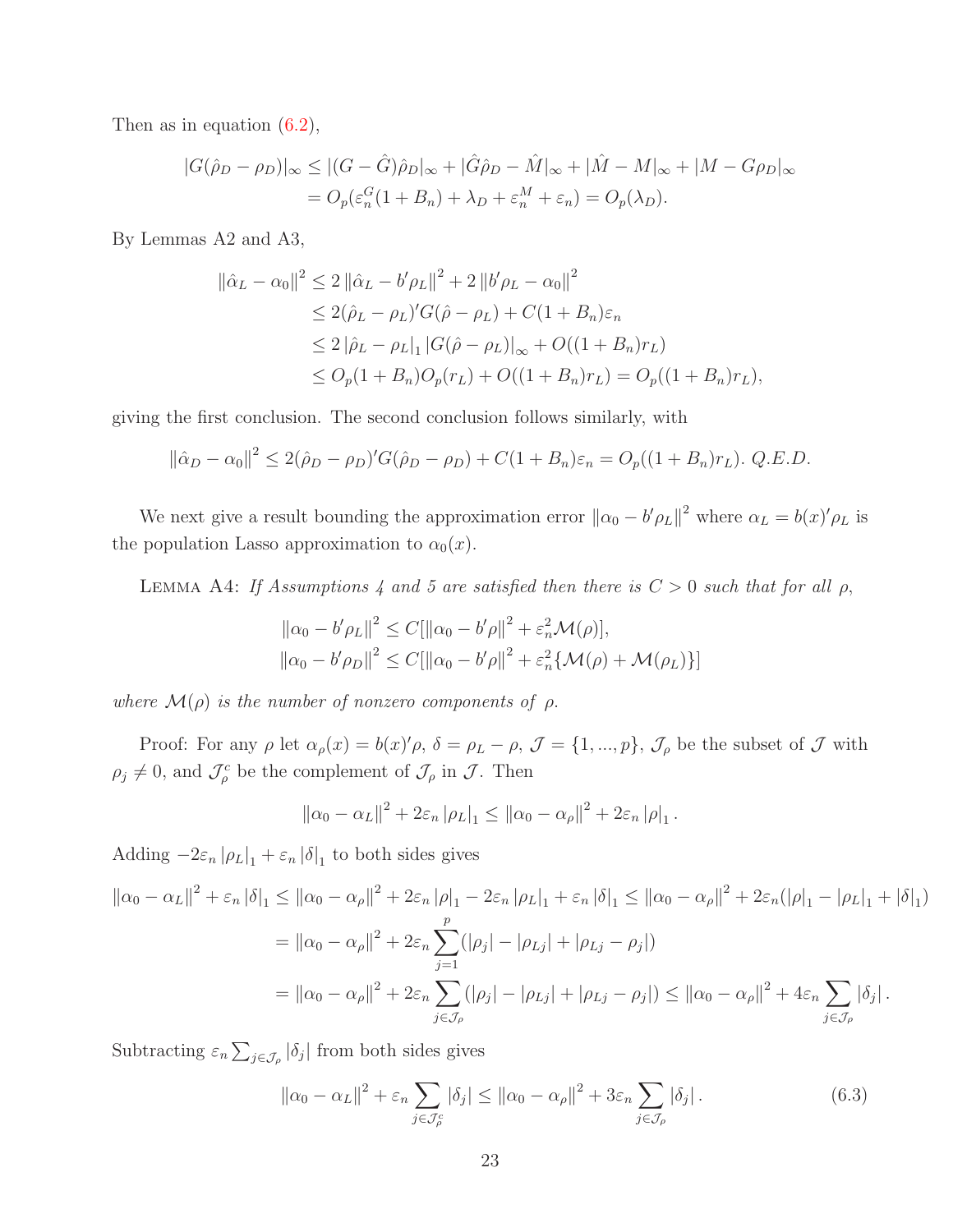Choose any  $\xi = 3/(k-3)$ . If  $3\varepsilon_n \sum_{j \in \mathcal{J}_{\rho}} |\delta_j| \leq \xi ||\alpha_0 - \alpha_{\rho}||^2$  then

$$
\left\|\alpha_0-\alpha_L\right\|^2 \leq \left\|\alpha_0-\alpha_L\right\|^2 + \varepsilon_n \sum_{j\in\mathcal{J}_{\rho}^c} |\delta_j| \leq \left\|\alpha_0-\alpha_\rho\right\|^2 + 3\varepsilon_n \sum_{j\in\mathcal{J}_{\rho}} |\delta_j| \leq (1+\xi) \left\|\alpha_0-\alpha_\rho\right\|^2.
$$

Now suppose that  $3\varepsilon_n \sum_{j\in\mathcal{J}_{\rho}} |\delta_j| > \xi ||\alpha_0 - \alpha_{\rho}||^2$ . Then

$$
\varepsilon_n \sum_{j \in \mathcal{J}_{\rho}^c} |\delta_j| \le ||\alpha_0 - \alpha_L||^2 + \varepsilon_n \sum_{j \in \mathcal{J}_{\rho}^c} |\delta_j| \le ||\alpha_0 - \alpha_\rho||^2 + 3\varepsilon_n \sum_{j \in \mathcal{J}_{\rho}} |\delta_j|
$$
  
 
$$
\le (1 + 1/\xi) 3\varepsilon_n \sum_{j \in \mathcal{J}_{\rho}} |\delta_j| = k\varepsilon_n \sum_{j \in \mathcal{J}_{\rho}} |\delta_j|.
$$

Then dividing through by  $\varepsilon_n$  it follows by Assumption 5 that there is  $\bar{C}$  not depending on  $\rho$ such that

$$
\sum_{j\in\mathcal{J}_{\rho}}\delta_{j}^{2}\leq\bar{C}\delta'G\delta=\bar{C}\left\Vert \alpha_{L}-\alpha_{\rho}\right\Vert ^{2}.
$$

Also by the Cauchy-Schwartz and triangle inequalities

$$
\sum_{j\in\mathcal{J}_{\rho}}|\delta_j| \leq \sqrt{\mathcal{M}(\rho)}\sqrt{\sum_{j\in\mathcal{J}_{\rho}}\delta_j^2} \leq \sqrt{\mathcal{M}(\rho)}\sqrt{\bar{C}}\left\|\alpha_L-\alpha_{\rho}\right\| \leq \sqrt{\bar{C}}\sqrt{\mathcal{M}(\rho)}\left(\left\|\alpha_0-\alpha_L\right\|+\left\|\alpha_0-\alpha_{\rho}\right\|\right),
$$

so that

$$
\|\alpha_0 - \alpha_L\|^2 \le \|\alpha_0 - \alpha_L\|^2 + \varepsilon_n \sum_{j \in \mathcal{J}_\rho^c} |\delta_j| \le \|\alpha_0 - \alpha_\rho\|^2 + 3\varepsilon_n \sum_{j \in \mathcal{J}_\rho} |\delta_j|
$$
  

$$
\le \|\alpha_0 - \alpha_\rho\|^2 + 3\varepsilon_n \sqrt{C} \sqrt{\mathcal{M}(\rho)} (\|\alpha_0 - \alpha_L\| + \|\alpha_0 - \alpha_\rho\|).
$$

Note that

$$
3\varepsilon_n\sqrt{\bar{C}}\sqrt{\mathcal{M}(\rho)} \|\alpha_0 - \alpha_\rho\| \leq \frac{9}{4}\varepsilon_n^2 \bar{C}\mathcal{M}(\rho) + \|\alpha_0 - \alpha_\rho\|^2,
$$
  

$$
3\varepsilon_n\sqrt{\bar{C}}\sqrt{\mathcal{M}(\rho)} \|\alpha_0 - \alpha_L\| = 6\varepsilon_n\sqrt{\bar{C}}\sqrt{\mathcal{M}(\rho)}(\frac{1}{2} \|\alpha_0 - \alpha_L\|) \leq 9\varepsilon_n^2 \bar{C}\mathcal{M}(\rho) + \frac{1}{4} \|\alpha_0 - \alpha_L\|^2.
$$

Substituting these two inequalities in the previous one, subtracting  $\|\alpha_0 - \alpha_L\|^2$  from both sides, collecting terms, and multiplying through by  $4/3$  gives

$$
\|\alpha_0-\alpha_L\|^2 \le \frac{4}{3}\left\{2\|\alpha_0-\alpha_\rho\|^2 + \bar{C}\left(\frac{9}{4}+9\right)\varepsilon_n^2\mathcal{M}(\rho)\right\} = \frac{8}{3}\|\alpha_0-\alpha_\rho\|^2 + 15\bar{C}\varepsilon_n^2\mathcal{M}(\rho).
$$

The conclusion for Lasso then follows for  $C = \max\{1 + \xi, 8/3, 15\overline{C}\}.$ 

For Dantzig, note that for  $\delta = \rho_D - \rho_L$  we have

$$
\|\alpha_0 - \alpha_L\|^2 = \|\alpha_0 - \alpha_D + \alpha_D - \alpha_L\|^2
$$
  
=  $\|\alpha_0 - \alpha_D\|^2 + 2E[\{\alpha_0(X) - b(X)'\rho_D\}b(X)'\delta] + \delta'G\delta$   
=  $\|\alpha_0 - \alpha_D\|^2 + 2\delta'(M - G\rho) + \delta'G\delta$ .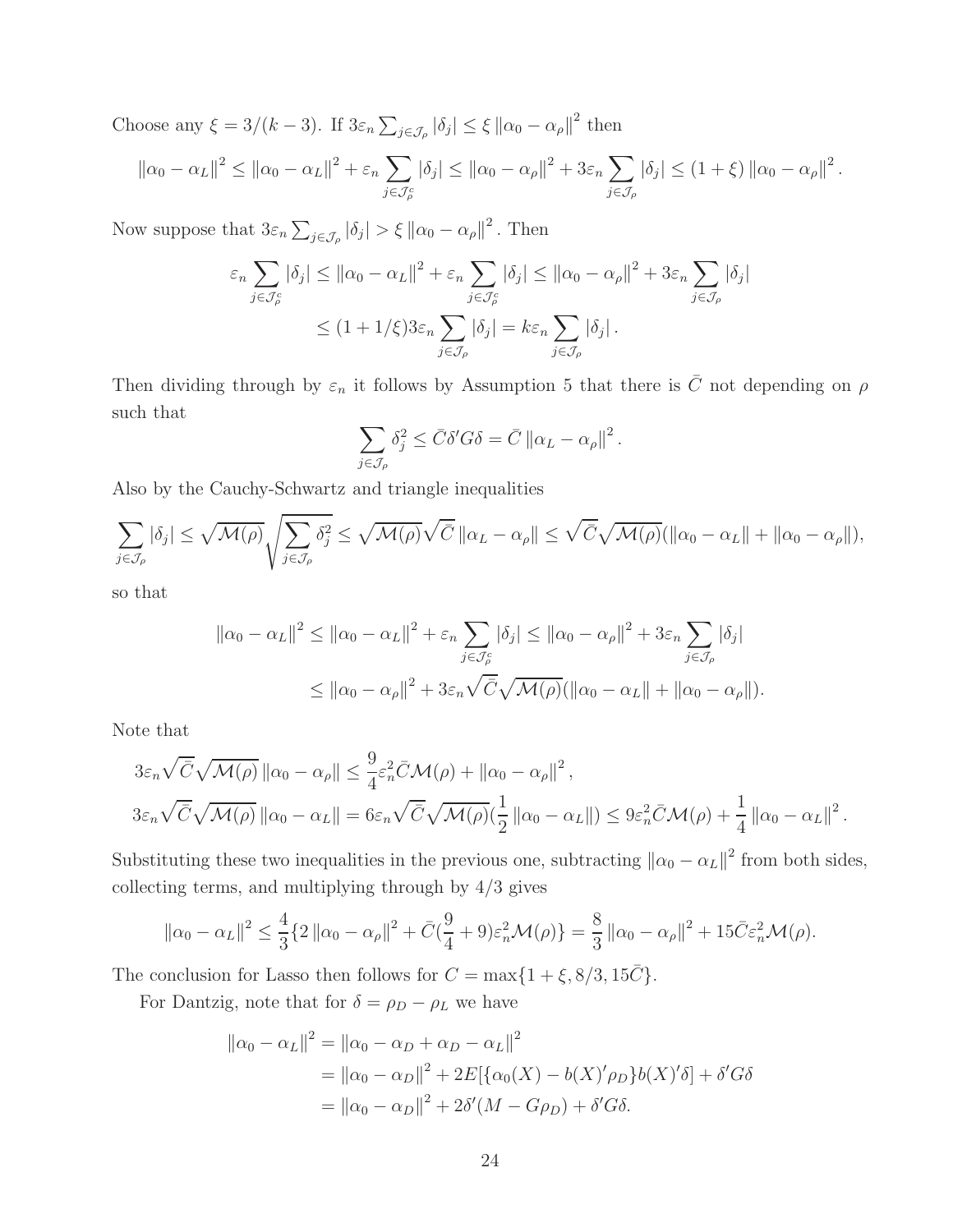Solving gives

$$
\|\alpha_0 - \alpha_D\|^2 = \|\alpha_0 - \alpha_L\|^2 - 2\delta'(M - G\rho) - \delta' G \delta \le \|\alpha_0 - \alpha_L\|^2 + 2\|\delta\|_1 \|M - G\rho_D\|_{\infty} - \delta' G \delta.
$$
  
\$\leq \|\alpha\_0 - \alpha\_L\|^2 + 2\|\delta\|\_1 \varepsilon\_n - \delta' G \delta.\$

By feasibility of  $\rho_L$  for the Dantzig problem,  $|\rho_L + \delta|_1 = |\rho_D|_1 \leq |\rho_L|_1$ . Therefore,

$$
\sum_{j\in\mathcal{J}_{\rho_L}^c} |\delta_j| + \sum_{j\in\mathcal{J}_{\rho_L}} |\rho_{Lj} + \delta_j| = |\rho_L + \delta|_1 \leq |\rho_L|_1 = \sum_{j\in\mathcal{J}_{\rho_L}} |\rho_{Lj}|.
$$

Subtracting, the triangle inequality gives

$$
\sum_{j \in \mathcal{J}_{\rho_L}^c} |\delta_j| \leq \sum_{j \in \mathcal{J}_{\rho_L}} |\rho_{Lj}| - \sum_{j \in \mathcal{J}_{\rho_L}} |\rho_{Lj} + \delta_j| \leq \sum_{j \in \mathcal{J}_{\rho_L}} |\delta_j| \leq k \sum_{j \in \mathcal{J}_{\rho_L}} |\delta_j|.
$$

Then by Assumption 5 there is a constant  $\bar{C}$  such that  $\delta' G \delta \geq \bar{C} \sum_{j \in \mathcal{J}_{\rho_L}} \delta_j^2$ . It then follows by the Cauchy-Schwartz inequality that

$$
2\left|\delta\right|_{1}\varepsilon_{n} - \delta'G\delta = 2\left(\sum_{j\in\mathcal{J}_{\rho_{L}}^{c}}\left|\delta_{j}\right| + \sum_{j\in\mathcal{J}_{\rho_{L}}}\left|\delta_{j}\right|\right)\varepsilon_{n} - \delta'G\delta \le 4\left(\sum_{j\in\mathcal{J}_{\rho_{L}}}\left|\delta_{j}\right|\right)\varepsilon_{n} - \delta'G\delta
$$
  

$$
\le 4\sqrt{\mathcal{M}(\rho_{L})}\sqrt{\sum_{j\in\mathcal{J}_{\rho_{L}}}\delta_{j}^{2}\varepsilon_{n}} - \bar{C}\sum_{j\in\mathcal{J}_{\rho_{L}}}\delta_{j}^{2} = 2\sqrt{4\mathcal{M}(\rho_{L})\varepsilon_{n}^{2}/\bar{C}}\sqrt{\bar{C}\sum_{j\in\mathcal{J}_{\rho_{L}}}\delta_{j}^{2}} - \bar{C}\sum_{j\in\mathcal{J}_{\rho_{L}}}\delta_{j}^{2}
$$
  

$$
\le 4\mathcal{M}(\rho_{L})\varepsilon_{n}^{2}/\bar{C}.
$$

Therefore the second conclusion follows by the first conclusion. Q.E.D.

LEMMA A5: If Assumption 5 is satisfied then there is  $C > 0$  such that for all  $\rho$ ,

$$
\mathcal{M}(\rho_L) \le C \big[\varepsilon_n^{-2} \, ||\alpha_0 - b'\rho||^2 + \mathcal{M}(\rho)\big].
$$

Proof of Lemma A5: Let  $e_L(x) = \alpha_0(x) - \alpha_L(x)$ . Note that for  $\bar{\lambda} = \lambda_{\max}(G)$  we have  $G^{-1} \ge$  $1/\overline{\lambda} \cdot I$ . Also, for  $\rho_{Lj} \neq 0$  the first order conditions for  $\rho_{Lj}$  imply  $E[b_j(X)e_L(X)] = \varepsilon_n sgn(\rho_{Lj})$ for  $\rho_{Lj} \neq 0$ . Then as usual for the population least squares regression of  $e_L(X)$  on  $b(X)$ ,

$$
\|\alpha_0 - \alpha_L\|^2 = E[e_L(X)^2] \ge E[e_L(X)b(X)']G^{-1}E[b(X)e_L(X)] \ge \frac{1}{\overline{\lambda}}E[e_L(X)b(X)']E[b(X)e_L(X)]
$$
  

$$
\ge \frac{1}{\overline{\lambda}} \sum_{j \in \mathcal{J}_{\rho_L}} \{E[e_L(X)b_j(X)]\}^2 = \frac{1}{\overline{\lambda}} \mathcal{M}(\rho_L)\varepsilon_n^2
$$

The first conclusion of Lemma A4 and dividing both sides by  $\varepsilon_n^2/\bar{\lambda}$  gives the conclusion.  $Q.E.D.$ 

LEMMA A6: If Assumptions 1, 2, and 5 are satisfied and  $\varepsilon_n^M + \varepsilon_n^G(1 + \bar{B}_n) = o(r_L)$  then with probability approaching one  $\sum_{j\in\mathcal{J}_{\rho_L}}|\hat{\rho}_{Lj}-\rho_{Lj}|\leq 3\sum_{j\in\mathcal{J}_{\rho_L}}|\hat{\rho}_{Lj}-\rho_{Lj}|.$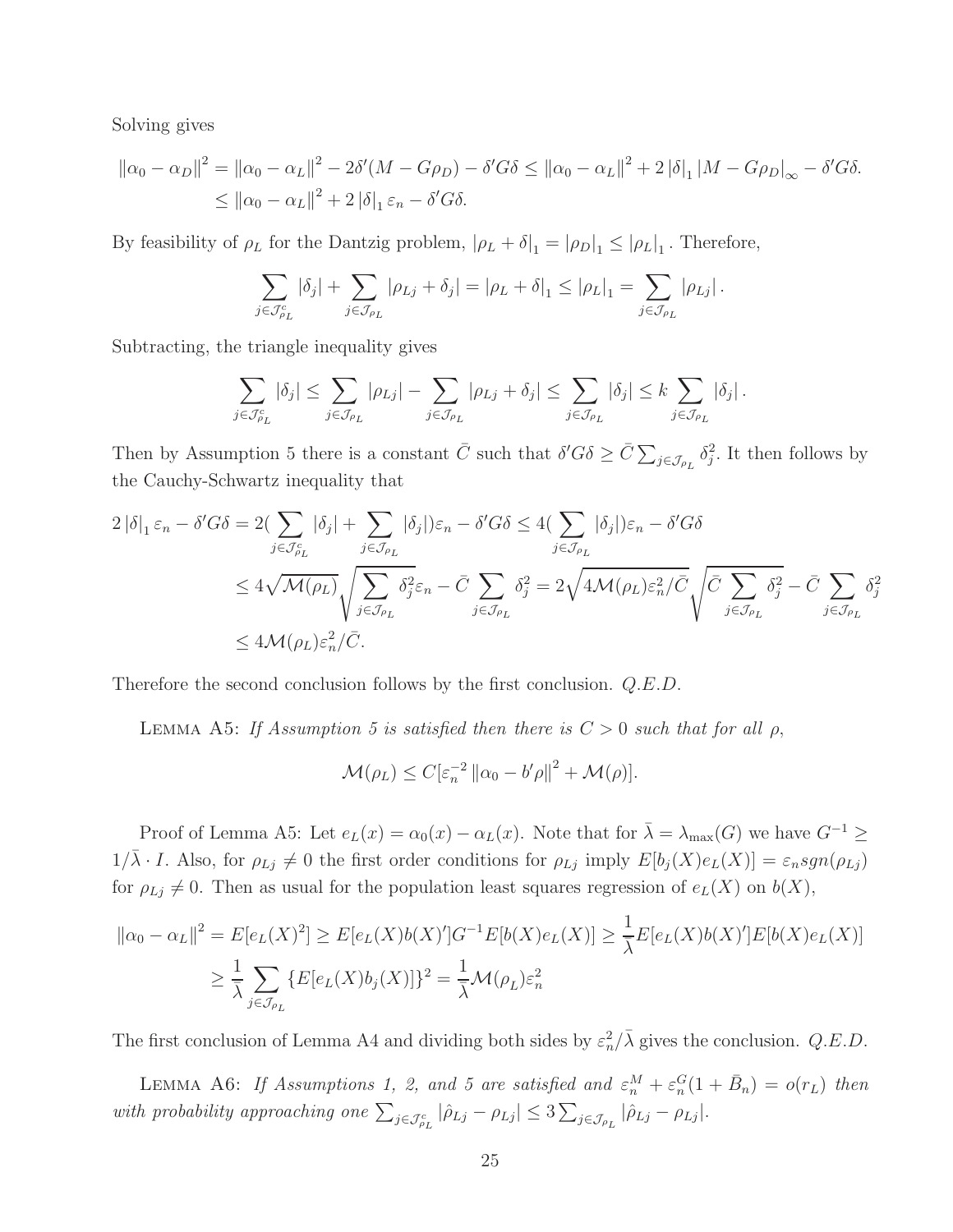Proof: It follows as in equation [\(6.1\)](#page-21-1) of the proof of Lemma A3 that

$$
|\hat{\rho}_L|_1 \leq |\rho_L|_1 + o_p(1)|\hat{\rho}_L - \rho_L|_1.
$$

Therefore with probability approaching one,

$$
|\hat{\rho}_L|_1 \le |\rho_L|_1 + \frac{1}{2} |\hat{\rho}_L - \rho_L|_1.
$$

Note that  $|\rho_{Lj}| + |\hat{\rho}_{Lj} - \rho_{Lj}| - |\hat{\rho}_{Lj}| = 0$  when  $\rho_{Lj} = 0$  and that  $|\rho_{Lj}| - |\hat{\rho}_{Lj}| \leq |\hat{\rho}_{Lj} - \rho_{Lj}|$  by the triangle inequality. Then adding  $|\hat{\rho}_L - \rho_L|_1/2$  to and subtracting  $|\hat{\rho}_L|_1$  from both sides gives

$$
\frac{1}{2}|\hat{\rho}_L - \rho_L|_1 \le |\rho_L|_1 + |\hat{\rho}_L - \rho_L|_1 - |\hat{\rho}_L|_1 = \sum_{j=1}^p (|\rho_{Lj}| + |\hat{\rho}_{Lj} - \rho_{Lj}| - |\hat{\rho}_{Lj}|)
$$

$$
= \sum_{j \in \mathcal{J}_{\rho_L}} (|\rho_{Lj}| + |\hat{\rho}_{Lj} - \rho_{Lj}| - |\hat{\rho}_{Lj}|) \le 2 \sum_{j \in \mathcal{J}_{\rho_L}} |\hat{\rho}_{Lj} - \rho_{Lj}|.
$$

Note that  $|\hat{\rho}_L - \rho_L|_1 = \sum_{j \in \mathcal{J}^c_{\rho_L}} |\hat{\rho}_{Lj} - \rho_{Lj}| + \sum_{j \in \mathcal{J}_{\rho_L}} |\hat{\rho}_{Lj} - \rho_{Lj}|$ , so multiplying both sides by 2 and subtracting  $\sum_{j\in\mathcal{J}_{\rho_L}}|\hat{\rho}_{Lj} - \rho_{Lj}|$  from both sides gives the result.  $Q.E.D.$ 

**Proof of Theorem 3:** Choose  $\bar{\rho}$  so that  $\|\alpha_0 - b'\bar{\rho}\|^2 \leq \bar{s}\epsilon_n^2$ . By Lemma A4,

<span id="page-25-0"></span>
$$
\|\hat{\alpha}_L - \alpha_0\|^2 \le 2\|\hat{\alpha}_L - \alpha_L\|^2 + 2\|\alpha_L - \alpha_0\|^2
$$
  
 
$$
\le 2(\hat{\rho}_L - \rho_L)'G(\hat{\rho}_L - \rho_L) + C\bar{s}\varepsilon_n^2.
$$
 (6.4)

It follows as in the proof of Theorem 1 that  $|G(\hat{\rho}_L - \rho_L)|_{\infty} = O_p(r_L)$ . Also by Lemma A5,  $\mathcal{M}(\rho_L) \leq C\bar{s}$ . Write  $\hat{\delta} = \hat{\rho}_L - \rho_L$ . Then by Lemma A6 and Assumption 5, with probability approaching one

$$
\begin{aligned} |\hat{\delta}|_1^2 &= \left( \sum_{j \in \mathcal{J}_{\rho_L}^c} |\hat{\delta}_j| + \sum_{j \in \mathcal{J}_{\rho_L}} |\hat{\delta}_j| \right)^2 \le (4 \sum_{j \in \mathcal{J}_{\rho_L}} |\hat{\delta}_j|)^2 \le C \mathcal{M}(\rho_L) \sum_{j \in \mathcal{J}_{\rho_L}} |\hat{\delta}_j|^2 \le C \bar{s} \hat{\delta}' G \hat{\delta} \\ &\le C \bar{s} |G \hat{\delta}|_{\infty} |\hat{\delta}|_1 = O_p(\bar{s} r_L) |\hat{\delta}|_1. \end{aligned}
$$

Dividing through by  $|\hat{\delta}|_1$  then gives  $|\hat{\delta}|_1 = O_p(\bar{s}r_L)$ . It follows that

$$
\hat{\delta}' G \hat{\delta} \le |G \hat{\delta}|_{\infty} |\hat{\delta}|_{1} = O_{p}(\bar{s} r_{L}^{2}).
$$

The conclusion for Lasso then follows from eq. [\(6.4\)](#page-25-0).

For the Dantzig selector, the triangle and Holder inequalities give

$$
|\hat{M} - \hat{G}\rho_D|_{\infty} \le |\hat{M} - M|_{\infty} + |M - G\rho_D|_{\infty} + |(G - \hat{G})\rho_D|_{\infty}
$$
  
\n
$$
\le |\hat{M} - M|_{\infty} + \varepsilon_n + |G - \hat{G}|_{\infty}|\rho_D|_1
$$
  
\n
$$
= O_p(\varepsilon_n^M + \varepsilon_n^G(1 + \bar{B}_n)) = o_p(\lambda_D).
$$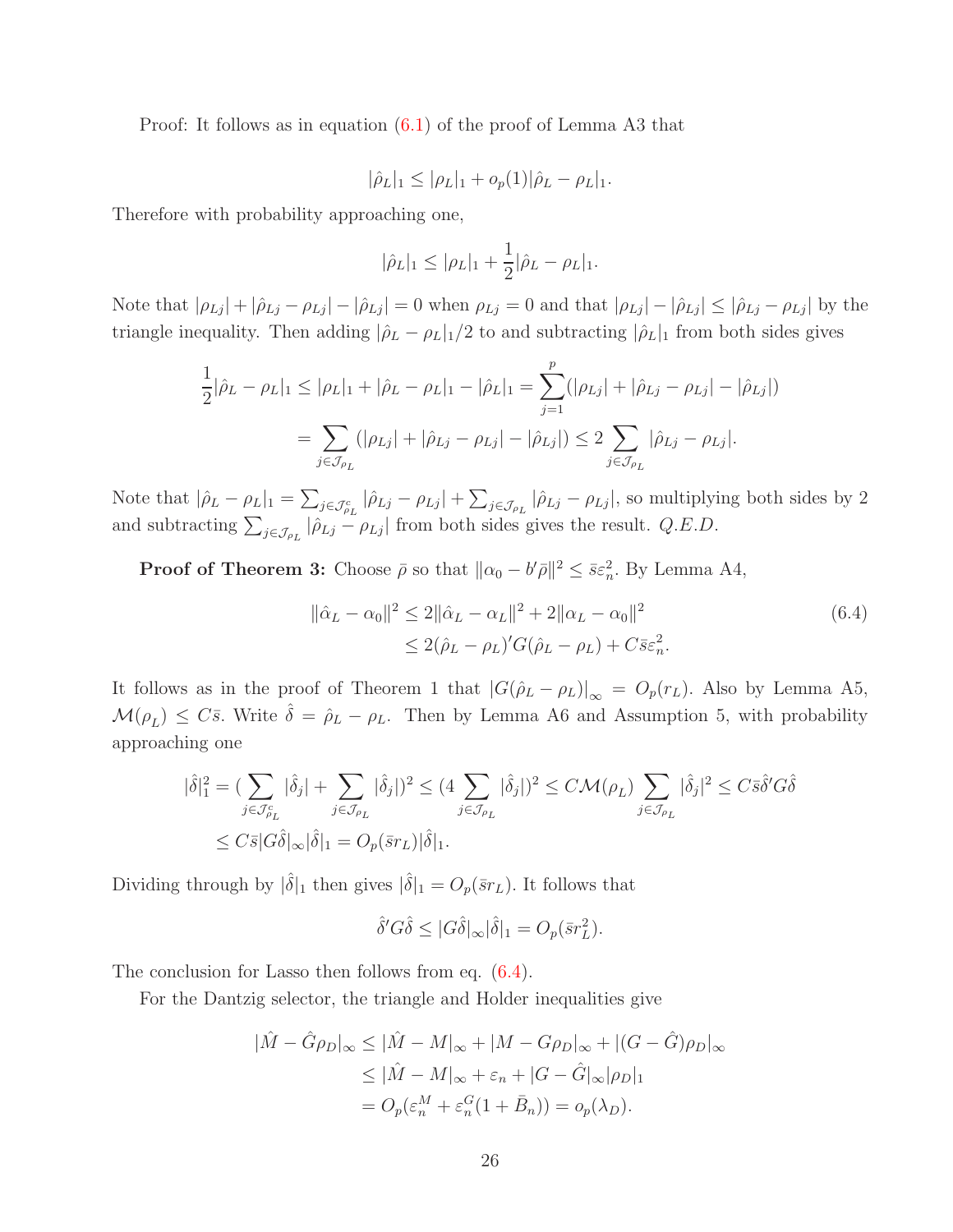It follows that with probability approaching one  $|\hat{M} - \hat{G}\rho_D|_{\infty} \leq \lambda_D$ , so that  $\rho_D$  is feasible for the sample Dantzig minimization problem. Also, as in the proof of Theorem 1

$$
|G(\hat{\rho}_D - \rho_D)|_{\infty} \le |(G - \hat{G})\hat{\rho}_D|_{\infty} + |\hat{G}\hat{\rho}_D - \hat{M}|_{\infty} + |\hat{M} - M|_{\infty} + |M - G\rho_D|_{\infty}
$$
  
=  $O_p(\varepsilon_n^G(1 + \bar{B}_n) + \lambda_D + \varepsilon_n^M + \varepsilon_n) = o_p(\lambda_D).$ 

Write  $\hat{\delta} = \hat{\rho}_D - \rho_D$ . Feasibility of  $\rho_D$  with probability approaching one implies  $|\rho_D + \hat{\delta}|_1$  $|\hat{\rho}_D|_1 \leq |\rho_D|_1$ , so by Assumption 5,

$$
|\hat{\delta}|_1^2 \le s_D \hat{\delta}' G \hat{\delta} \le s_D |G \hat{\delta}|_{\infty} |\hat{\delta}|_1 = O_p(s_D \lambda_D) |\hat{\delta}|_1.
$$

Dividing through by  $|\hat{\delta}|_1$  then gives  $|\hat{\delta}|_1 = O_p(s_D\lambda_D)$ , so that

$$
\hat{\delta}'G\hat{\delta} \le |G\hat{\delta}|_{\infty}|\hat{\delta}|_{1} = O_{p}(s_{D}\lambda_{D}^{2}).
$$

The conclusion then follows by Lemmas A4 and A5. Q.E.D.

#### Proof of Lemma 4: Define

$$
T_{ij} = m(W_i, b_j) - m(W_i, 0) - E[m(W_i, b_j) - m(W_i, 0)], \ U_j = \frac{1}{n} \sum_{i=1}^n T_{ij}.
$$

For any constant  $C$ ,

$$
\Pr(|\hat{M} - M|_{\infty} \ge C\varepsilon_n^M) \le \sum_{j=1}^p \mathbb{P}(|U_j| > C\varepsilon_n^M) \le p \cdot \max_j \mathbb{P}(|U_j| > C\varepsilon_n^M).
$$

Note that  $E[T_{ij}] = 0$  and

$$
|T_{ij}| \le |m(W_i, b_j) - m(W_i, 0)| + E[|m(W_i, b_j) - m(W_i, 0)|] \le B_n^m \{A(W_i) + E[A(W_i)]\}.
$$

Define  $C_A = ||A(W_i)||_{\Psi_2} + E[A(W_i)]/\sqrt{\ln 2}$  and let  $K = ||T_{ij}||_{\Psi_2} \leq C_A B_n^m$ . By Hoeffding's inequality there is a constant  $c$  such that

$$
p \cdot \max_{j} \mathbb{P}(|U_j| > C \varepsilon_n^M) \le 2p \exp\left(-\frac{cn(C\varepsilon_n^M)^2}{K^2}\right) \le 2p \exp\left(-\frac{cn(C\varepsilon_n^M)^2}{C_A^2(B_n^m)^2}\right)
$$
  

$$
\le 2 \exp\left(\ln(p)[1 - \frac{cC^2}{C_A^2}]\right) \longrightarrow 0,
$$

for any  $C > C_A/\sqrt{c}$ . Thus for large enough C,  $Pr(|\hat{M} - M|_{\infty} \geq C \varepsilon_n^M) \longrightarrow 0$ , implying the conclusion. Q.E.D.

**Proof of Theorem 5:** By Assumption 8  $\|\hat{\gamma} - \gamma_0\| \longrightarrow 0$  so Assumption 6 implies

$$
\int [m(W, \hat{\gamma}) - m(W, \gamma_0)]^2 F_0(dW) \stackrel{p}{\longrightarrow} 0.
$$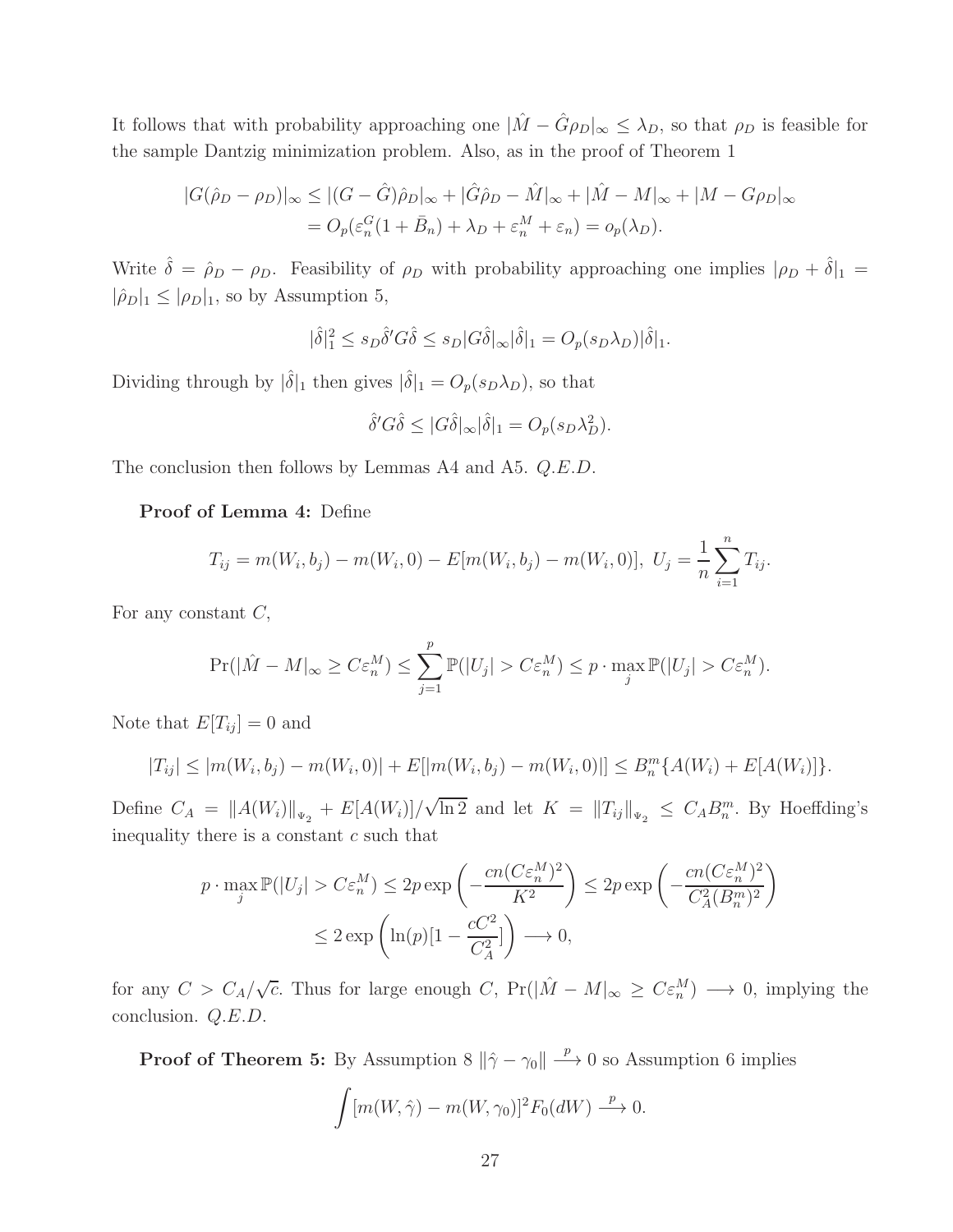Let  $\varepsilon_n^{\gamma} = n^{-d_{\gamma}}$ . It also follows by Assumption 9,  $\sqrt{n}\varepsilon_n^{\gamma} \longrightarrow \infty$ , and Theorems 1 and 3 that  $\|\hat{\alpha}_L-\alpha_0\| \stackrel{p}{\longrightarrow} 0$ . In addition by Assumption 8 and Theorems 1 and 3,  $\sqrt{n}\|\hat{\alpha}_L-\alpha_0\|\|\hat{\gamma}-\gamma_0\| \stackrel{p}{\longrightarrow}$ 0. Then first conclusion then follows by Theorem 13 of Chernozhukov et al. (2018b)

To prove the second conclusion let  $\psi_i = \psi_0(W_i)$ . Then for  $i \in I_\ell$ ,

$$
(\hat{\psi}_i - \psi_i)^2 \le 4(R_{i1} + R_{i2} + R_{i3} + R_{i4})
$$
  
\n
$$
R_{i1} = [m(W_i, \hat{\gamma}_\ell) - m(W_i, \gamma_0)]^2,
$$
  
\n
$$
R_{i2} = \hat{\alpha}_\ell(X_i)^2 \{\gamma_0(X_i) - \hat{\gamma}(X_i)\}^2,
$$
  
\n
$$
R_{i3} = \{\hat{\alpha}_\ell(X_i) - \alpha_0(X_i)\}^2 \{Y_i - \gamma_0(X_i)\}^2,
$$
  
\n
$$
R_{i4} = \{\hat{\theta} - \theta_0\}^2.
$$

The first conclusion implies  $R_{i4} \stackrel{p}{\longrightarrow} 0$ . Let  $Z_{-\ell}$  denote the observations not in  $I_{\ell}$ . Then it follows as previously in this proof that

$$
E[R_{i1}|Z_{-\ell}] = \int [m(W,\hat{\gamma}_{\ell}) - m(W,\gamma_0)]^2 F_0(dW) \xrightarrow{p} 0.
$$

Also note that

$$
\max_{i \in I_{\ell}} |\hat{\alpha}_{\ell}(X_i)| \leq |\hat{\rho}_{L\ell}|_1 \max_{i \in I_{\ell}} |b(X_i)|_{\infty} \leq O_p(1 + B_n)B_n^b = O_p((1 + B_n)B_n^b).
$$

Therefore, the expectation conditional on the subvector of the data where  $i \notin I_{\ell}$ . Then for  $i \in I_{\ell}$ , by Assumptions 6 and 10

$$
E[R_{i2}|Z_{-\ell}] \le O_p((1+B_n)^2(B_n^b)^2) \int [\hat{\gamma}_{\ell}(X) - \gamma_0(X)]^2 F_0(dX) = O_p((1+B_n)^2(B_n^b)^2(\varepsilon_n^{\gamma})^2) \xrightarrow{p} 0,
$$
  
\n
$$
E[R_{i3}|Z_{-\ell}] = E[\{\hat{\alpha}_{\ell}(X_i) - \alpha_0(X_i)\}^2 \{Y_i - \gamma_0(X_i)\}^2 | X_i, Z_{-\ell}] = E[\{\hat{\alpha}_{\ell}(X_i) - \alpha_0(X_i)\}^2 Var(Y_i|X_i)|Z_{-\ell}]
$$
  
\n
$$
\le C ||\hat{\alpha}_{\ell} - \alpha_0||^2 \xrightarrow{p} 0.
$$

It then follows that

$$
E[\frac{1}{n}\sum_{i\in I_{\ell}}(\hat{\psi}_i - \psi_i)^2 | Z_{-\ell}] \leq 3\sum_{j=1}^3 \frac{n_{\ell}}{n} E[R_{ij}|Z_{-\ell}] \xrightarrow{p} 0.
$$

It then follows by the triangle and conditional Markov inequalities and summing over  $I_{\ell}$  that

$$
\frac{1}{n}\sum_{i=1}^n(\hat{\psi}_i - \psi_i)^2 \stackrel{p}{\longrightarrow} 0.
$$

Then  $\hat{V} \stackrel{p}{\longrightarrow} V_0$  follows by the law of large numbers and the following expansion

$$
\hat{V} = \frac{1}{n-1} \sum_{i=1}^{n} \hat{\psi}_i^2 = \frac{n}{n-1} \frac{1}{n} \sum_{i=1}^{n} (\hat{\psi}_i - \psi_i + \psi_i)^2
$$
  
= 
$$
\frac{n}{n-1} \left( \frac{1}{n} \sum_{i=1}^{n} (\hat{\psi}_i - \psi_i)^2 + 2 \frac{1}{n} \sum_{i=1}^{n} (\hat{\psi}_i - \psi_i) \psi_i + \frac{1}{n} \sum_{i=1}^{n} \psi_i^2 \right).
$$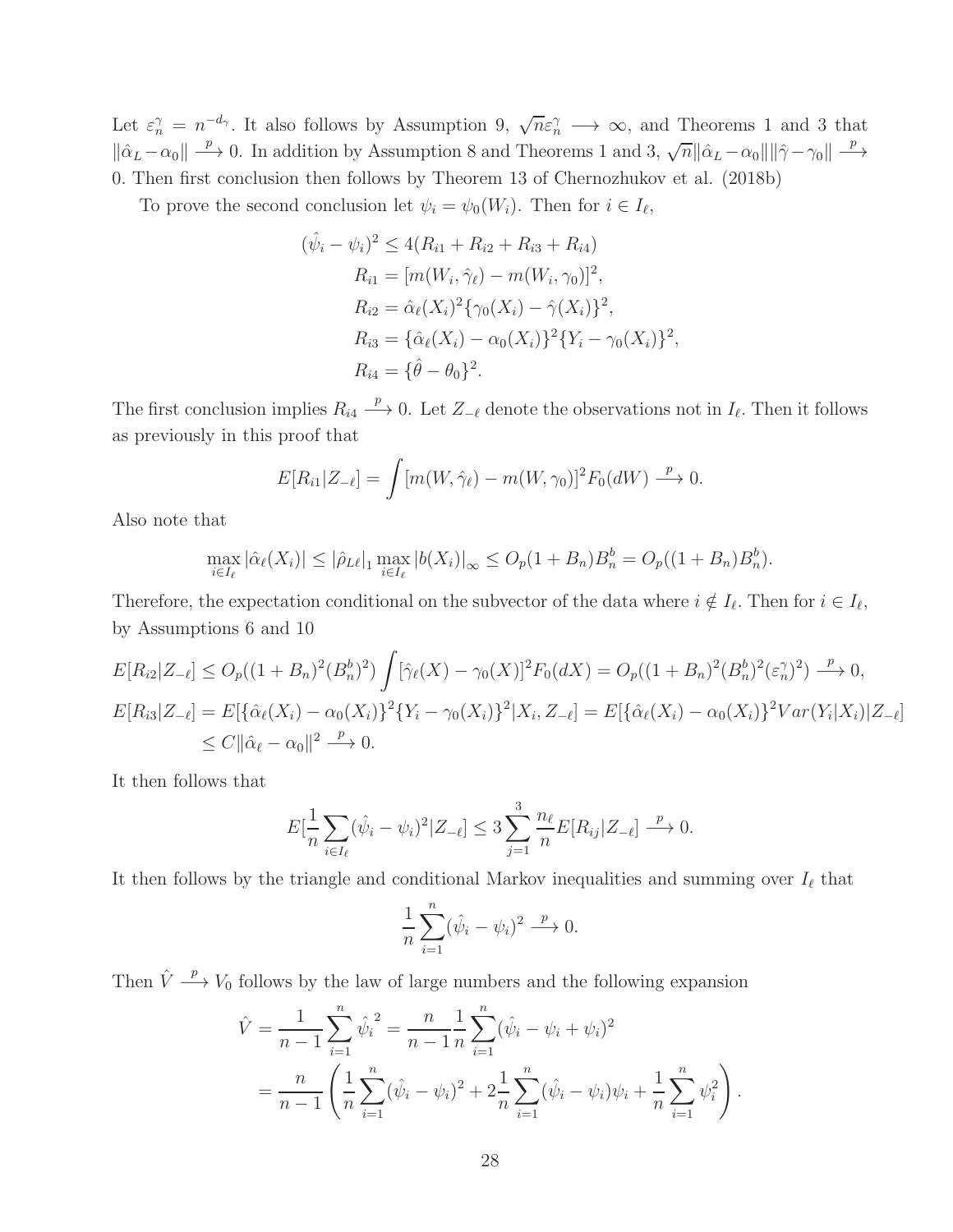Finally observe that  $-|\frac{1}{n}\sum_{i=1}^n(\hat{\psi}_i - \psi_i)\psi_i| \leq \frac{1}{n}\sum_{i=1}^n(\hat{\psi}_i - \psi_i)\psi_i \leq |\frac{1}{n}\sum_{i=1}^n(\hat{\psi}_i - \psi_i)\psi_i|$  and 1  $\overline{n}$  $\sum_{n=1}^{\infty}$  $i=1$  $(\hat{\psi}_i - \psi_i)\psi_i$   $\leq \sqrt{\frac{1}{n}}$ n  $\sum_{n=1}^{\infty}$  $i=1$  $(\hat{\psi}_i - \psi_i)^2$  $\sqrt{\frac{1}{n}}$ n  $\sum_{n=1}^{\infty}$  $i=1$  $\psi_i^2$ .

 $Q.E.D.$ 

#### Proof of Theorem 6: Note that

$$
m(w, b_j) - m(w, 0) = 1(j \le p/2)q_j(z) - 1(j > p/2)q_{j-p/2}(z).
$$

Therefore

$$
\max_{1 \le j \le p} |m(W, b_j) - m(W, 0)| \le \max_{1 \le j \le p/2} |q_j(Z)| \le B_n^q
$$

It then follows by hypothesis ii) of the statement of Theorem 6 that Assumption 1 is satisfied with  $B_n^b = B_n^q$ , Assumption 7 is satisfied with  $A(W) = 1$  and  $B_n^m = B_n^q$ . Then by Lemma 4 and by assumption it follows that Assumptions 8 and 9 are satisfied.

Next, it also follows by hypothesis i) and the form of  $\alpha_0(x)$  that  $Var(Y|X)$  and  $\alpha_0(x)$  are bounded. In addition, by iterated expectations,

$$
E[\gamma_0(1, Z)^2] = E[\frac{D}{\pi_0(Z)}\gamma_0(1, Z)^2] = E[\frac{D}{\pi_0(Z)}\gamma_0(X)^2] \le CE[\gamma_0(X)^2] < \infty,
$$
  

$$
E[\{\gamma(1, Z) - \gamma_0(1, Z)\}^2] = E[\frac{D}{\pi_0(Z)}\{\gamma(1, Z) - \gamma_0(1, Z)\}^2] = E[\frac{D}{\pi_0(Z)}\{\gamma(X) - \gamma_0(X)\}^2]
$$
  

$$
\le C\|\gamma - \gamma_0\|^2.
$$

Combining these inequalities with the analogous inequalities for  $\gamma(0, z)$  it follows that Assumption 6 is satisfied. The conclusions then follows by Theorem 5. Q.E.D.

Proof of Theorem 7: Note that

$$
m(w, b_j) - m(w, 0) = b_j(t(x)).
$$

Since  $\alpha_0(x)$  is bounded, the distribution of  $t(X)$  is absolutely continuous with respect to the distribution of  $X$ . By Assumption 1,

$$
\max_{1 \le j \le p} |m(W, b_j) - m(W, 0)| \le \max_{1 \le j \le p} |b_j(t(X))| \le B_n^b
$$

It then follows by hypothesis ii) of the statement of Theorem 7 that Assumption 7 is satisfied with  $A(W) = 1$  and  $B_n^m = B_n^b$ . Then by Lemma 4 and by assumption it follows that Assumptions 8 and 9 are satisfied.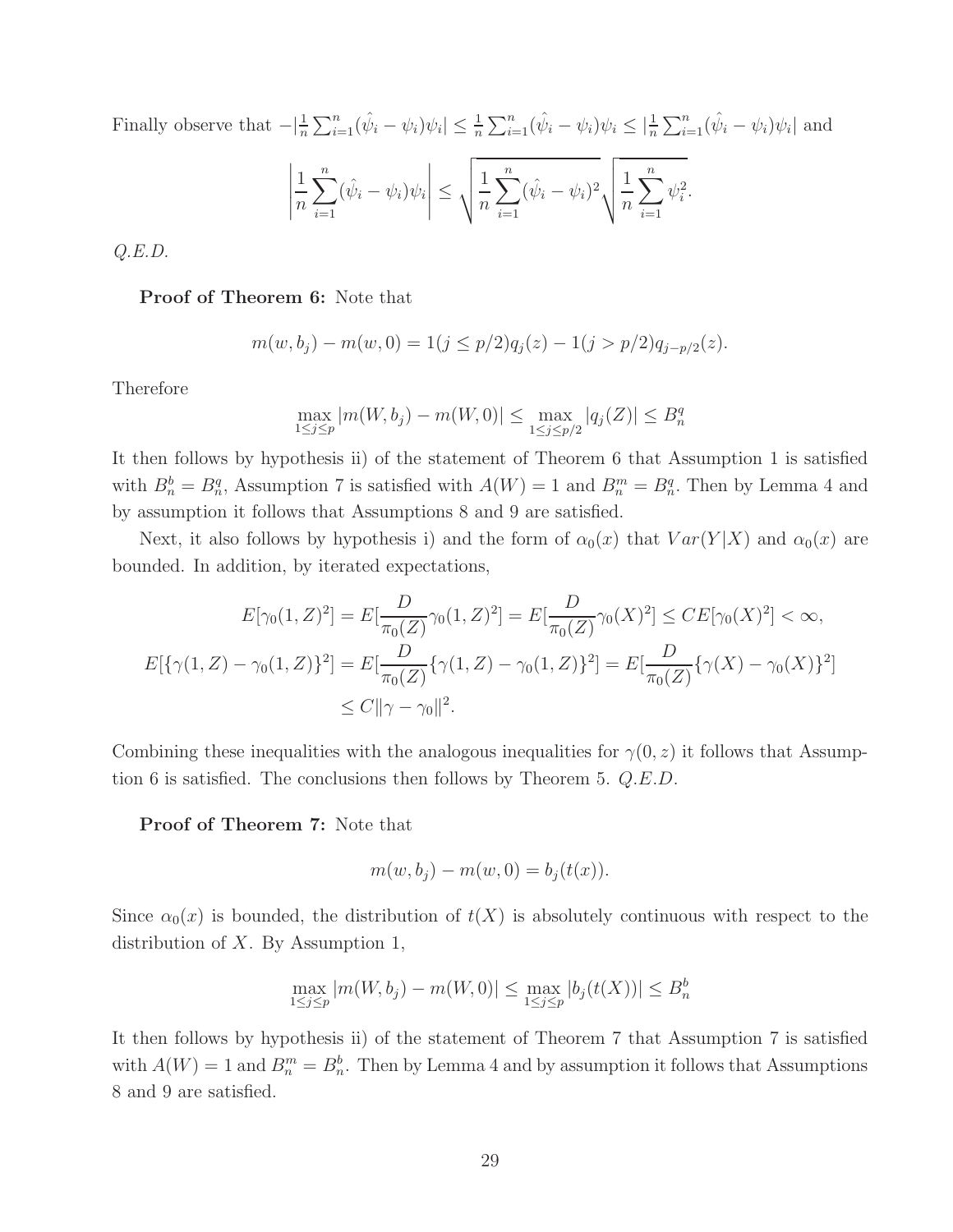Next, it also follows by hypothesis i) that  $Var(Y|X)$  and  $\alpha_0(x)$  are bounded. In addition, by iterated expectations,

$$
E[m(W, \gamma_0)^2] \leq CE[\gamma_0(t(X))^2] + C = C \int \frac{f_t(x)}{f_0(x)} \gamma_0(x)^2 f_0(x) dx + C
$$
  
\n
$$
\leq CE[\gamma_0(X)^2] + C < \infty,
$$
  
\n
$$
E[\{m(W, \gamma) - m(W, \gamma_0)\}^2] = E[\{\gamma(t(X)) - \gamma_0(t(X)\}^2] = \int \frac{f_t(x)}{f_0(x)} \{\gamma(x) - \gamma_0(x)\}^2 f_0(x) dx \leq C ||\gamma - \gamma_0||^2.
$$

Thus we see that Assumption 6 is satisfied. The conclusion then follows by Theorem 5. Q.E.D.

**Proof of Theorem 8:** We have  $m(w, \gamma) = w_1[y - \gamma(x)]$  so that

$$
m(w, b_j) - m(w, 0) = -w_1 b_j(x).
$$

Therefore by Assumption 1,

$$
\max_{1 \le j \le p} |m(W, b_j) - m(W, 0)| \le |W_1| \max_{1 \le j \le p} |b_j(X)| \le B_n^b |W_1|
$$

It then follows by hypothesis ii) of the statement of Theorem 8 that Assumption 7 is satisfied with  $A(W) = |W_1|$  and  $B_n^m = B_n^b$ . Then by Lemma 4 and by assumption it follows that Assumptions 8 and 9 are satisfied.

Next, it also follows by hypothesis i) that  $Var(Y|X)$  and  $\alpha_0(x) = -E[W_1|x]$  are bounded. In addition, by hypothesis i),

$$
E[m(W, \gamma_0)^2] \leq CE[W_1^2 \gamma_0(X)^2] + C < \infty,
$$
  

$$
E[\{m(W, \gamma) - m(W, \gamma_0)\}^2] = E[E[W_1^2 | X] \{\gamma(X) - \gamma_0(X)\}^2] \leq C ||\gamma - \gamma_0||^2.
$$

Thus we see that Assumption 5 is satisfied. The conclusion then follows by Theorem 5. Q.E.D.

Proof of Lemma 9: Define

$$
\hat{M}_{\ell} = (\hat{M}_{\ell 1}, ..., \hat{M}_{\ell p})', \quad \hat{M}_{\ell j} = \left(\frac{1}{n - n_{\ell}}\right) \sum_{\tilde{\ell} \neq \ell} \sum_{i \in I_{\tilde{\ell}}} D(W_i, b_j, \hat{\gamma}_{\ell, \tilde{\ell}}),
$$

$$
\bar{M}(\gamma) = (\bar{M}_1(\gamma), ..., \bar{M}_p(\gamma))', \quad \bar{M}_j(\gamma) = \int D(W, b_j, \gamma) F_0(dW).
$$

Note that  $M = \overline{M}(\gamma_0)$ . Let  $\Gamma_{\ell, \tilde{\ell}}$  be the event that  $\|\hat{\gamma}_{\ell, \tilde{\ell}} - \gamma_0\| \leq \varepsilon$  and note that  $\Pr(\Gamma_{\ell, \tilde{\ell}}) \longrightarrow 1$ for each  $\ell$  and  $\tilde{\ell}$ . When  $\Gamma_{\ell, \tilde{\ell}}$  occurs,

$$
\max_{j} |D(W_i, b_j, \hat{\gamma}_{\ell, \tilde{\ell}})| \le B_n^D A(W_i)
$$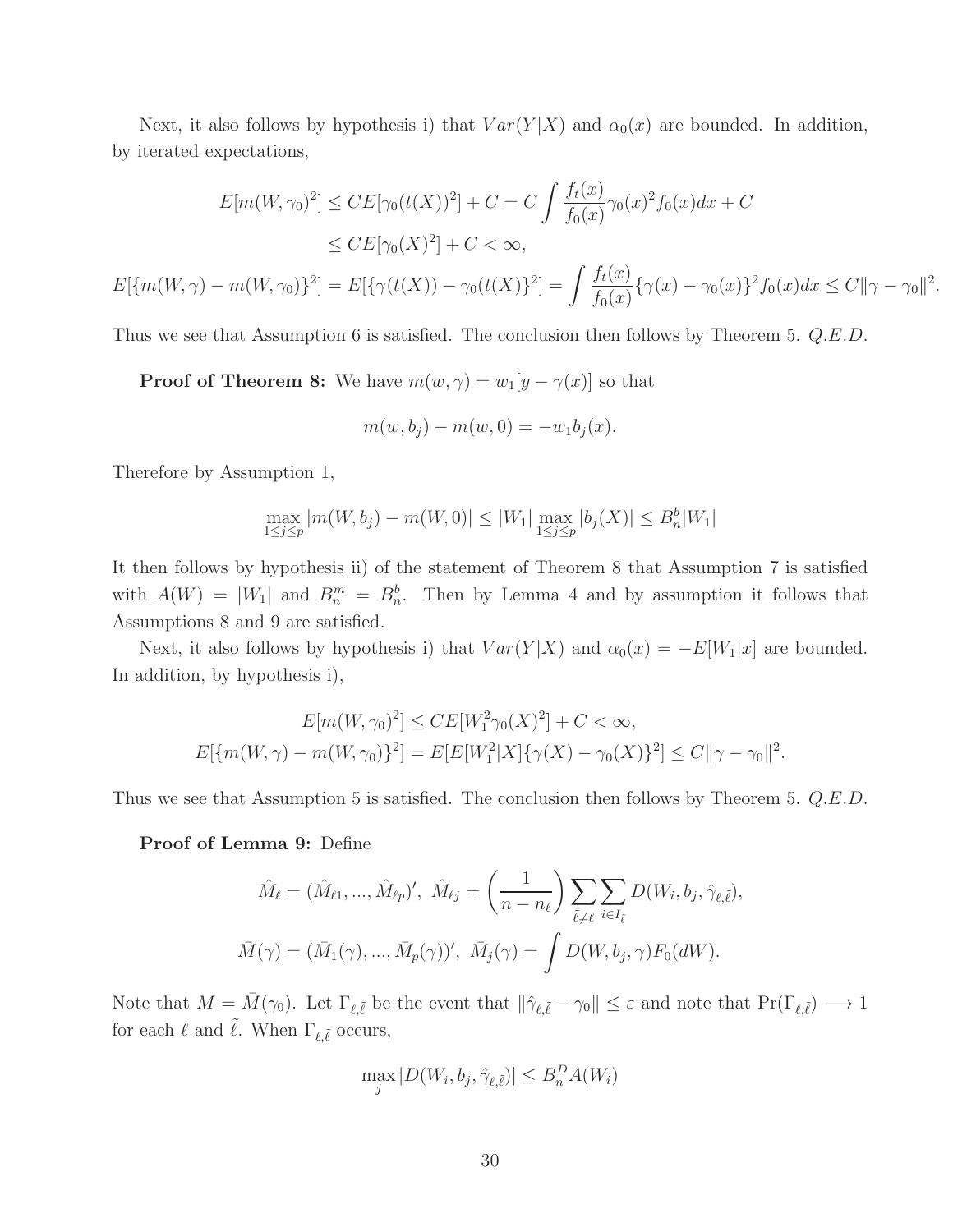by Assumption 11. Define

$$
T_{ij}(\gamma) = D(W_i, b_j, \gamma) - \bar{M}_j(\gamma), \ (i \in I_{\tilde{\ell}}), \ U_{\tilde{\ell}j}(\gamma) = \frac{1}{n_{\tilde{\ell}}} \sum_{i \in I_{\tilde{\ell}}} T_{ij}(\gamma).
$$

Note that for any constant C and the event  $\mathcal{A} = \{ \max_j |U_{\tilde{\ell}j}(\hat{\gamma}_{\ell,\tilde{\ell}})| \geq C \varepsilon_n^D \}$  where  $\varepsilon_n^D = B_n^D \sqrt{\frac{\ln p}{n}}$ n

$$
\Pr(\mathcal{A}) = \Pr(\mathcal{A} | \Gamma_{\ell, \tilde{\ell}}) \Pr(\Gamma_{\ell, \tilde{\ell}}) + \Pr(\mathcal{A} | \Gamma_{\ell, \tilde{\ell}}^c) [1 - \Pr(\Gamma_{\ell, \tilde{\ell}})]
$$
  
\$\leq\$ 
$$
\Pr(\max_j |U_{\tilde{\ell}j}(\hat{\gamma}_{\ell, \tilde{\ell}})| \geq C \varepsilon_n^D |\Gamma_{\ell, \tilde{\ell}}) + 1 - \Pr(\Gamma_{\ell, \tilde{\ell}}). \]
$$

Also

$$
\Pr(\max_j |U_{\tilde{\ell}j}(\hat{\gamma}_{\ell,\tilde{\ell}})| \ge C\varepsilon_n^D|\Gamma_{\ell,\tilde{\ell}}) \le p \cdot \max_j \Pr(|U_{\tilde{\ell}j}(\hat{\gamma}_{\ell,\tilde{\ell}})| > C\varepsilon_n^D|\Gamma_{\ell,\tilde{\ell}}).
$$

Note that  $E[T_{ij}(\hat{\gamma}_{\ell,\tilde{\ell}})|\hat{\gamma}_{\ell,\tilde{\ell}}]=0$  for  $i \in I_{\tilde{\ell}}$ . Also, conditional on the event  $\Gamma_{\ell,\tilde{\ell}}$ ,

$$
|T_{ij}(\hat{\gamma}_{\ell,\tilde{\ell}})| \leq B_n^D\{A(W_i) + E[A(W_i)]\}, \ i \in I_{\tilde{\ell}}.
$$

Define  $C_A = ||A(W_i)||_{\Psi_2} + E[A(W_i)]/\sqrt{\ln 2}$  and let  $K(\hat{\gamma}_{\ell,\tilde{\ell}}) = ||T_{ij}(\hat{\gamma}_{\ell,\tilde{\ell}})||_{\Psi_2} \leq C_A B_n^D$ ,  $i \in I_{\tilde{\ell}}$ . By Hoeffding's inequality and the independence of  $(W_i)_{i \in I_{\tilde{\ell}}}$  and  $\hat{\gamma}_{\ell, \tilde{\ell}}$  there is a constant c such that

$$
p \cdot \max_{j} \Pr(|U_{\tilde{\ell}j}(\hat{\gamma}_{\ell,\tilde{\ell}})| > C \varepsilon_n^D |\Gamma_{\ell,\tilde{\ell}}) = p \cdot \max_{j} E[\Pr(|U_{\tilde{\ell}j}(\hat{\gamma}_{\ell,\tilde{\ell}})| > C \varepsilon_n^D |\hat{\gamma}_{\ell,\tilde{\ell}}| |\Gamma_{\ell,\tilde{\ell}}]
$$
  

$$
\leq 2p E[\exp\left(-\frac{cn(C\varepsilon_n^D)^2}{K(\hat{\gamma}_{\ell,\tilde{\ell}})^2}\right) |\Gamma_{\ell,\tilde{\ell}}| \leq 2p \exp\left(-\frac{cn(C\varepsilon_n^D)^2}{C_A^2(B_n^D)^2}\right)
$$
  

$$
\leq 2 \exp\left(\ln(p)[1 - \frac{cC^2}{C_A^2}]\right) \longrightarrow 0,
$$

for any  $C > C_A/\sqrt{c}$ . Let  $U_{\tilde{\ell}}(\gamma) = (U_{\tilde{\ell}_1}(\gamma),...,U_{\tilde{\ell}_p}(\gamma))'$ . It then follows from above that for large C,  $Pr(|U_{\tilde{\ell}}(\hat{\gamma}_{\ell,\tilde{\ell}})|_{\infty} \geq C\varepsilon_n^D) \longrightarrow 0$ . Therefore  $|U_{\tilde{\ell}}(\hat{\gamma}_{\ell,\tilde{\ell}})|_{\infty} = O_p(\varepsilon_n^D)$ .

Next, for each  $\ell$ ,

$$
\left| \hat{M}_{\ell} - \sum_{\tilde{\ell} \neq \ell} \frac{n_{\tilde{\ell}}}{n - n_{\ell}} \bar{M}(\hat{\gamma}_{\ell, \tilde{\ell}}) \right|_{\infty} = \left| \sum_{\tilde{\ell} \neq \ell} \frac{n_{\tilde{\ell}}}{n - n_{\ell}} U_{\tilde{\ell}}(\hat{\gamma}_{\ell, \tilde{\ell}}) \right|_{\infty} \leq \sum_{\tilde{\ell} \neq \ell} \frac{n_{\tilde{\ell}}}{n - n_{\ell}} |U_{\tilde{\ell}}(\hat{\gamma}_{\ell, \tilde{\ell}})|_{\infty} = O_p(\varepsilon_n^D).
$$

Also by Assumption 11 ii) and the fact that  $Pr(\Gamma_{\ell,\tilde{\ell}}) \longrightarrow 1$  for each  $\ell$  and  $\tilde{\ell}$ 

$$
\left| \sum_{\tilde{\ell} \neq \ell} \frac{n_{\tilde{\ell}}}{n - n_{\ell}} \bar{M}(\hat{\gamma}_{\ell, \tilde{\ell}}) - M \right|_{\infty} = \left| \sum_{\tilde{\ell} \neq \ell} \frac{n_{\tilde{\ell}}}{n - n_{\ell}} [\bar{M}(\hat{\gamma}_{\ell, \tilde{\ell}}) - M] \right|_{\infty} \leq B_n^{\Delta} \sum_{\tilde{\ell} \neq \ell} \frac{n_{\tilde{\ell}}}{n - n_{\ell}} ||\hat{\gamma}_{\ell, \tilde{\ell}} - \gamma_0||
$$

$$
= O_p(B_n^{\Delta} \varepsilon_n^{\gamma}).
$$

The conclusion then follows by the triangle inequality.  $Q.E.D.$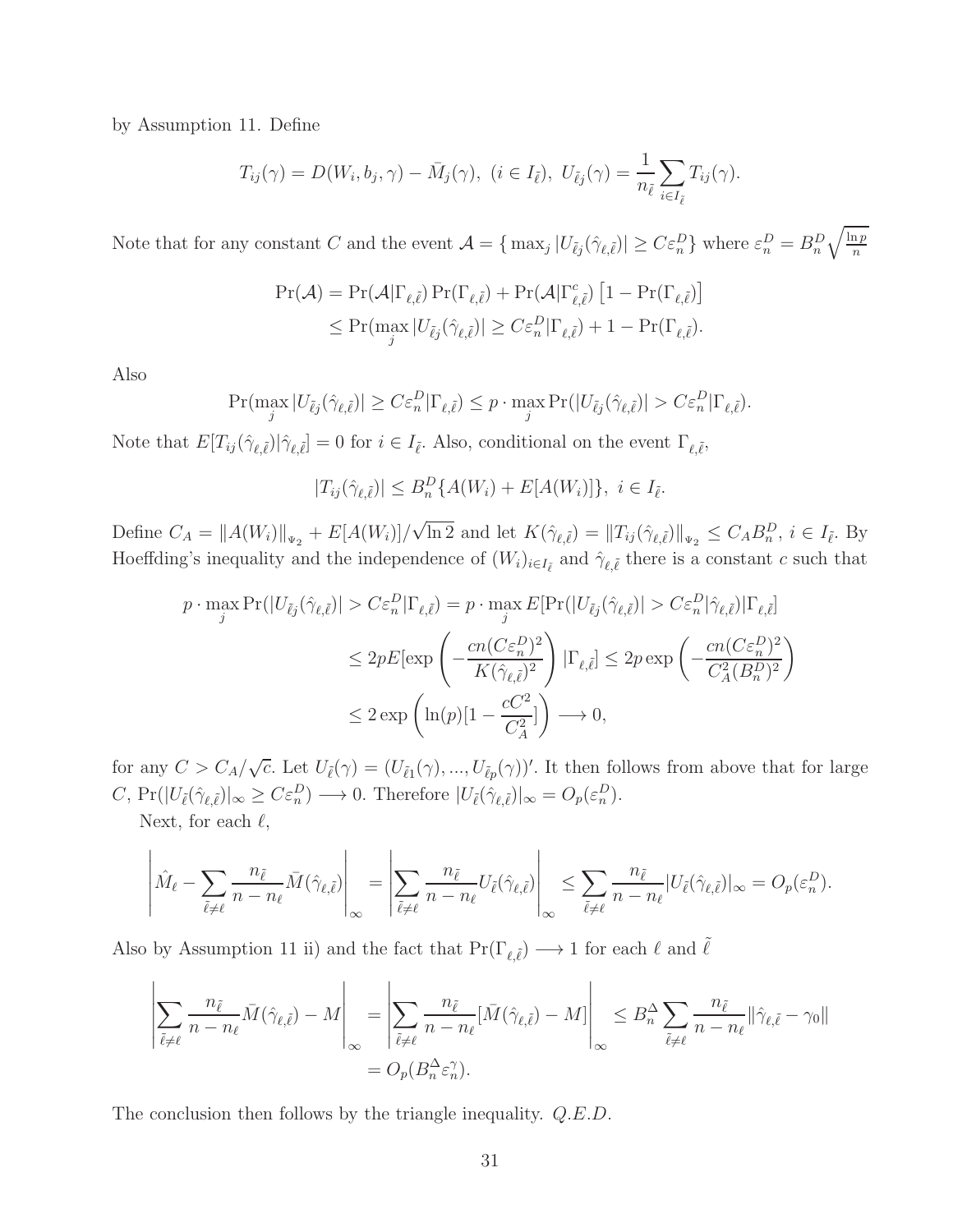Proof of Theorem 10: We prove the first conclusion by verifying the conditions of Lemma 14 of Chernozhukov et al. (2018b). Let  $\lambda$  in Chernozhukov et al. (2018b) be  $\alpha$  here and  $\phi(w,\gamma,\lambda)$  in Chernozhukov et al. (2018b) be  $\lambda(x)[y-\gamma(x)]$ . By Assumption 6,  $\varepsilon_n^{\gamma} \longrightarrow 0$ , and  $\varepsilon_n^{\alpha} \longrightarrow 0$  it follows that

$$
\int [\phi(W, \hat{\gamma}, \lambda_0) - \phi(W, \gamma_0, \lambda_0)]^2 F_0(dW) = \int \lambda_0(X)^2 [\hat{\gamma}(X) - \gamma_0(X)]^2 F_0(dW) \le C ||\hat{\gamma} - \gamma_0||^2 \xrightarrow{p} 0.
$$
  

$$
\int [\phi(W, \gamma_0, \hat{\lambda}) - \phi(W, \gamma_0, \lambda_0)]^2 F_0(dW) = \int [\hat{\lambda}(X) - \lambda_0(X)]^2 [Y - \gamma_0(X)]^2 F_0(dW)
$$
  

$$
= \int [\hat{\lambda}(X) - \lambda_0(X)]^2 Var(Y|X) F_0(dX) \le C ||\hat{\lambda} - \lambda_0||^2 \xrightarrow{p} 0.
$$

Also by Assumption 6,  $\int [m(W, \hat{\gamma}) - m(W, \gamma_0)]^2 F_0(dW) \stackrel{p}{\longrightarrow} 0$ , so all the conditions of Assumption 4 of Chernozhukov et al. (2018b) are satisfied.

By Assumptions 13 and 14, Theorems 1 and 3, and the Cauchy-Schwartz inequality,

$$
\sqrt{n} \int |\phi(W, \hat{\gamma}_{\ell}, \hat{\lambda}_{\ell}) - \phi(W, \gamma_{0}, \hat{\lambda}_{\ell}) - \phi(W, \hat{\gamma}_{\ell}, \lambda_{0}) + \phi(W, \gamma_{0}, \lambda_{0})|F_{0}(dW)
$$
  
= 
$$
\sqrt{n} \int |\hat{\alpha}_{\ell}(X) - \alpha_{0}(X)||\hat{\gamma}_{\ell}(X) - \gamma_{0}(X)|F_{0}(dW) \le \sqrt{n} ||\hat{\alpha}_{\ell} - \alpha_{0}|| ||\hat{\gamma}_{\ell} - \gamma_{0}|| \xrightarrow{p} 0.
$$

Therefore Assumption 5 of Chernozhukov et al. (2018b) is satisfied.

Also, we have by Assumptions 10 and 13

$$
\sqrt{n} \left| \int \left[ m(W, \hat{\gamma}_{\ell}) - m(W, \gamma_{0}) + \alpha_{0}(X) \{ Y - \hat{\gamma}_{\ell}(X) \} \right] F_{0}(dW) \right|
$$
  
=  $\sqrt{n} \left| \int \left[ m(W, \hat{\gamma}_{\ell}) - m(W, \gamma_{0}) + \alpha_{0}(X) \{ \gamma_{0}(X) - \hat{\gamma}_{\ell}(X) \} \right] F_{0}(dW) \right|$   
=  $\sqrt{n} \left| \int \left[ m(W, \hat{\gamma}_{\ell}) - m(W, \gamma_{0}) - D(W, \hat{\gamma}_{\ell} - \gamma_{0}, \gamma_{0}) \right] F_{0}(dW) \right|$   
 $\leq C \sqrt{n} ||\hat{\gamma}_{\ell} - \gamma_{0}||^{2} = C \sqrt{n} o_{p}(1/\sqrt{n}) \stackrel{p}{\longrightarrow} 0.$ 

Also,

$$
\sqrt{n}\left|\int \hat{\alpha}_{\ell}(X)\{Y-\gamma_0(X)\}\right| F_0(dW)\right|=0.
$$

Therefore Assumption 6 of Chernozhukov et al. (2018b) is satisfied, so the first conclusion follows by Lemma 14 of Chernozhukov et al. (2018b). The second conclusion follows exactly as in the proof of Theorem 5. Q.E.D.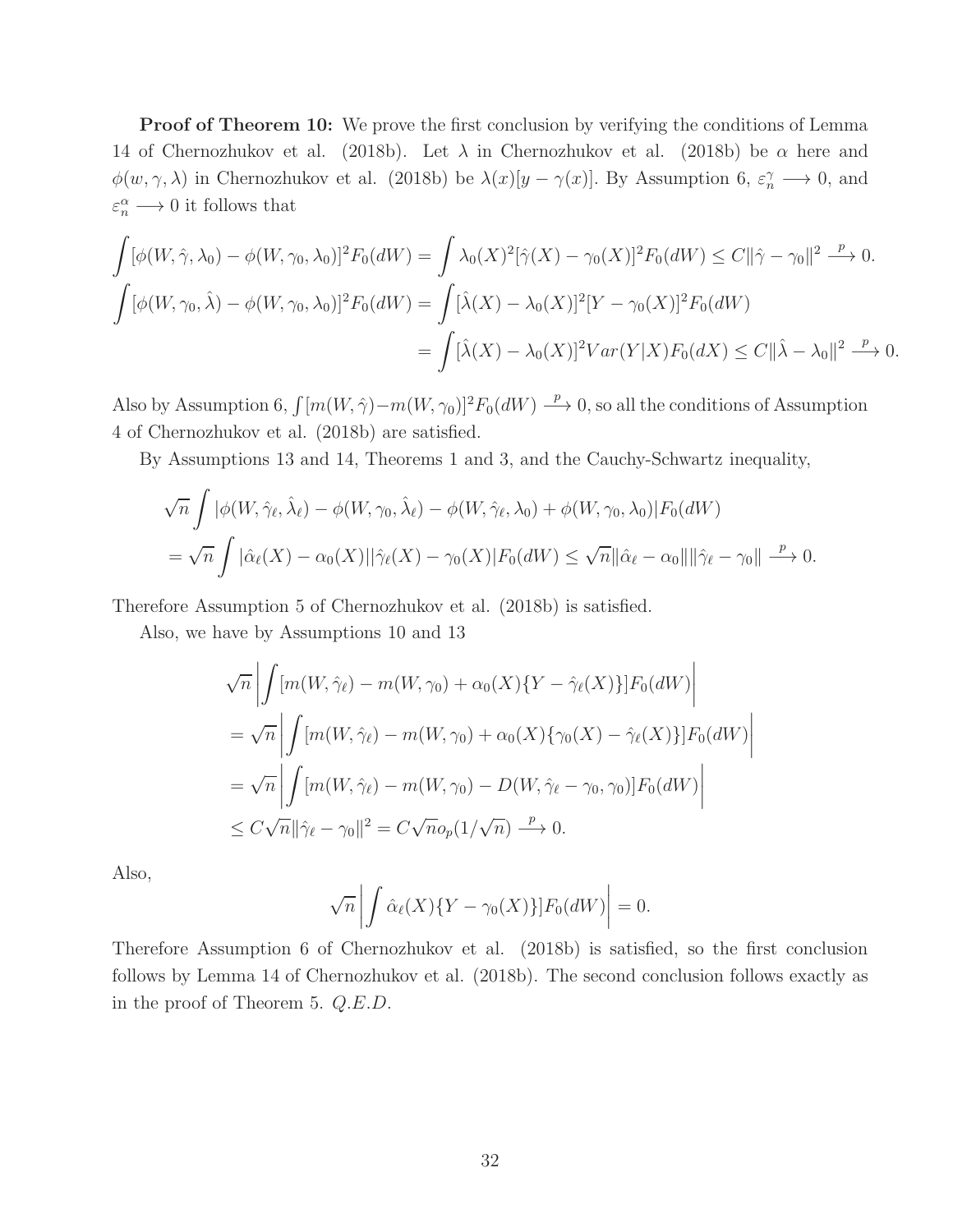## 7 References

Athey, S., G. Imbens, and S. Wager (2018): "Approximate Residual Balancing: Debiased Inference of Average Treatment Effects in High Dimensions," Journal of the Royal Statistical Society, Series B 80, 597–623.

Belloni, A., V. Chernozhukov, and C. Hansen (2014): "Inference on Treatment Effects after Selection among High-Dimensional Controls," Review of Economic Studies 81, 608–650.

Belloni, A., V. Chernozhukov, and K. Kato (2015): "Uniform Post Selection Inference for Least Absolute Deviation Regression and Other Z -Estimation Problems," Biometrika, 102: 77– 94. ArXiv, 2013.

Belloni, A., V. Chernozhukov, L. Wang (2014): "Pivotal Estimation via Square-Root Lasso in Nonparametric Regression," Annals of Statistics 42, 757–788.

Bickel, P.J. (1982): "On Adaptive Estimation," Annals of Statistics 10, 647–671.

Bickel, P.J. and Y. Ritov (1988): "Estimating Integrated Squared Density Derivatives: Sharp Best Order of Convergence Estimates," Sankhyā: The Indian Journal of Statistics, Series A 238, 381–393.

Bickel, P.J., C.A.J. Klaassen, Y. Ritov and J.A. Wellner (1993): Efficient and Adaptive Estimation for Semiparametric Models, Baltimore: Johns Hopkins University Press.

Bickel, P.J., Y.Ritov, and A.Tsybakov (2009): "Simultaneous Analysis of Lasso and Dantzig Selector," Annals of Statistics 37, 1705–1732.

Bradic, J. and M. Kolar (2017): "Uniform Inference for High-Dimensional Quantile Regression: Linear Functionals and Regression Rank Scores," arXiv preprint arXiv:1702.06209.

Cai, T.T. and Z. Guo (2017): "Confidence Intervals for High-Dimensional Linear Regression: Minimax Rates and Adaptivity," Annals of Statistics 45, 615-646.

Candes, E. and T. Tao (2007): "The Dantzig Selector: Statistical Estimation when  $p$  is much Larger than n," Annals of Statistics 35, 2313–2351.

Chernozhukov, V., D. Chetverikov, and K. Kato (2013): "Gaussian Approximations and Multiplier Bootstrap for Maxima of Sums of High-Dimensional Random Vectors," Annals of Statistics 41, 2786–2819.

Chernozhkov, V., C. Hansen, and M. Spindler (2015): "Valid Post-Selection and Post-Regularization Inference: An Elementary, General Approach," Annual Review of Economics 7, 649–688.

Chernozhukov, V., D. Chetverikov, M. Demirer, E. Duflo, C. Hansen, W. Newey and J. Robins (2018): "Debiased/Double Machine Learning for Treatment and Structural Parameters," Econometrics Journal 21, C1-C68.

Chernozhukov, V., J. C. Escanciano, H. Ichimura, W.K. Newey, and J. Robins (2018): "Locally Robust Semiparametric Estimation," arXiv preprint arXiv:1608.00033.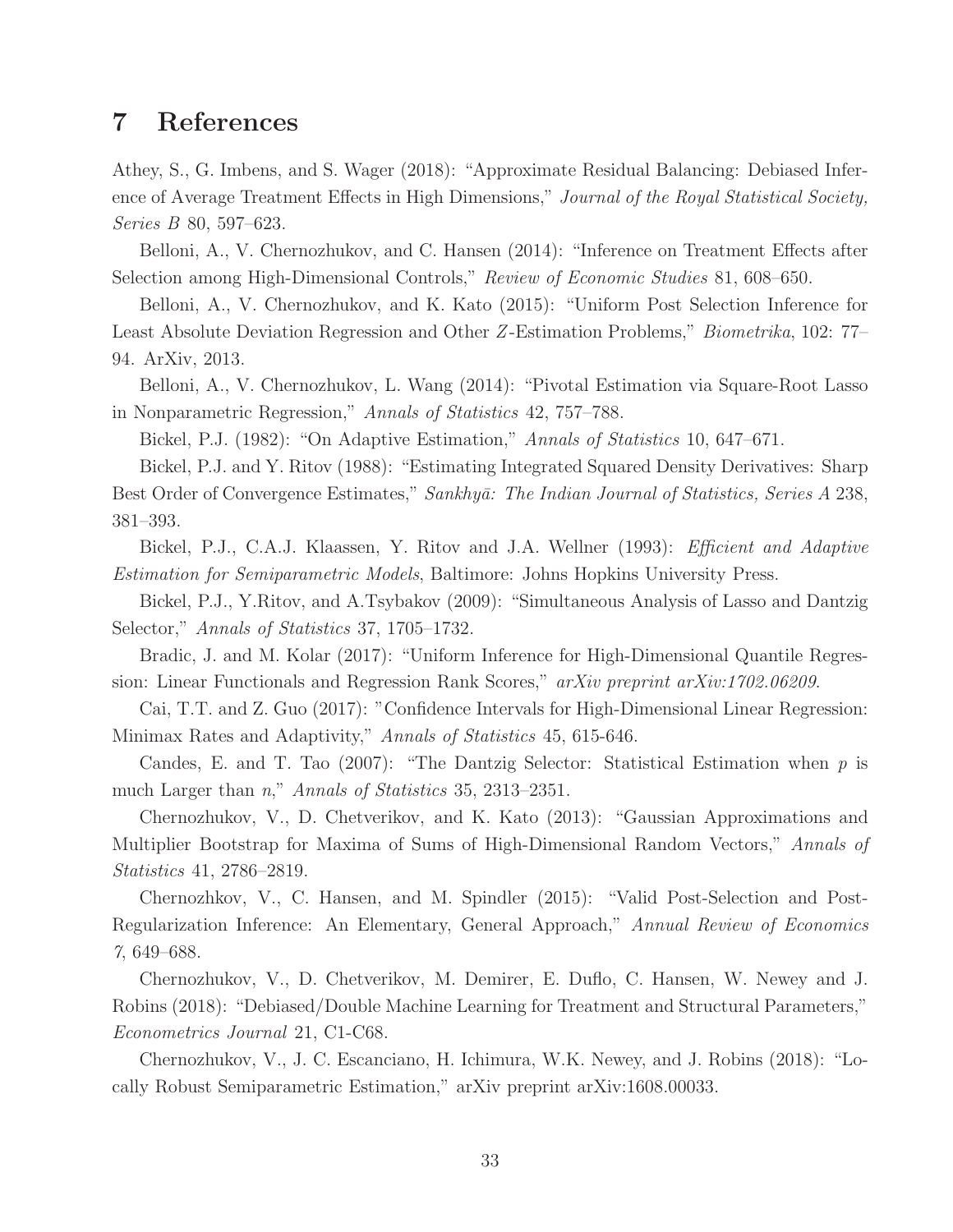Chernozhukov, V., W.K. Newey, and J. Robins (2018): "Double/De-Biased Machine Learning Using Regularized Riesz Representers," arXiv.

Chernozhukov, V., J.A. Hausman, and W.K. Newey (2018): "Demand Analysis with Many Prices," forthcoming.

Farrell, M. (2015): "Robust Inference on Average Treatment Effects with Possibly More Covariates than Observations," Journal of Econometrics 189, 1–23.

Hasminskii, R.Z. and I.A. Ibragimov (1979): "On the Nonparametric Estimation of Functionals," in P. Mandl and M. Huskova (eds.), Proceedings of the 2nd Prague Symposium on

Asymptotic Statistics, 21-25 August 1978, Amsterdam: North-Holland, pp. 41-51.

Hausman, J.A. and W.K. Newey (2016): "Individual Heterogeneity and Average Welfare," Econometrica 84, 1225–1248.

Hirshberg, D.A. and S. Wager (2018): "Augmented Minimax Linear Estimation," arXiv.

Jankova, J. and S. Van De Geer (2015): "Confidence Intervals for High-Dimensional Inverse Covariance Estimation," Electronic Journal of Statistics 90, 1205–1229.

Jankova, J. and S. Van De Geer (2016a): "Semi-Parametric Efficiency Bounds and Efficient Estimation for High-Dimensional Models," arXiv preprint arXiv:1601.00815.

Jankova, J. and S. Van De Geer (2016b): "Confidence Regions for High-Dimensional Generalized Linear Models under Sparsity," arXiv preprint arXiv:1610.01353.

Javanmard, A. and A. Montanari (2014a): "Hypothesis Testing in High-Dimensional Regression under the Gaussian Random Design Model: Asymptotic Theory," IEEE Transactions on Information Theory 60, 6522–6554.

Javanmard, A. and A. Montanari (2014b): "Confidence Intervals and Hypothesis Testing for High-Dimensional Regression," Journal of Machine Learning Research 15: 2869–2909.

Javanmard, A. and A. Montanari (2015): "De-Biasing the Lasso: Optimal Sample Size for Gaussian Designs," arXiv preprint arXiv:1508.02757.

Jing, B.Y., Q.M. Shao, and Q. Wang (2003): "Self-Normalized Cramér-Type Large Deviations for Independent Random Variables," Annals of Probability 31, 2167–2215.

Luedtke, A. R. and M. J. van der Laan (2016): "Optimal Individualized Treatments in Resource-limited Settings," The International Journal of Biostatistics 12, 283-303.

Newey, W.K. (1994): "The Asymptotic Variance of Semiparametric Estimators," Econometrica 62, 1349–1382.

Newey, W.K., F. Hsieh, and J.M. Robins (1998): "Undersmoothing and Bias Corrected Functional Estimation," MIT Dept. of Economics working paper 98-17.

Newey, W.K., F. Hsieh, and J.M. Robins (2004): "Twicing Kernels and a Small Bias Property of Semiparametric Estimators," Econometrica 72, 947–962.

Newey, W.K. and J.M. Robins (2017): "Cross Fitting and Fast Remainder Rates for Semiparametric Estimation," arxiv.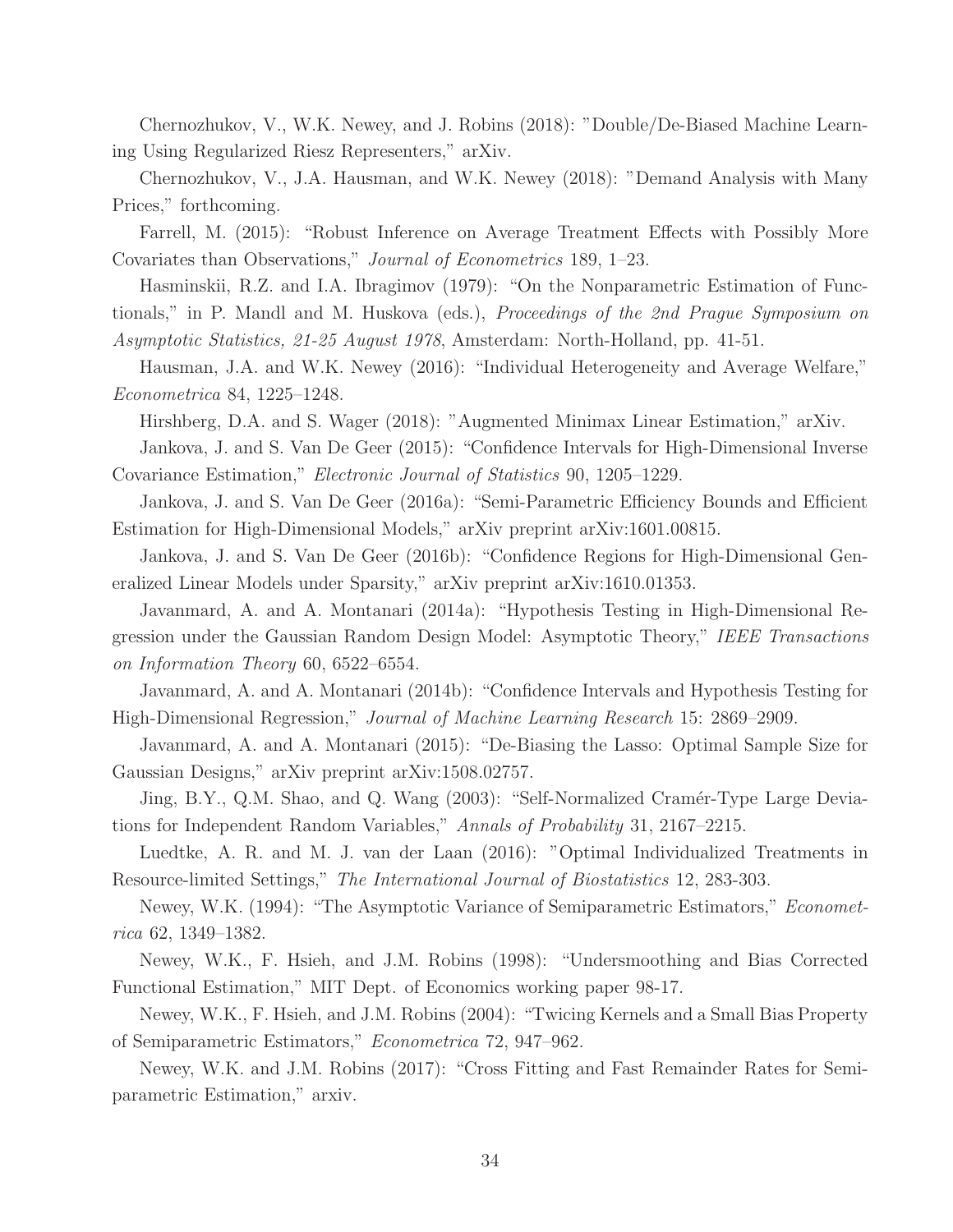Neykov, M., Y. Ning, J.S. Liu, and H. Liu (2015): "A Unified Theory of Confidence Regions and Testing for High Dimensional Estimating Equations," arXiv preprint arXiv:1510.08986.

Ning, Y. and H. Liu (2017): "A General Theory of Hypothesis Tests and Confidence Regions for Sparse High Dimensional Models," Annals of Statistics 45, 158-195.

Ren, Z., T. Sun, C.H. Zhang, and H. Zhou (2015): "Asymptotic Normality and Optimalities in Estimation of Large Gaussian Graphical Models," Annals of Statistics 43, 991–1026.

Robins, J.M. and A. Rotnitzky (1995): "Semiparametric Efficiency in Multivariate Regression Models with Missing Data," Journal of the American Statistical Association 90 (429): 122–129.

Robins, J.M., A. Rotnitzky, and L.P. Zhao (1995): "Analysis of Semiparametric Regression Models for Repeated Outcomes in the Presence of Missing Data," Journal of the American Statistical Association 90, 106–121.

Robins, J.M., M. Sued, Q. Lei-Gomez, and A. Rotnitzky (2007): "Comment: Performance of Double-Robust Estimators When 'Inverse Probability' Weights Are Highly Variable," Statistical Science 22, 544–559.

Robins, J.M., L. Li, E. Tchetgen, and A. van der Vaart (2008): "Higher Order Influence Functions and Minimax Estimation of Nonlinear Functionals," IMS Collections Probability and Statistics: Essays in Honor of David A. Freedman, Vol 2, 335-421.

Robins, J., P. Zhang, R. Ayyagari, R. Logan, E. Tchetgen, L. Li, A. Lumley, and A. van der Vaart (2013): "New Statistical Approaches to Semiparametric Regression with Application to Air Pollution Research," Research Report Health E Inst..

Rosenbaum, P.R. and D. B. Rubin (1983): "The Central Role of the Propensity Score in Observational Studies for Causal Effects," Biometrika 70: 41–55.

Schick, A. (1986): "On Asymptotically Efficient Estimation in Semiparametric Models," Annals of Statistics 14, 1139–1151.

Stock, J.H. (1989): "Nonparametric Policy Analysis," Journal of the American Statistical Association 84, 567–575.

Toth, B. and M. J. van der Laan (2016), "TMLE for Marginal Structural Models Based On An Instrument," U.C. Berkeley Division of Biostatistics Working Paper Series, Working Paper 350.

Tsybakov, A.B. (2009): Introduction to Nonparametric Estimation. New York: Springer.

Van De Geer, S., P. Bühlmann, Y. Ritov, and R. Dezeure (2014): "On Asymptotically Optimal Confidence Regions and Tests for High-Dimensional Models," Annals of Statistics, 42: 1166–1202.

Van der Laan, M. and D. Rubin (2006): "Targeted Maximum Likelihood Learning," International Journal of Biostatistics 2.

Van der Laan, M. J. and S. Rose (2011): Targeted Learning: Causal Inference for Observa-